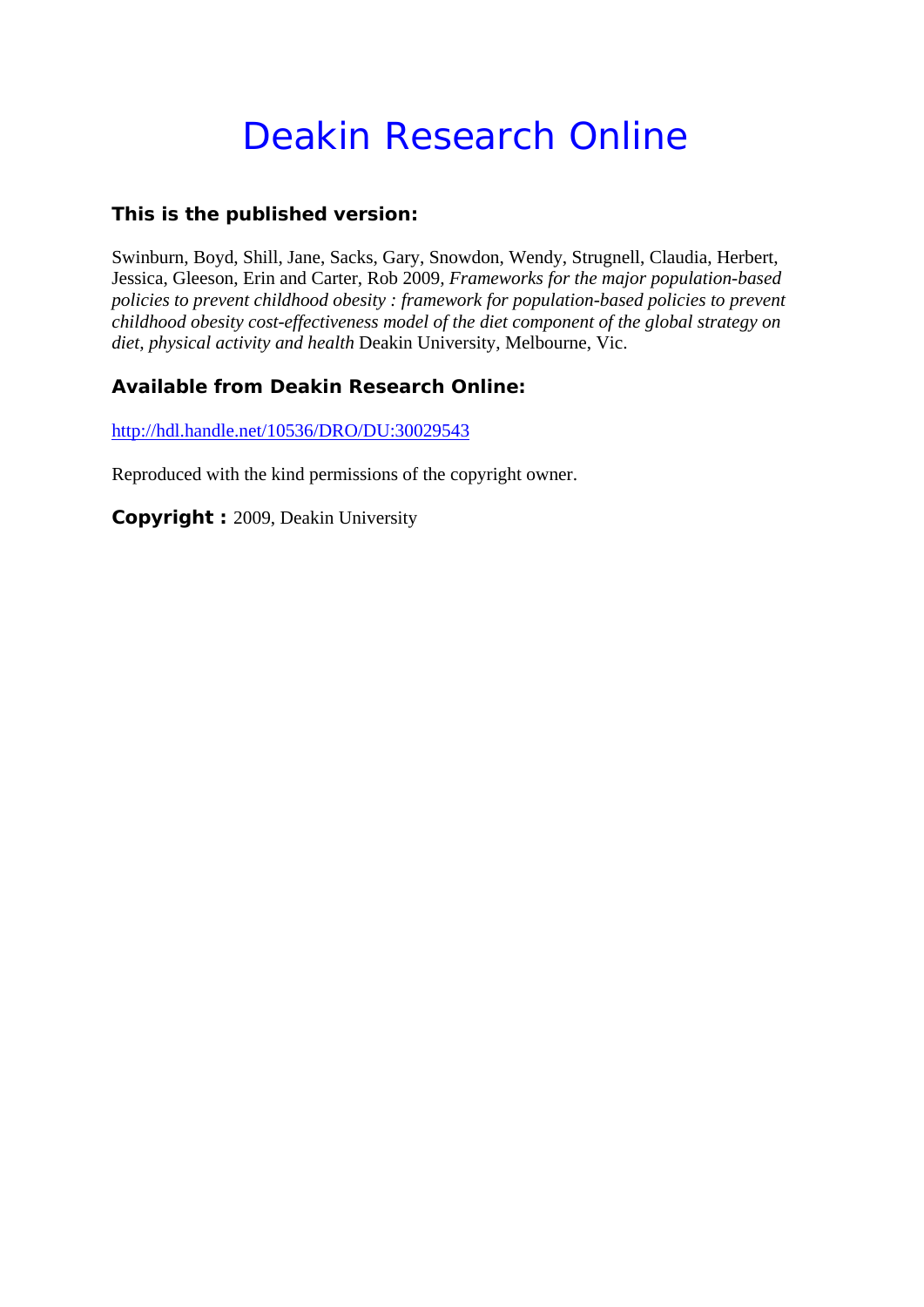# **Frameworks for the major population-based policies to prevent childhood obesity**

Framework for population-based policies to prevent childhood obesity Cost-effectiveness model of the diet component of the Global Strategy on Diet, Physical Activity and Health

A report prepared for the World Health Organization Forum and Technical Meeting on Population-based Prevention Strategies for Childhood Obesity Geneva, December 2009



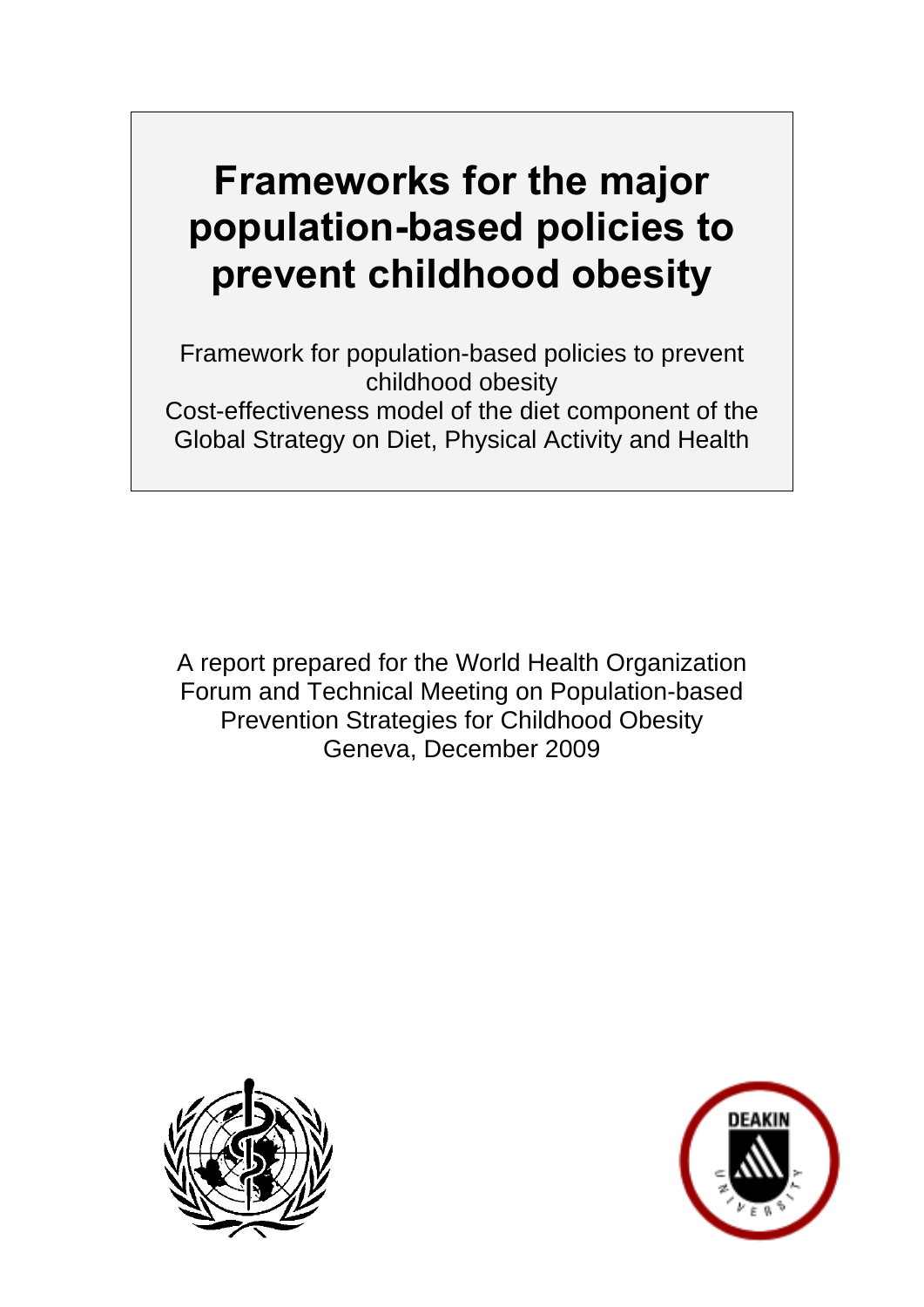#### Prepared by Boyd Swinburn, Jane Shill, Gary Sacks, Wendy Snowdon, Claudia Strugnell, Jessica Herbert, Erin Gleeson and Rob Carter

December 2008

WHO Collaborating Centre for Obesity Prevention Deakin University 221 Burwood Highway Burwood Victoria 3125 Australia

> Contact author: Boyd Swinburn Telephone: +61 (0) 3 9251 7096 Email: boyd.swinburn@deakin.edu.au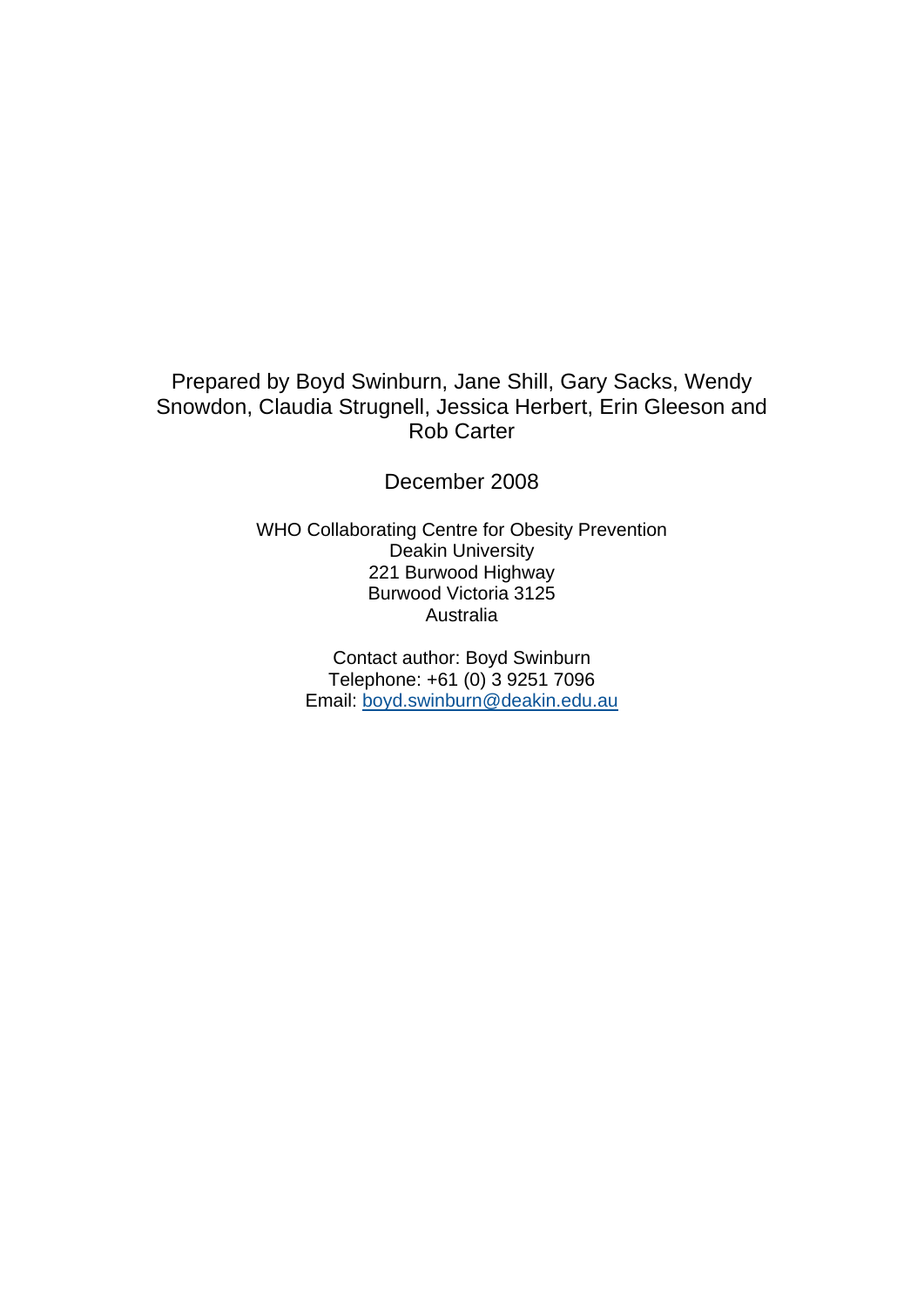## **Contents**

| 1.                                                                               |  |
|----------------------------------------------------------------------------------|--|
| 1.1.                                                                             |  |
|                                                                                  |  |
| 1.2.1                                                                            |  |
| 1.2.2                                                                            |  |
|                                                                                  |  |
| 2.                                                                               |  |
| 2.1.                                                                             |  |
| 2.2.                                                                             |  |
| 2.2.1.                                                                           |  |
| 2.2.2.                                                                           |  |
| 2.2.3.                                                                           |  |
| 2.2.4.                                                                           |  |
| 2.3.                                                                             |  |
| 2.4.                                                                             |  |
| WHO framework for the implementation of DPAS 11<br>2.4.1.                        |  |
| 2.4.2.                                                                           |  |
|                                                                                  |  |
| 2.5.1.                                                                           |  |
| 2.5.2.                                                                           |  |
| 2.5.3.                                                                           |  |
| 2.5.4.                                                                           |  |
| 2.5.5.                                                                           |  |
|                                                                                  |  |
| 2.6.1                                                                            |  |
| 2.6.2                                                                            |  |
| 2.6.3                                                                            |  |
| 2.6.4                                                                            |  |
| 2.7                                                                              |  |
| 2.8                                                                              |  |
| 2.9                                                                              |  |
|                                                                                  |  |
| 2.9.2                                                                            |  |
| 2.9.3                                                                            |  |
| 2.9.4                                                                            |  |
| 2.10                                                                             |  |
| Cost-effectiveness model for evaluation of the diet component of the Global<br>3 |  |
| Strategy on Diet, Physical Activity and Health (DPAS) implementation 52          |  |
| 3.1                                                                              |  |
| 3.1.1                                                                            |  |
| 3.1.2                                                                            |  |
| 3.1.3                                                                            |  |
| 3.2                                                                              |  |
| 3.2.1                                                                            |  |
| 3.2.2                                                                            |  |
| 3.2.3                                                                            |  |
| 3.2.4                                                                            |  |
|                                                                                  |  |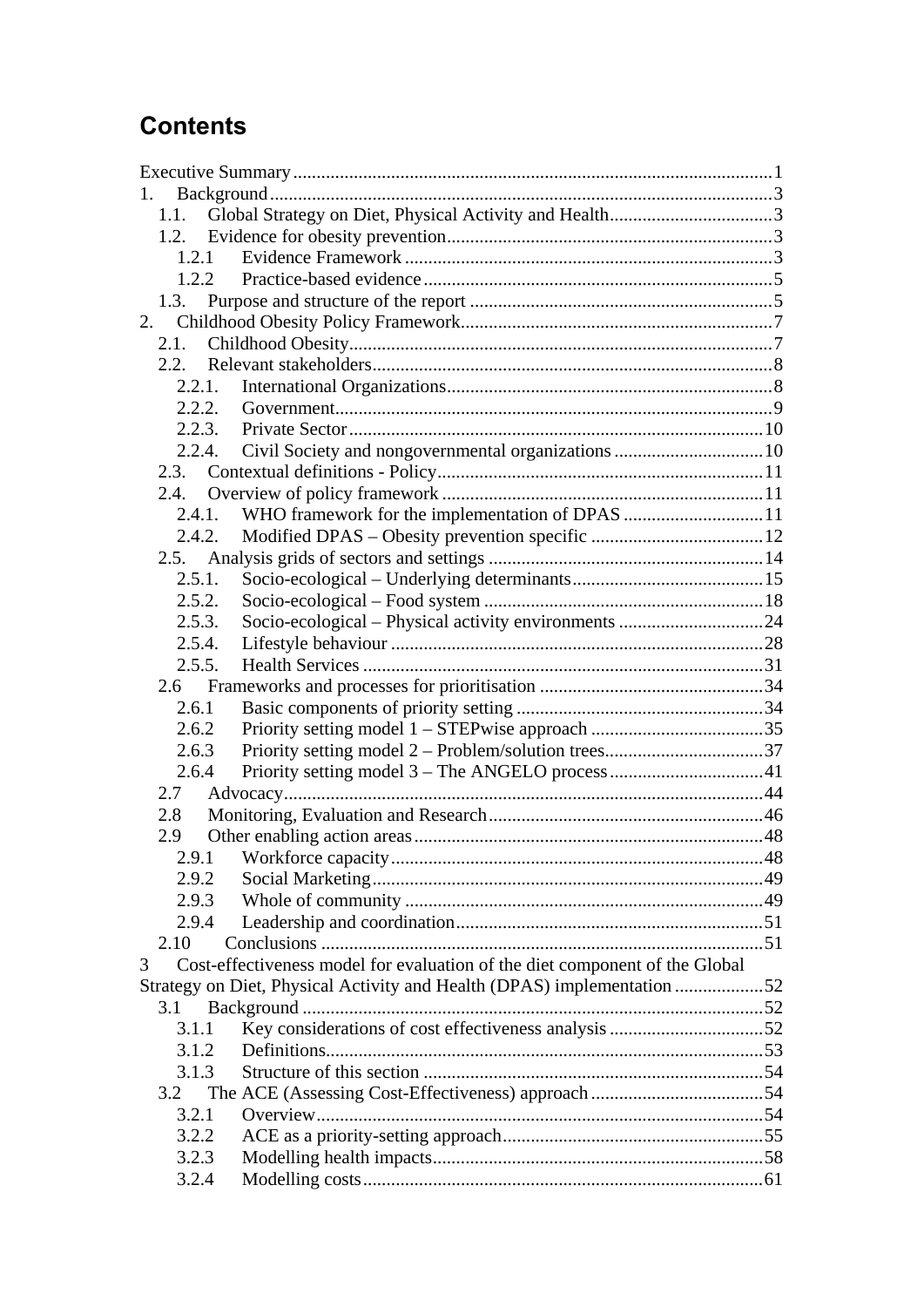|  | 3.2.6 Applying the ACE approach to nutrition-based policy interventions67 |  |
|--|---------------------------------------------------------------------------|--|
|  |                                                                           |  |
|  |                                                                           |  |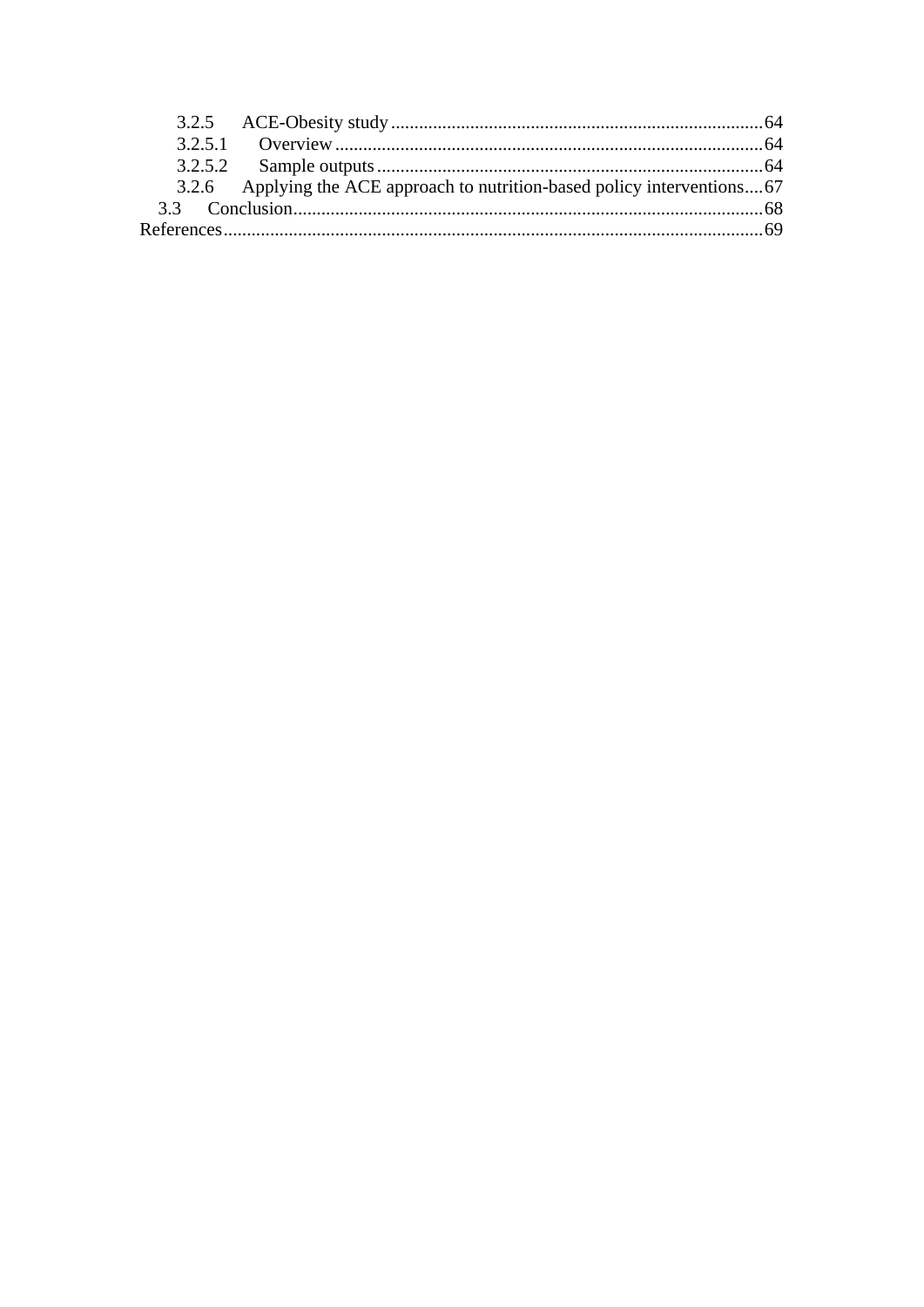## **List of figures**

| Figure 1: International Obesity Taskforce Evidence Framework for Obesity                                                                                        |
|-----------------------------------------------------------------------------------------------------------------------------------------------------------------|
|                                                                                                                                                                 |
| Figure 2: Schema for a systematic approach to policy processes and some associated                                                                              |
|                                                                                                                                                                 |
| Figure 4: Modified DPAS Framework specifically considering obesity: schema for<br>policy development, implementation and evaluation (Source: (13). Adapted from |
| Figure 5: Expanded version of the Modified DPAS Framework illustrating the                                                                                      |
| breakdown into upstream, midstream and downstream obesity prevention policy                                                                                     |
| Figure 6: WHO stepwise approach for preventing chronic diseases. Source: (53) 37                                                                                |
|                                                                                                                                                                 |
|                                                                                                                                                                 |
|                                                                                                                                                                 |
| Figure 10: Example of a combined problem and solution tree (60) 40                                                                                              |
| Figure 11: The ANGELO Process to identify priority elements for inclusion into an                                                                               |
| agreed action plan. SMART stands for Specific, Measurable, Achievable,                                                                                          |
|                                                                                                                                                                 |
| Figure 12: The changes in the number of published articles in different areas of                                                                                |
|                                                                                                                                                                 |
| Figure 13: Overview of steps in the ACE approach to priority setting (68)57                                                                                     |
| Figure 14: Overview of 'due process' in ACE approach to priority setting (68) 58                                                                                |
| Figure 15: Logic pathway from change in food policy to change in health outcomes 60                                                                             |
| Figure 16: Example of an event-pathway for an intervention evaluated as part of                                                                                 |
|                                                                                                                                                                 |
| Figure 17: Example of cost comparison table as output from ACE process (105)66                                                                                  |
| Figure 18: Example of incremental cost effectiveness ratios as output from ACE                                                                                  |
|                                                                                                                                                                 |
| Figure 19: Example of cost-effectiveness plane as output from ACE process67                                                                                     |

### **List of Tables**

| Table 1: Analysis grid presenting examples of policy areas which influence the       |
|--------------------------------------------------------------------------------------|
|                                                                                      |
| Table 2: Analysis grid presenting examples of policy areas which influence the food  |
|                                                                                      |
| Table 3: Analysis grid presenting policy areas which influence the physical activity |
|                                                                                      |
| Table 4: Example of settings and policy areas for behavioural approaches28           |
| Table 5: Analysis grid presenting examples of policy areas for clinical intervention |
|                                                                                      |
|                                                                                      |
| Table 7: Example of cost / benefit results table as output from ACE process (105)65  |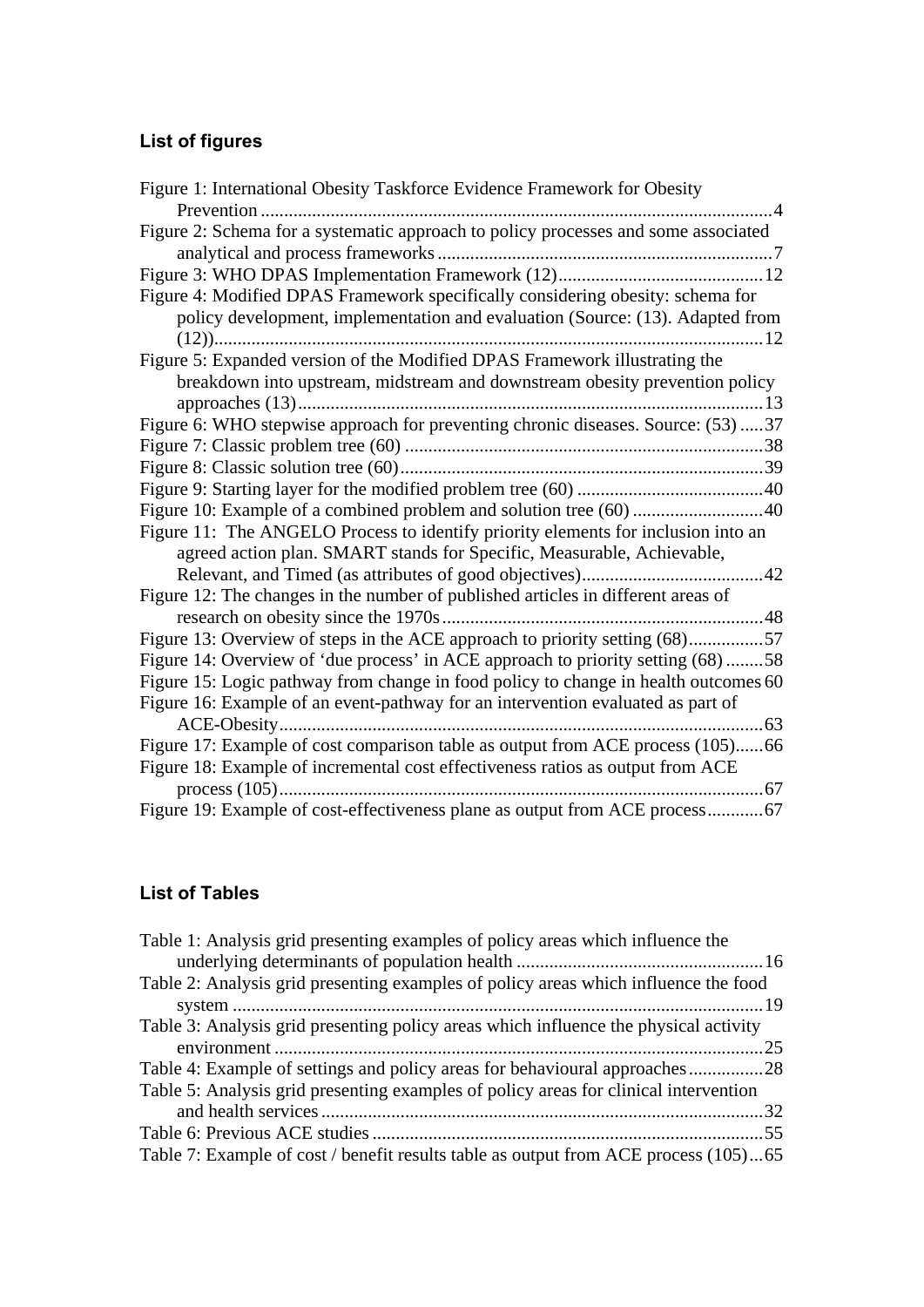# **List of Abbreviations**

| <b>ANGELO</b> | Analysis Grid for Elements Linked to Obesity            |
|---------------|---------------------------------------------------------|
| <b>ACE</b>    | <b>Assessing Cost-Effectiveness</b>                     |
| <b>BMI</b>    | <b>Body Mass Index</b>                                  |
| <b>CATCH</b>  | Coordination Approach to Child Health                   |
| <b>CBA</b>    | <b>Cost-Benefit Analysis</b>                            |
| <b>CEA</b>    | <b>Cost-Effectiveness Analysis</b>                      |
| <b>CUA</b>    | <b>Cost-Utility Analysis</b>                            |
| <b>DALY</b>   | Disability Adjusted Life Years                          |
| <b>DPAS</b>   | Global Strategy on Diet, Physical Activity and Health   |
| <b>EPODE</b>  | Ensemble Prévenons l'Obésité Des Enfants                |
| <b>HFSS</b>   | High Fat, Salt and Sugar                                |
| <b>ICER</b>   | <b>Incremental Cost Effectiveness Ratio</b>             |
| <b>IOTF</b>   | <b>International Obesity Task Force</b>                 |
| <b>LFA</b>    | <b>Logical Framework Analysis</b>                       |
| <b>NCD</b>    | Noncommunicable Disease                                 |
| <b>NGO</b>    | Nongovernmental Organizations                           |
| <b>PAST</b>   | Problem and Solution Tree                               |
| QALY          | <b>Quality Adjusted Life Years</b>                      |
| <b>SES</b>    | Socio-Economic Status                                   |
| <b>SMART</b>  | Specific, Measureable, Achievable, Relevant, Time-bound |
| <b>SSOP</b>   | Sentinel Site for Obesity Prevention                    |
| <b>WHA</b>    | World Health Assembly                                   |
| <b>WHO</b>    | World Health Organisation                               |
| <b>YLL</b>    | Years of life lost                                      |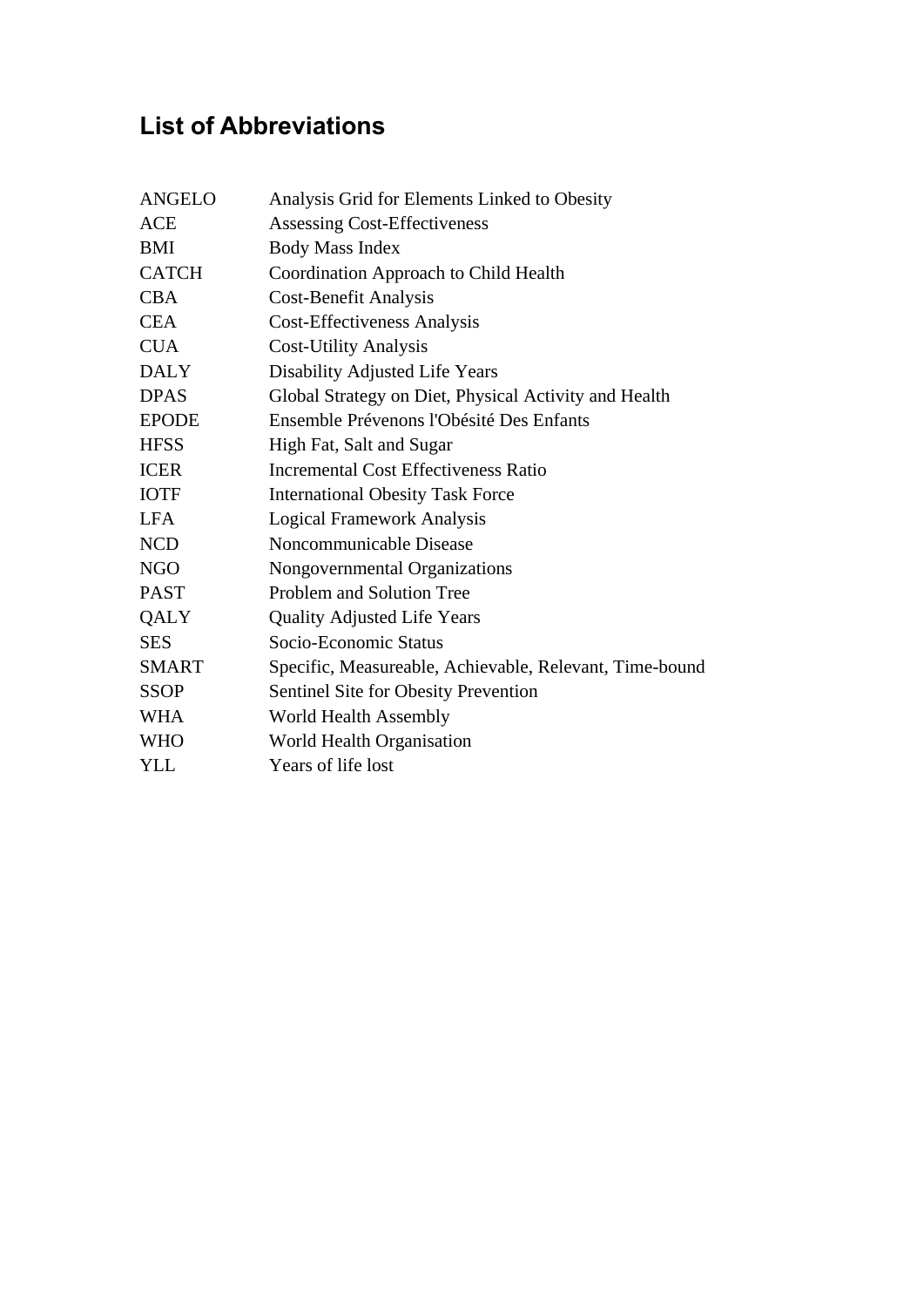# **Executive Summary**

This report has been prepared for the World Health Organisation (WHO) Forum and Technical Meeting on Population Prevention Strategies for Childhood Obesity 2009. It provides a framework for identifying the major population-based policies to prevent childhood obesity and a model for assessing the cost-effectiveness of the diet component of the Global Strategy on Diet, Physical Activity and Health (DPAS).

The DPAS framework (developed by WHO in 2004) has been modified and presented in this report to specifically consider obesity prevention. The report considers the roles and responsibilities of four major stakeholder groups: international organisations, governments, the private sector, and civil society. National governments are shown to have the central role as leaders and drivers of many policy interventions. However, all other stakeholders have important complementary roles.

The modified DPAS identifies that multiple instruments can be used to achieve policy objectives, including government spending and taxes, laws and regulations, advocacy, and service and program delivery. Three complementary approaches are considered:

- 1. Socio-ecological (upstream) approach considers policies which aim to influence the underlying determinants of health in society and the food and physical activity environments. Interventions in this approach occur in sectors such as finance, transport, infrastructure, food processing and marketing sectors.
- 2. Lifestyle (midstream) approach considers policies which aim to directly influence diet and physical activity behaviour by targeting individuals within a particular setting (e.g., households, schools).
- 3. Health Services (downstream) approach considers policies which support health services and medical interventions.

In addition to economic, health and social outcomes, the original DPAS framework has been modified to also include 'environmental' outcomes. The modified DPAS framework also identifies the important role of monitoring, evaluation and research – these activities provide an essential means of measuring and understanding the effect and impact of obesity prevention actions.

The report presents a series of analysis grids as a means of systematically and comprehensively identifying policy intervention areas across relevant sectors and settings. The grids consider the sector (for socio-ecological/upstream approaches) or setting (for midstream/downstream approaches) in which particular policies apply and the stakeholder that is responsible for administering that policy.

The determinants of obesity are complex and varied and therefore solutions, by necessity, must be multi-faceted. Furthermore, the most relevant, appropriate and feasible policies will vary by region and country. In order to avoid 'ad hoc' decisionmaking, a clear priority setting process should be followed once an initial list of interventions has been established for a particular region or country. Three frameworks are proposed as possible methods for priority-setting: The STEPwise approach, Problem/solution trees, and the ANGELO (Analysis Grid for Elements Linked to Obesity) Process.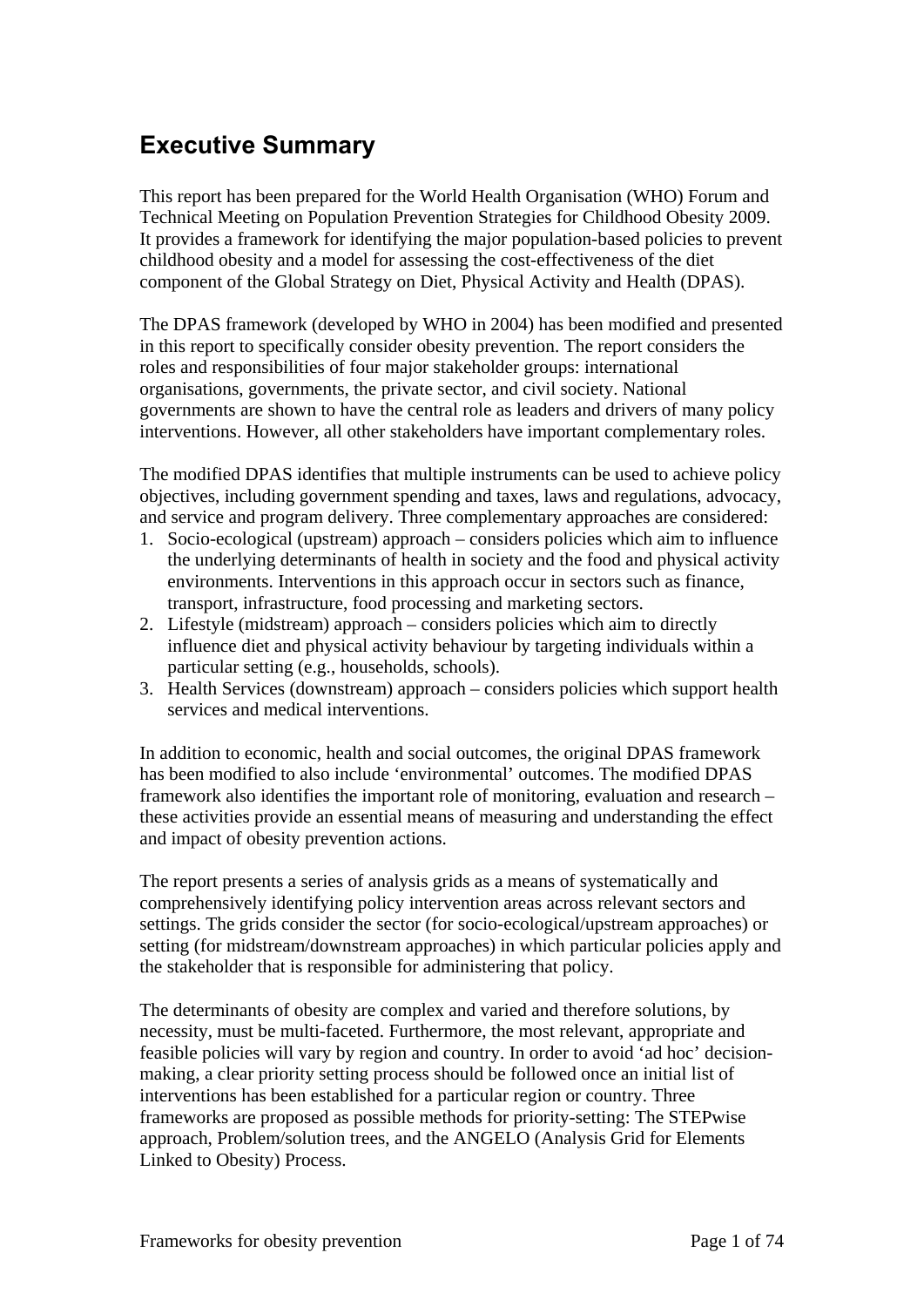STEPwise was developed specifically for use in lower to middle income countries with limited funding/resources. It considers the feasibility, affordability and expected impact of interventions in a series of steps that can be tailored to the resources available in a particular region or country. The Problem/Solution trees process involves starting with a particular problem and building up the layers or 'roots' that attempt to explain *why* the problem is occurring (the factors or determinants). A solution tree can then be developed which identifies solutions or possible policy interventions to address the problems identified. Prioritisation occurs by assessing the feasibility, effectiveness and wider social impacts of each policy intervention. The ANGELO Process evolved as a priority-setting method for use in community-based obesity prevention action. It is an evidence- and practice-based process which follows health promotion principles and action areas, with priority setting included as part of a due process assessment by stakeholders.

The ACE (Assessing Cost-Effectiveness) methodology is presented as the preferred framework for assessing the cost-effectiveness of the diet component of the DPAS. The ACE process compares the relative costs and benefits of two or more courses of policy action. It was developed in Australia in 2000 and has successfully been applied to assess the cost-effectiveness of a wide-range of chronic disease interventions. The methodology embraces a high level of technical rigour in both economics and epidemiology, but also includes 'due process' (by way of involving all relevant stakeholders in a working group) at all stages of decision-making.

The key characteristics of the ACE approach are:

- Involving stakeholders throughout the entire process
- Clearly specifying a rationale for intervention selection
- Using a common setting, context and comparator for all interventions
- Using country specific data (wherever possible) for health system costs and demographic/epidemiological parameters
- Using best available data to develop incremental cost-effectiveness ratios based on economic/epidemiological modelling techniques
- Reporting incremental cost-effectiveness ratios, total cost and disability adjusted life years (DALYs) as a range (reflecting the uncertainty of cost, process, outcome and value estimates)
- Placing the technical analysis in a broader decision-making framework by considering 'second stage filters' e.g., strength of evidence, feasibility, sustainability, acceptability, capacity to reduce inequalities, side effects

The first step in assessing the cost effectiveness of food-based policy interventions is to define the logic pathway by which policy change can lead to changes in population diet and subsequent health outcomes. The potential impact of a particular policy can then be modelled in a step-wise fashion using the best-available evidence. Considerations for the cost modelling of population interventions include: perspective (e.g. societal, government, health system); stage of intervention (include start up or just steady state); costs and cost offsets of each major stakeholder; consistency (to allow direct comparisons between interventions); choice of comparator (e.g. current practice).

The frameworks presented in this report can be used to assist countries in implementing action for obesity prevention.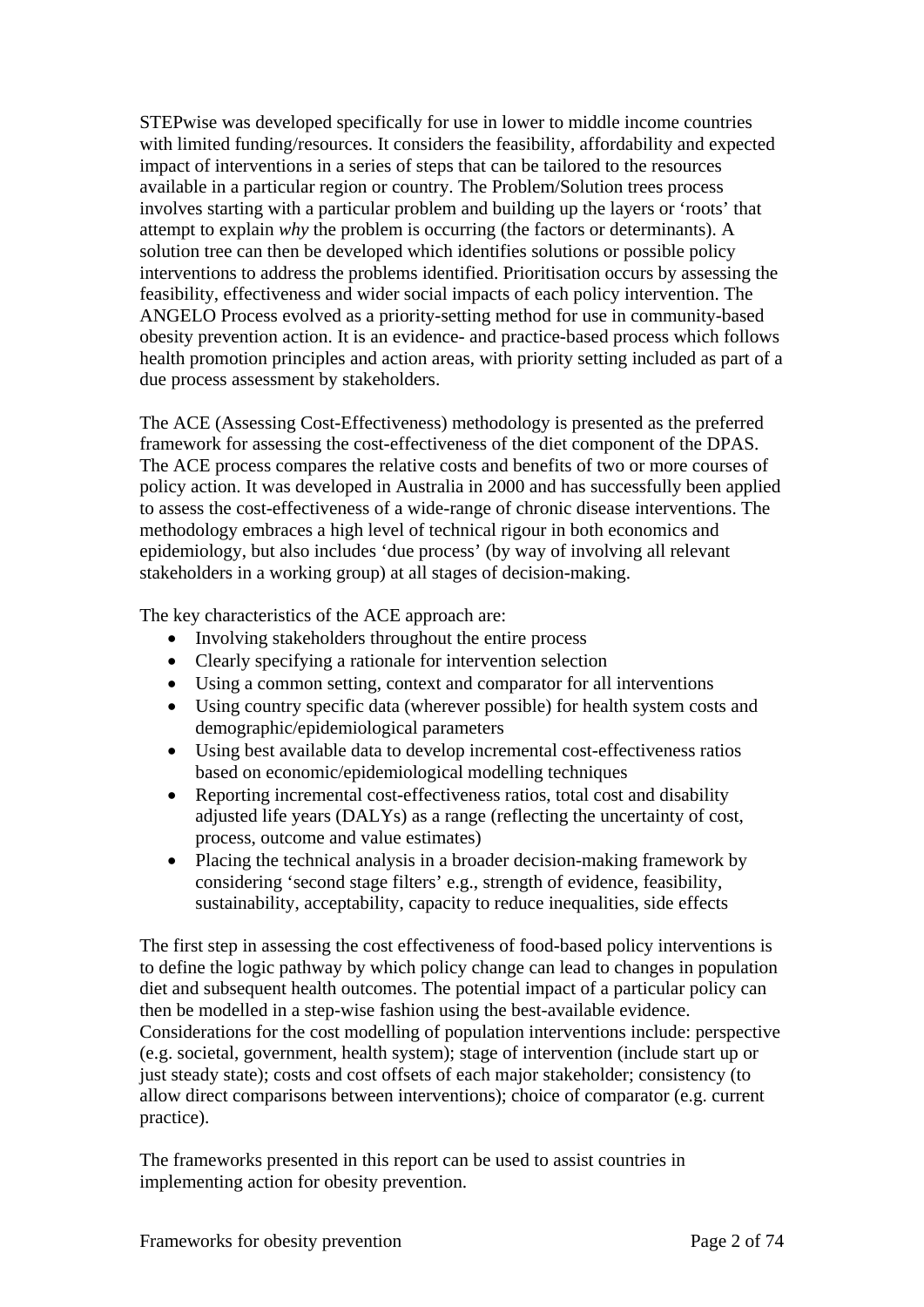# **1. Background**

## *1.1. Global Strategy on Diet, Physical Activity and Health*

The Global Strategy on Diet, Physical Activity and Health (DPAS) was developed by the World Health Organization (WHO) in 2004 to address the increasing prevalence and burden of noncommunicable diseases (NCDs) (1). DPAS was developed following the 2002 World Health Assembly (WHA) and endorsed in May 2004 by the  $57<sup>th</sup>$  WHA (resolution WHA57.17).

The strategy focuses exclusively on improving global diet and physical activity patterns, two of the main risk factors for NCDs. There has been a rapid shift in global food and physical activity trends. Food has become more energy dense, high in fat, sugar and salt with reduced nutrient value, while lifestyles have become more sedentary  $(1)$ .

The prevalence of risk factors associated with NCDs were initially higher in higher income countries and the more socio-economically advantaged populations. However, the prevalence and burden of NCDs is now shifting towards lower income countries and less advantaged populations (1). DPAS calls for priority to be given to the socially, economically and politically disadvantaged, and also to address the poor diet and physical activity behaviours of children and adolescents which is of particular concern (1).

The WHO growth standards for infants and preschool children builds on the WHO definition of health which states 'health' is not only the absence of disease or infirmity but also a state of complete physical, social well-being, and therefore includes the adoption of healthful behaviours (1). DPAS outlines several recommendations relevant to the prevention of childhood obesity. The importance of a 'life-course' perspective is emphasized, i.e. starting with maternal health, early infant and childhood health. DPAS recommends schools should adopt healthy diet and physical activity programs and policies and that relevant stakeholders address responsible marketing of food and beverages to children.

Four main objectives are addressed by DPAS: firstly, to encourage the implementation of public health action and preventative intervention to reduce the risk factors which result from poor diet and physical activity; second, to increase recognition of the implications of poor diet and inadequate physical activity levels and knowledge of preventative measures; third, to promote policies and action plans at all levels to address diet and physical activity behaviours and finally to encourage monitoring, evaluation and further research (1).

## *1.2. Evidence for obesity prevention*

#### **1.2.1 Evidence Framework**

The International Obesity Task Force (IOTF) has published a framework for an evidence-based approach to obesity prevention (Figure 1). This framework identifies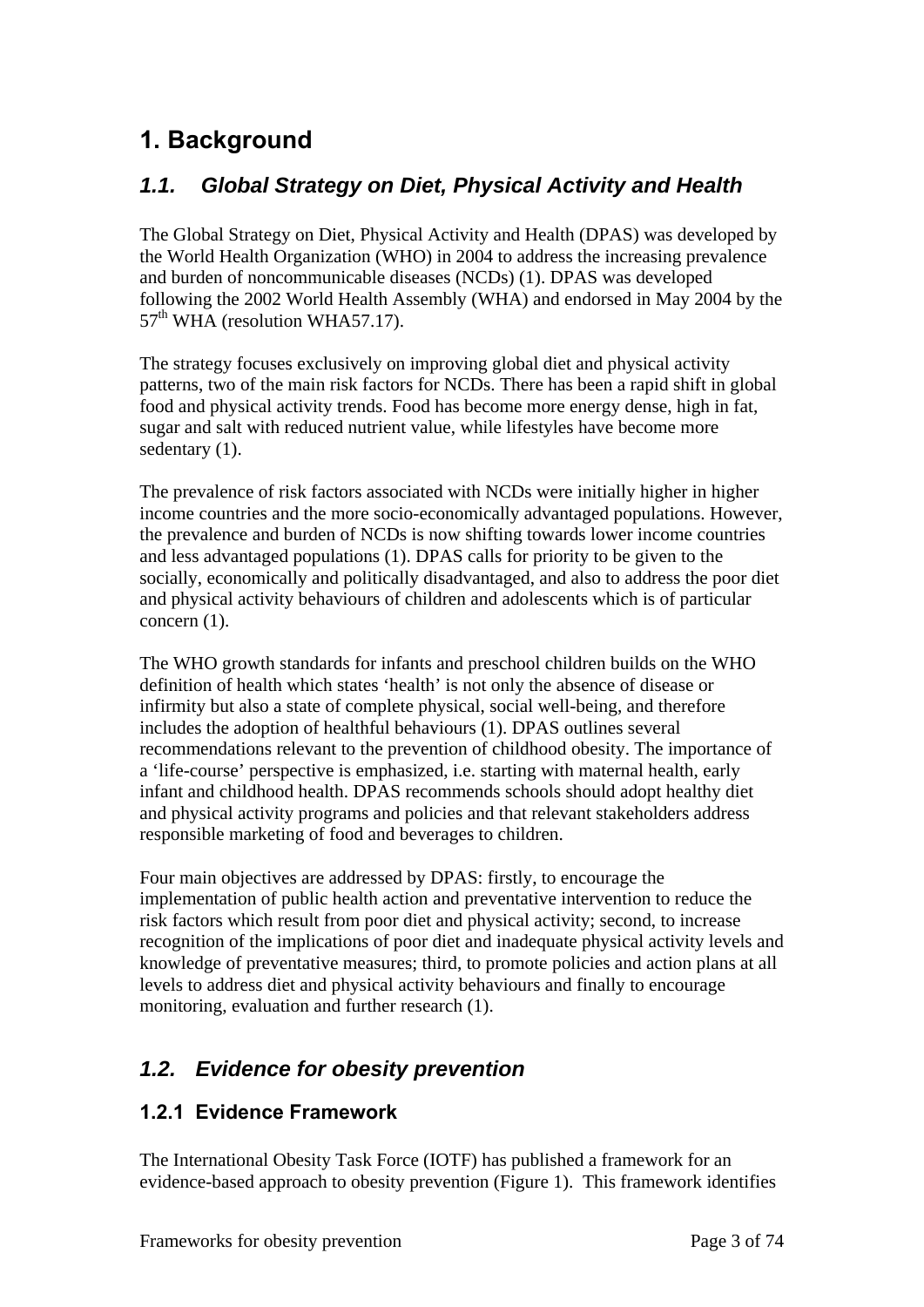the key issues and the different types of evidence needed to address them (2). Some of the issues are very contextual such as the burden for a particular population (issue 1), the main determinants of unhealthy weight in that population (issue 2) and, especially, the final decisions about what should be done (issue 5). Other issues tend to be somewhat more universal such as the framework of settings and strategies for action (issue 3) and the range of possible interventions (issue 4). For example, Tonga, Texas, and Taiwan will all have very different burdens of obesity, but there will be a degree of commonality in the driving forces across those populations, such as dependence on cars, availability and promotion of energy dense foods and drinks, and availability of labour saving devices. There will probably be more commonalities in the broad strategic plans to reduce childhood obesity because all would involve schools and pre-school settings, address healthy eating and physical activity, and identify social marketing, policies, curriculum, programs, and environmental changes as the key strategies. The possible range of specific interventions is also somewhat universal but the process of determining a final portfolio of actions is highly contextual so the selection of actions that might work well in Tonga may not apply at all in Texas or Taiwan.

#### **Figure 1: International Obesity Taskforce Evidence Framework for Obesity Prevention**



There is good evidence to address issues 1 and 2 and many governments can readily achieve a broad framework for action (issue 3) which includes all the main implementation areas (i.e. appropriate settings and sectors) and support actions (e.g. monitoring, capacity building, research, and social marketing). While the evidence on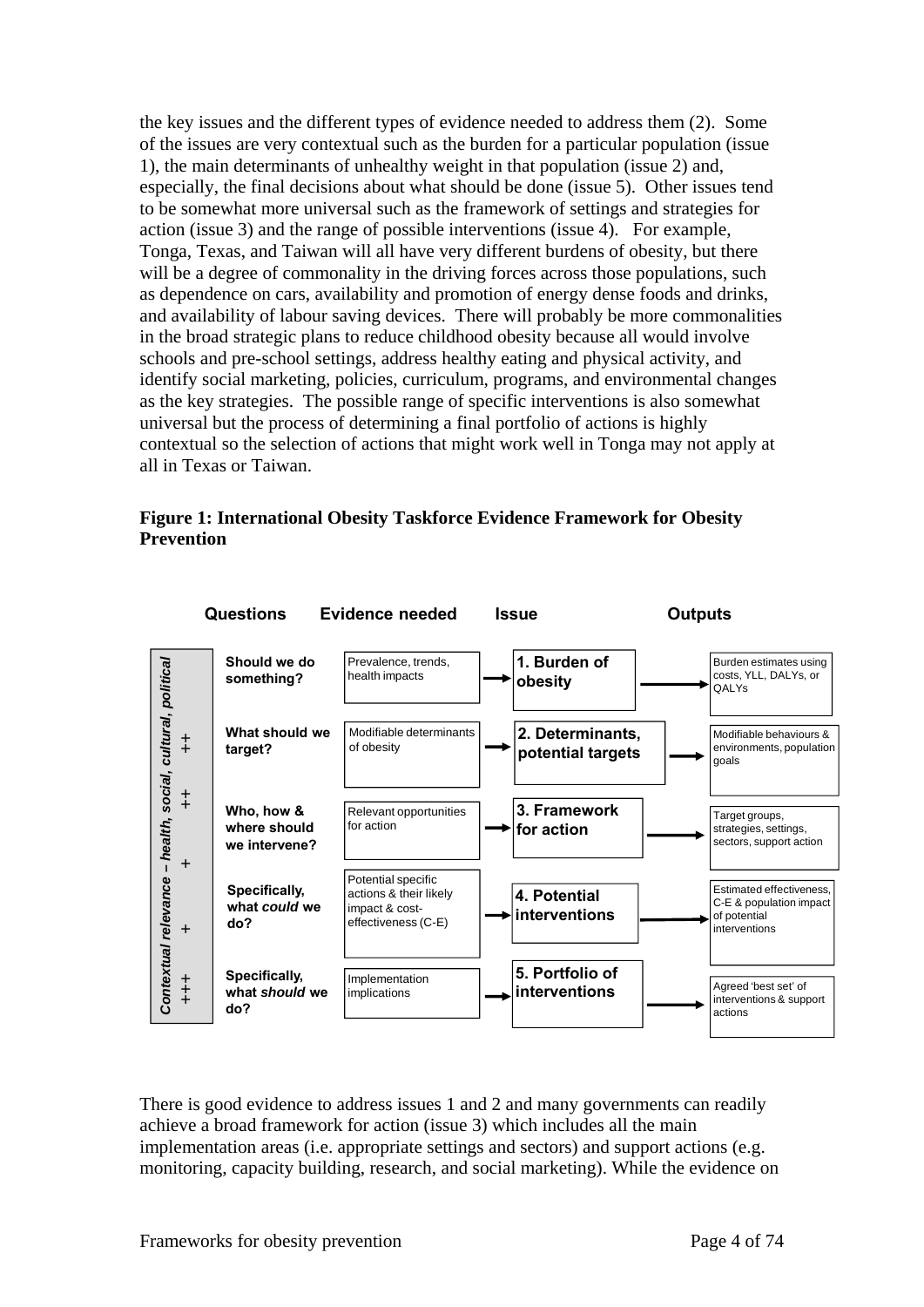the determinants of obesity is very strong in most areas, the majority is focused on the more proximal biological and behavioural determinants rather than the more distal, but very powerful, social and environmental determinants. One poorly researched but very obvious set of determinants are the socio-cultural attitudes, beliefs, values and perceptions that may explain the very large differences in obesity prevalence rates seen across different cultures. These socio-cultural determinants may help to explain why some rich and poor countries have obesity prevalence rates in women of less than 5% (e.g. India, China, Yemen, Ethiopia, Japan, and Korea) and rich and poor countries have prevalence rates greater than 40% (e.g. Samoa, Tonga, Qatar, and Saudi Arabia) (3).

Issues 4 and 5 in the IOTF framework, however, are much more challenging – what are the concrete programs, policies, and actions that *could* be initiated and, of those, which ones *should* be done to provide the best investments for reducing obesity? It is here that the lack of effectiveness evidence is proving to be a barrier to action. And even the few programs with evidence of success (such as the one in Singapore (4)), are not necessarily transferable to other cultures and countries. It is the evidence around issues 4 and 5 that this report mainly addresses and the process of moving from a long list of possible actions (issue 4) to a shorter achievable list of promising actions (issue 5) is the main focus of the priority setting approaches described.

#### **1.2.2 Practice-based evidence**

Evidence is not sufficient by itself to guide appropriate decision making (5) and true evidence-based policy making is probably quite rare (6). Therefore, getting the process right and engaging decision-makers from the start moves towards 'practicebased evidence' (6) which is more relevant than the classical 'evidence-based practice'. An obesity prevention plan based only on the limited published trials available would be patchy and probably ineffective.

Therefore, achieving a broad portfolio of promising interventions for obesity prevention requires both an assessment of the likely impact of those interventions (as far as can be estimated from the available evidence) and a process by which to engage the key stakeholders in all decisions. Working with the key stakeholders to derive a plan of action increases the relevance, ownership, the likelihood of the recommendations being implemented but, as always, political considerations, funding limitations, and extraneous events play a major role in what finally gets supported.

## *1.3. Purpose and structure of the report*

The 61<sup>st</sup> World Health Assembly endorsed the 2008-2013 Action Plan for the Global Strategy for the Prevention and Control of NCDs in May 2008. An objective of this plan was to 'promote interventions to reduce the main shared modifiable risk factors for NCDs: tobacco use, unhealthy diets, physical inactivity and harmful use of alcohol' (7). It recommends that WHO uses existing strategies such as the DPAS, to provide countries with technical support to implement action and improve existing strategies for addressing NCD risk factors (7). This report has been written in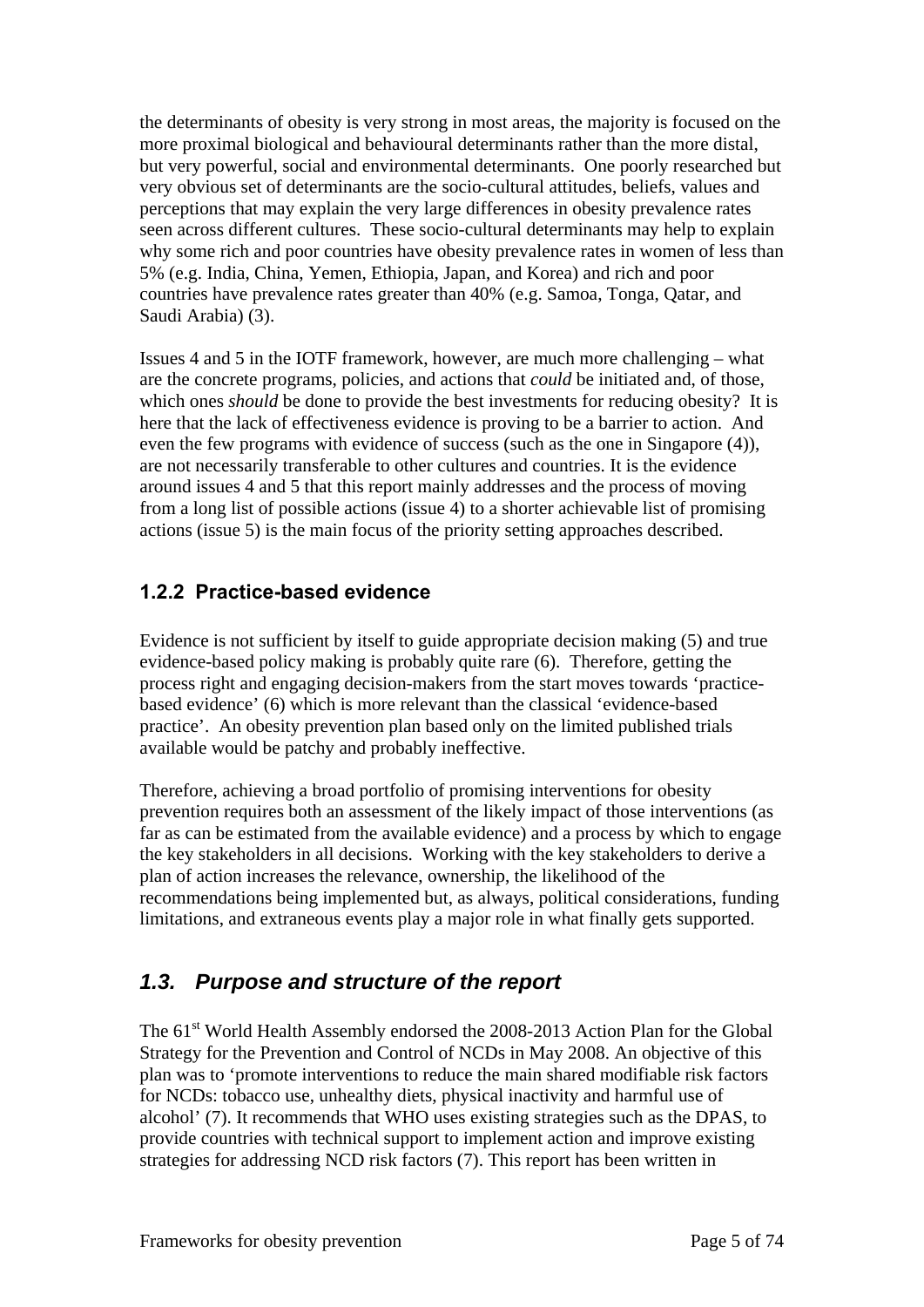preparation for the 2009 WHO Forum and Technical Meeting on Population-based Prevention Strategies for Childhood Obesity.

The purpose of this report is:

- To provide a framework and process upon which to develop childhood obesity policy options across all settings and sectors
- To assist stakeholders in conducting a systematic approach to identify all relevant childhood obesity prevention policy options and provide models to effectively prioritise such policies
- Provide a model for assessing the cost-effectiveness of policy options which consider the diet component of DPAS

It is important to consider the context for which these frameworks are applied and recognise that the frameworks and models must be adapted to the country, region or area to which it is being applied. The intention is not to provide a single policy solution to address the prevention of childhood obesity, rather to provide a systematic process for identifying all options and a system to enable the selection of appropriate interventions.

Policy development often occurs in a non-systematic, ad hoc manner and is heavily influenced by political considerations and lobbying from vested interest groups. Nevertheless, there are aspirations to make policy processes more systematic, evidence-based and stakeholder-informed. Figure 2 shows a schema of the key stages of a systematic policy process and how the information and frameworks outlined in this report fit into that 'ideal' process. The Modified DPAS Framework provides the overview to scope the sectors and sectors involved in food and physical activity and identify the potential policy areas for action. In Part 2 of the report, three processes (STEPwise, Problem/Solution Tree, ANGELO) which have been used in various situations are described as possible options for specifying possible interventions for preventing childhood obesity and prioritising them into a portfolio of the most promising interventions. The ACE Process (Assessing Cost-Effectiveness) is described in Part 3 of the report as the preferred approach for assessing the costeffectiveness of potential food policy interventions for DPAS. All processes apply 'due process' by working with stakeholders and there are varying levels of technical analyses to inform the process.

It is important to note that the outcome for all these processes is a well-justified, wellevidenced set of recommendations, from key stakeholders, to the political decisionmakers. Taking those decisions and implementing the policy actions is the jurisdiction of governments. Governments should be involved in all the other processes but the ultimate choice of policy options and their level of implementation is under their control.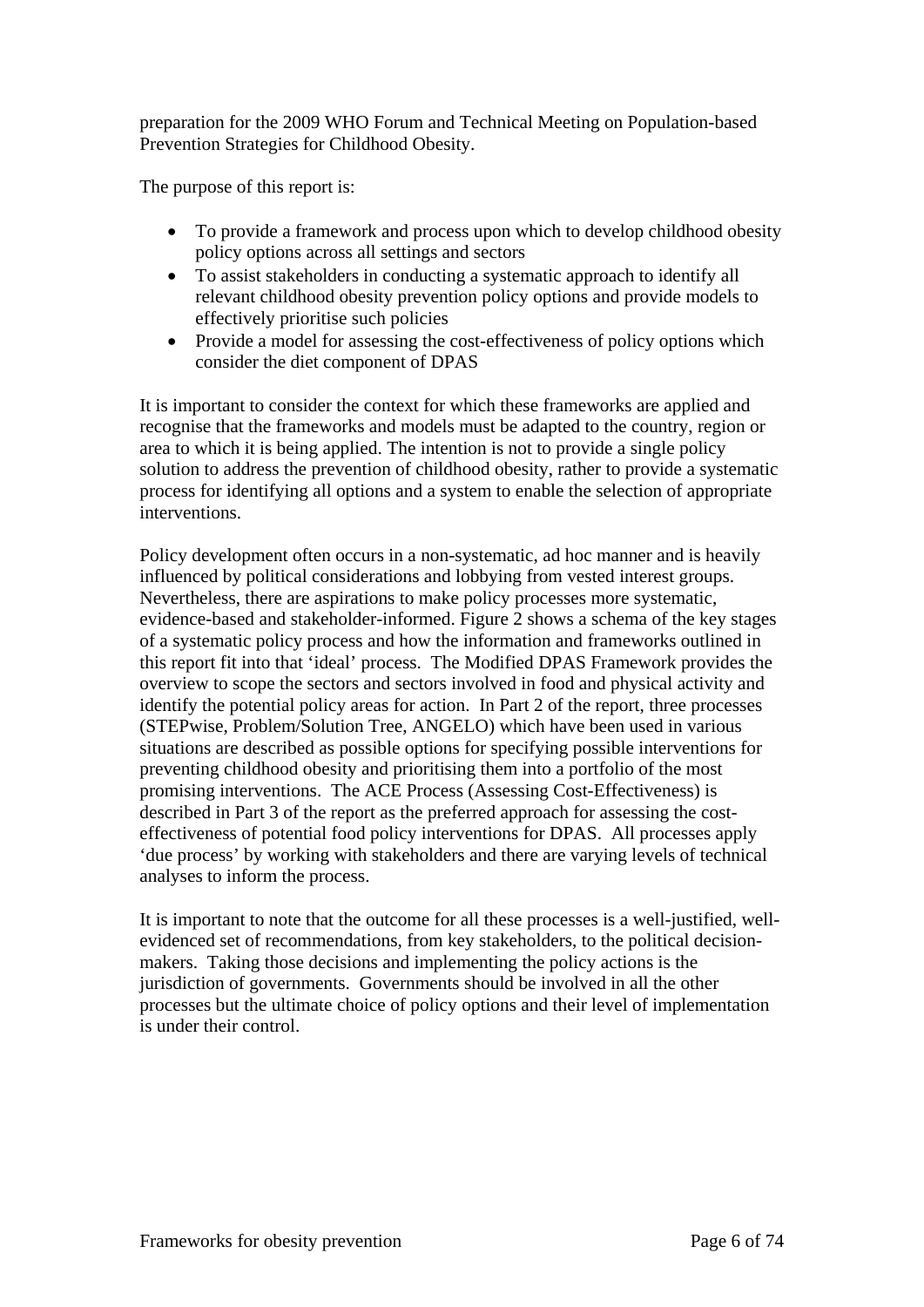

**Figure 2: Schema for a systematic approach to policy processes and some associated analytical and process frameworks** 

# **2. Childhood Obesity Policy Framework**

## *2.1. Childhood Obesity*

In many countries globally, overweight and obesity are increasing at an alarming rate. Surveys conducted in the 1990's show that overweight was increasing by between 0.5% and 1% every year (8). This rising rate will inevitably place a huge burden on health services due to the increasing rates of NCDs such as type II diabetes, cardiovascular diseases, hypertension and some cancers associated with excess weight gain. Worldwide, the rate of overweight and obesity among school-age children is 10%, however in the Americas the prevalence is just over 30%, while Sub-Saharan Africa has a prevalence of 2% (8).

In high-income countries, obesity is higher in children from lower socio-economic status (SES) backgrounds. For example, in the USA the overweight rate in children from low SES families was 29%, compared to 21% in children from high SES families (8). In lower income countries, however, the trend is usually the reverse, with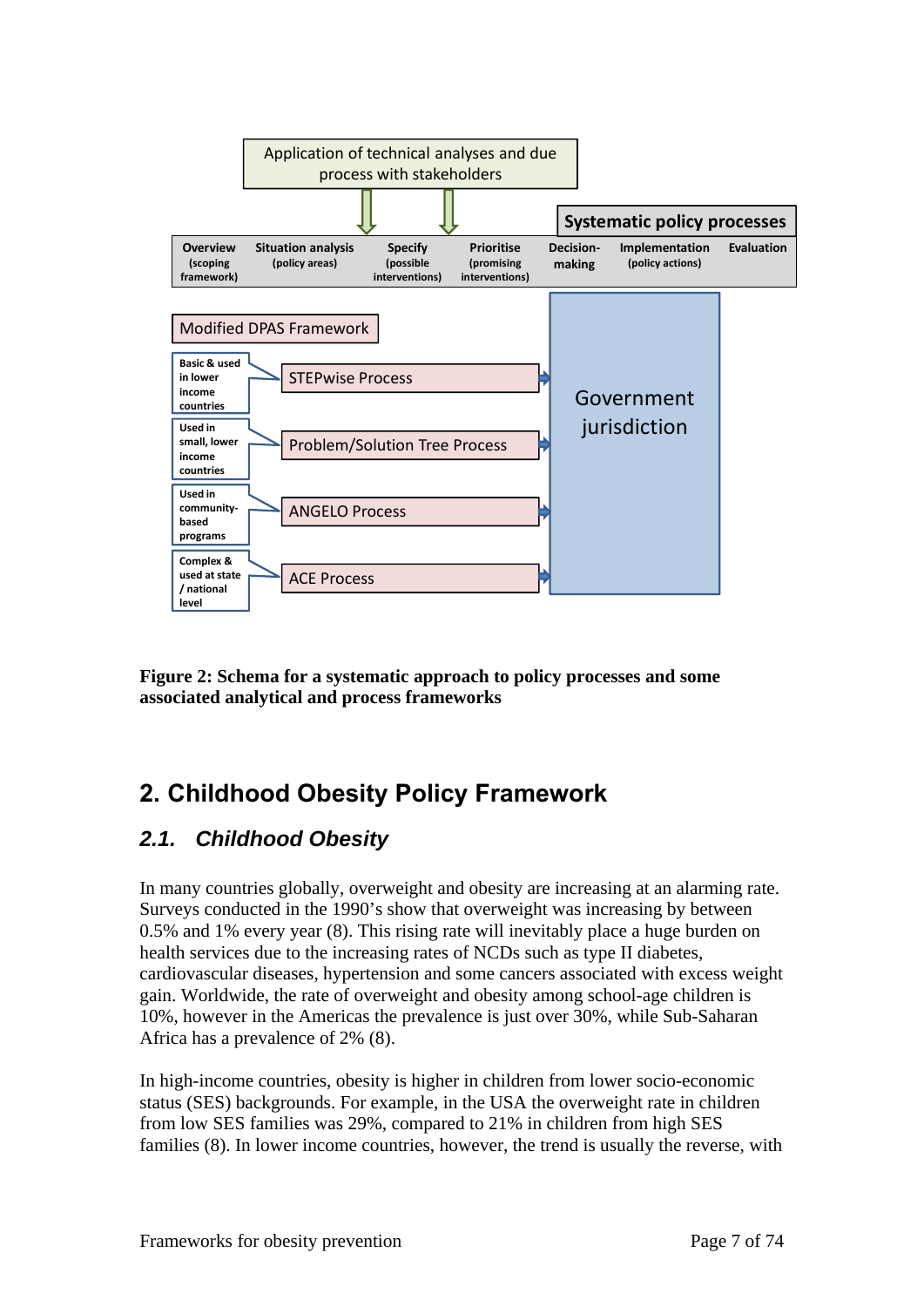children from low SES backgrounds having a lower rate of obesity when compared to children from high SES backgrounds.

Children who live in rural areas of lower income countries have a markedly lower prevalence of overweight compared to children who live in urban areas. In Brazil, children in urban areas have an overweight prevalence of nearly 20%, a figure which is double the overweight prevalence of children from rural areas (8).

## *2.2. Relevant stakeholders*

DPAS stipulates that a combined, collaborative approach is required to effectively address and change diet and physical activity habits (1). To ensure effective strategies are implemented, it is essential that all relevant stakeholders are engaged - from the local to global level and from both the public and private sectors. The frameworks within this report are directed towards all relevant stakeholders, each of whom is responsible and should be accountable for the implementation of policies which best apply to their sector or setting, or are best administered by their sector or setting. The stakeholder groups considered are: international organisations including WHO, governments, the private sector, and civil society and nongovernmental organisations. The nature, role and resources of each stakeholder are discussed below.

## **2.2.1. International Organizations**

It is the role of all international organisations associated with the food system or physical activity environments to promote and support strategies which address public health.

International organizations which have appropriate jurisdiction such as the World Trade Organisation, the World Bank or the European Union need to ensure that public health protection is considered and incorporated into all international agreements, for example, agricultural trade, health and environmental agreements, and international standards/codes. The direct, indirect or unintended impact that agreements may have on public health is often not considered when forming agreements.

The role of WHO and other United Nations bodies such as UNICEF is to promote a coordinated approach between all relevant international agencies. This will ensure an integrated approach to addressing unhealthy diet and inadequate physical activity levels. Furthermore, these bodies should also support national governments globally, provide funding for development and offer leadership and advocacy.

Obesity is a global problem. All relevant international organisations should therefore be engaged and responsible for considering public health protection.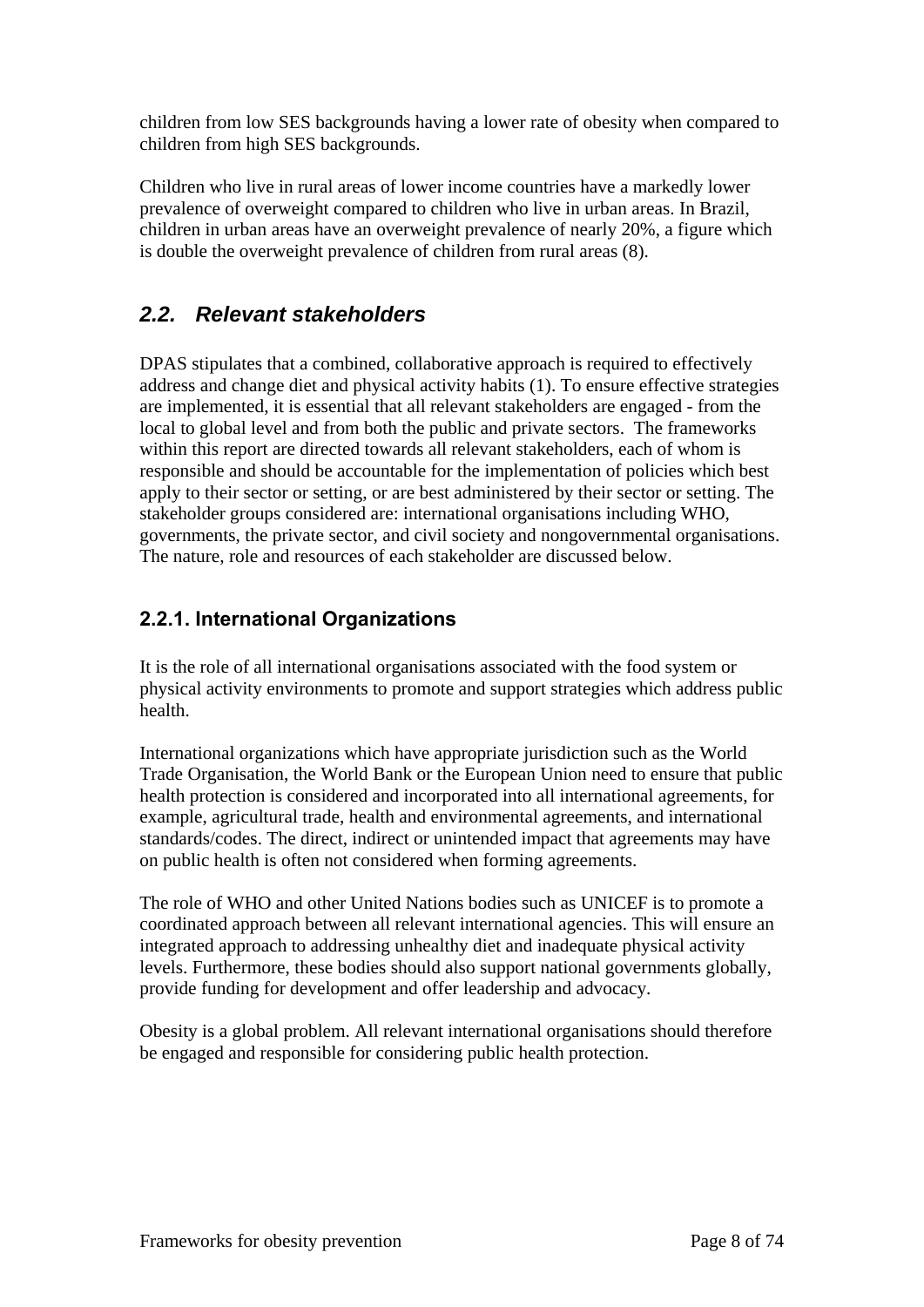#### **2.2.2. Government**

The role of government is pivotal in achieving a comprehensive approach to the prevention of childhood obesity. It is the responsibility of governments to take action in four main areas: leadership, regulatory policy, funding, and advocacy (9).

Governments must show clear leadership in obesity prevention and take action to steer all relevant stakeholders towards the implementation of obesity prevention strategies. All levels of government must be engaged and a coordinated approach should be taken across all tiers of government and all ministerial departments, for example, health, infrastructure and industries, agriculture, climate change, communications and treasury.

Regulations and laws can be powerful instruments with which to achieve outcomes. Governments should review existing legislation and change or implement laws and regulations to protect and promote public health. Changes in the social, economic and physical environment need to occur to reduce obesity. 'Hard' policy approaches are the most powerful drivers for change (10) and include instruments such as fiscal tools (e.g., taxes or subsides), laws, legally-binding policy and regulations (10). In comparison, 'soft' approaches include health education, health promotion programs or social marketing tools (9). Successful obesity prevention may occur when governments become willing to use the 'hard' policy instruments that may be needed to reverse the obesity epidemic (9). Conversely, governments and industry may reach mutual agreements whereby laws and regulations are not imposed if industries agree to 'self-regulate' their practices in order to meet objectives (11). However, this approach relies on government willingness to provide stakeholders with specific targets in order to meet the set objectives.

Increased and continual funding is essential to create healthier food and physical activity environments (9). It is the responsibility of the government to ensure the provision of this funding to allow for changes in the obesogenic environment, such as funding for infrastructure change. Furthermore, it is imperative that financial support is provided for research institutions, the provision of programs, for monitoring population health and for the evaluation of strategies.

Governments also have a large advocacy role. They must ensure a collaborative approach across multiple sectors and engage all interested stakeholders. It is their responsibility to advocate to their citizens, the private sector, civil society, international organisations and other governments who have influence over these policy actions. Furthermore, in governments with multi-tiered structures (e.g. local, regional and national) each level of government must advocate to the other levels to ensure the implementation of coordinated, efficient and effective strategies. DPAS suggests that effective and agreeable strategies will result if governments consult with all relevant stakeholders when developing and implementing policy (1).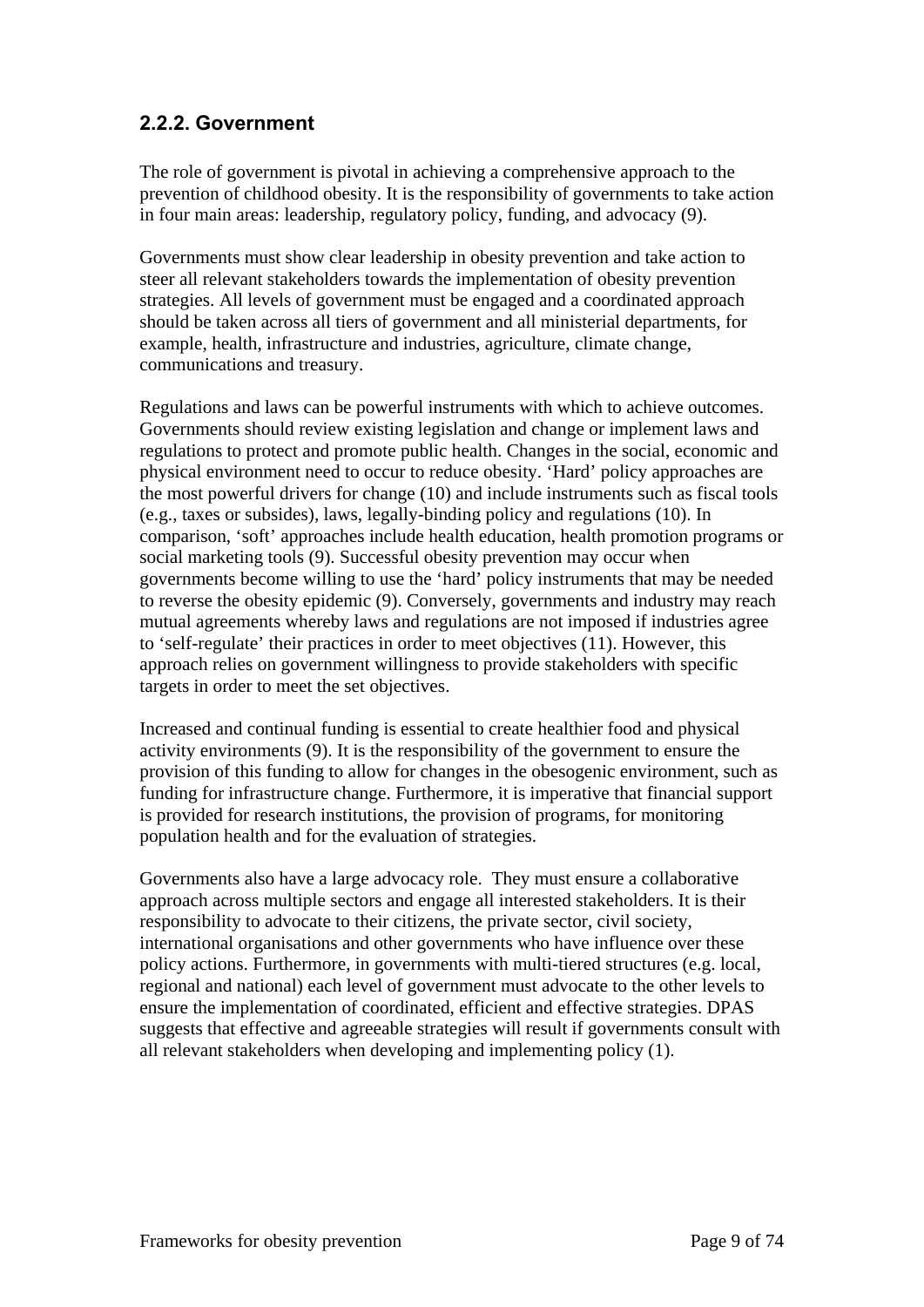#### **2.2.3. Private Sector**

The private sector is a highly influential arena and can often act as a barrier to healthy diet and physical activity behaviours. Conversely, the private sector has the potential to act as an important promoter of healthy patterns. It is therefore essential to engage the industries which directly affect or impact upon the diet and physical activity of a population. These include such players as the food industry, media/communication industry, car and transport industry, entertainment industry and consumer retailers.

The private sector must become responsible for considering the protection of public health and show initiative in changing and implementing policy to create healthy food or physical activity opportunities. WHO recommends a cooperative partnership be formed between the private sector and other stakeholders (1). This will facilitate a coordinated approach and ensure consistency of public messages.

The media has been included within the private sector, however it is recognised that policy areas related to media may fall across multiple stakeholders, i.e., the private sector, government and nongovernmental organizations. Public health needs to be considered in all media activities and industries must become accountable for the implementation of responsible marketing.

Additionally, all private organisations and businesses should be promoting healthy eating and physical activity to their employees and the community in general.

### **2.2.4. Civil Society and nongovernmental organizations**

These bodies include groups such as unions, civil society groups, scientific organisations and public interest organisations. Fundamentally, these organisations help to protect public interests and can have an influential role when working with governments and the private sector by acting as a voice for the 'people'. The role of civil society and nongovernmental organizations (NGOs) is largely one of advocacy, i.e., 'arguing the case'. They should advocate for the creation and maintenance of healthy diet and physical activity environments and for the provision of programs and policies to address obesity. They also play an important role in reporting and campaigning on performance of other stakeholders.

Additionally, civil society and NGOs can implement strategies to promote healthy eating, increased physical activity levels and healthy body weight. This can occur through programs, social marketing and education.

The financial capacity of this stakeholder is limited often due to relatively small budgets in comparison to governments and the private sector. These bodies can also contribute to research, evaluation and monitoring (e.g., supporting research programs at universities).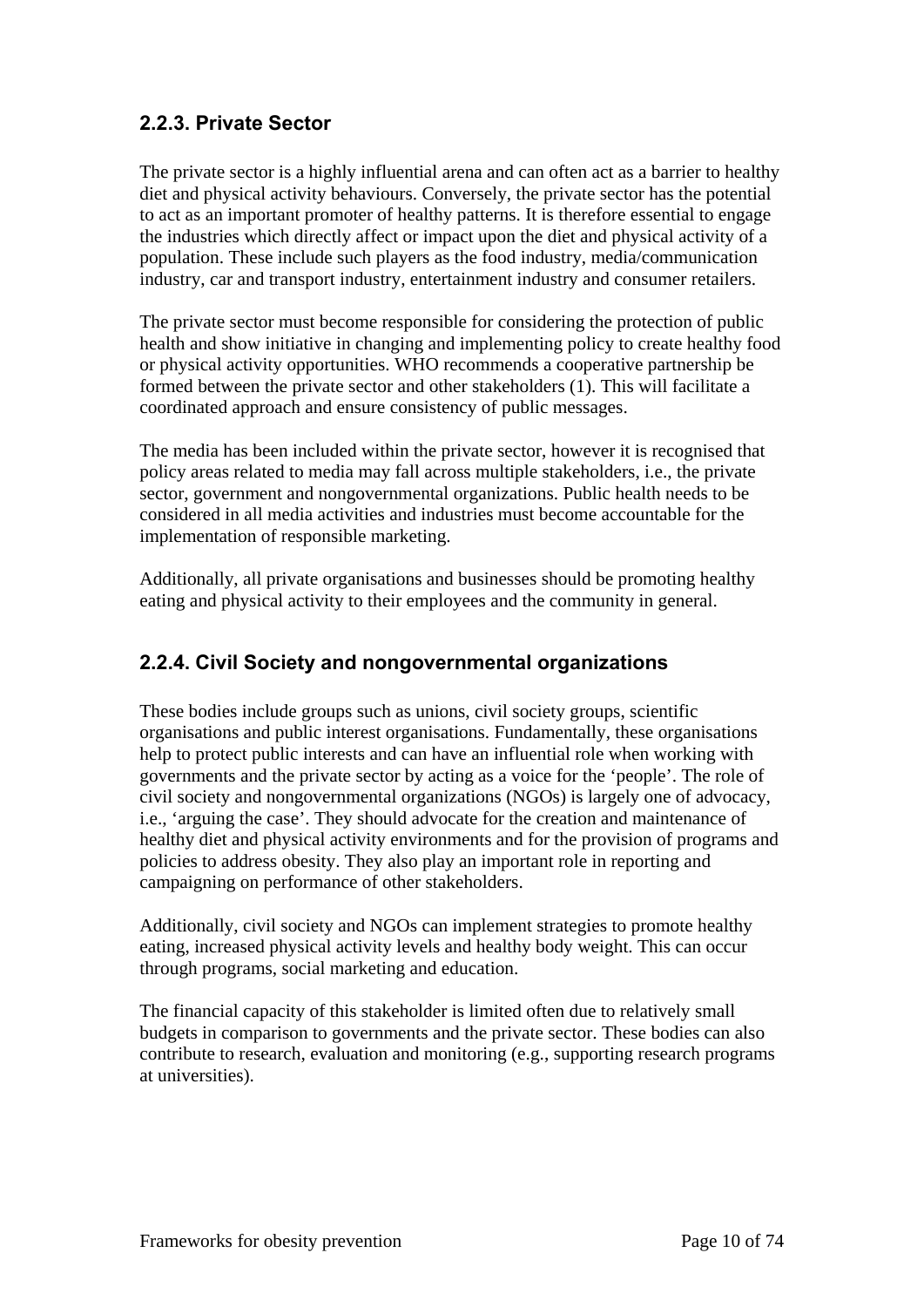## *2.3. Contextual definitions - Policy*

Several concepts relating to the term 'policy' are used extensively throughout this report. These concepts have been defined to ensure reader interpretation and understanding:

*Strategic policy direction* is used here to describe an overall statement of intent which guides the government in childhood obesity prevention action.

*Policy tool or instrument* refers to the methods used to achieve the objectives of a policy (11), for example, taxes, health promotion programs, laws and regulations or advocacy.

*Policy area* is a term used here to refer to a broad area in which a policy could be applied, for example, school food or broadcast advertising.

*Policy interventions* are the specific actions implemented in order to achieve set objectives, and in this report we include all intervention options under this term including programs, social marketing, education, events, and so on as well as legislation, regulation, rules and other enforceable policies. For example, in relation to fruit intake at school (a policy area), the policy interventions could include curriculum activities, policies about fruit in the canteen, fruit-related events, and social marketing campaigns.

## *2.4. Overview of policy framework*

#### **2.4.1. WHO framework for the implementation of DPAS**

WHO developed a framework to assist Member States in assessing the implementation of DPAS (figure 3) (12). The framework proposed that national governments should demonstrate leadership and facilitate collaborative action in the implementation of policies and programs to promote a supportive environment. This environment will facilitate a positive change in diet and physical activity behaviours. Short, immediate and long term health, social and economic outcomes should be measured to assess changes in status. The model stipulated that monitoring, evaluation and surveillance of the strategy should occur continually throughout the process.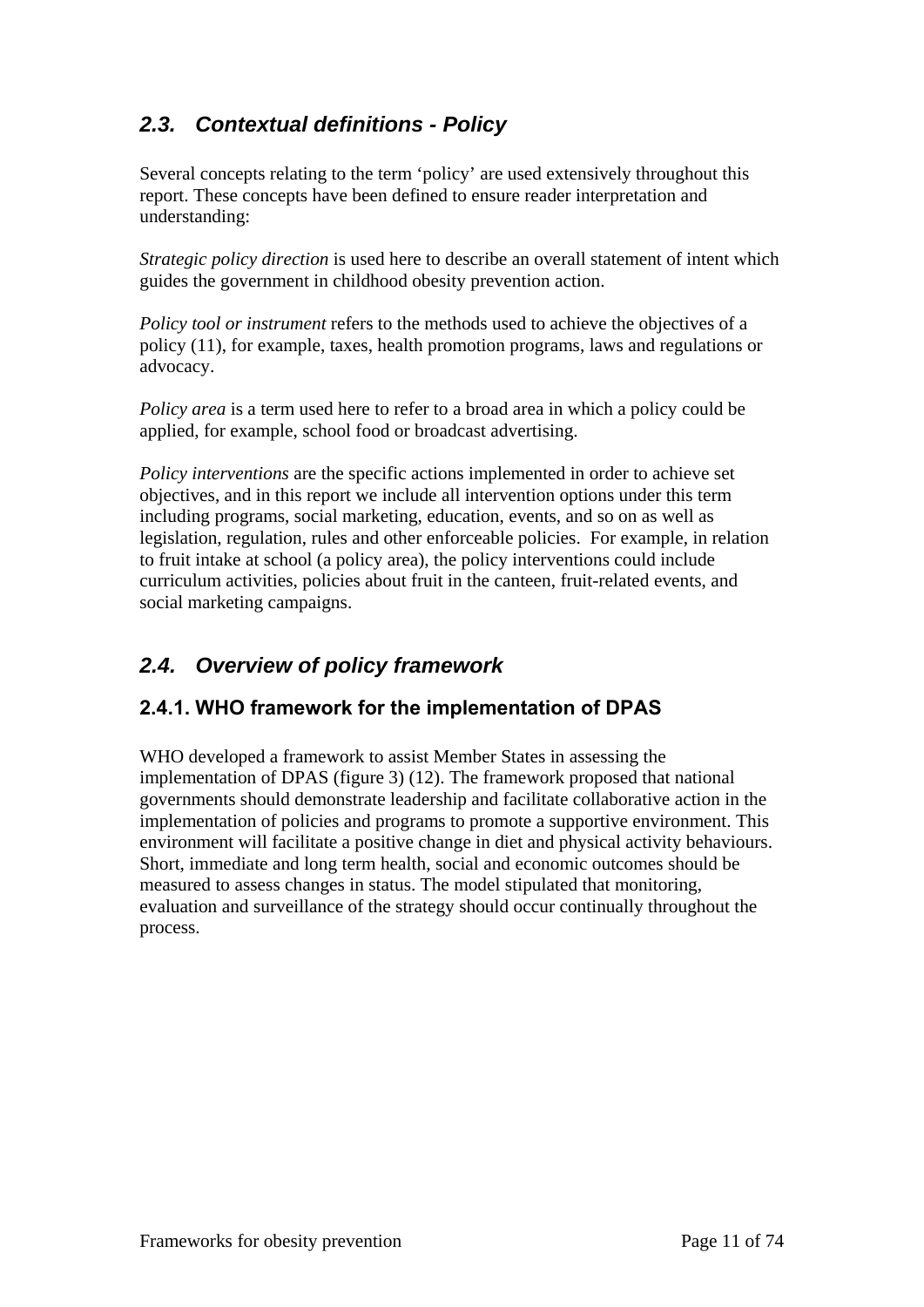

**Figure 3: WHO DPAS Implementation Framework (12)** 

## **2.4.2. Modified DPAS – Obesity prevention specific**

The schematic model developed by WHO for monitoring the implementation of DPAS has been modified to specifically address obesity prevention (figure 4). This model was modified to allow for a comprehensive and systematic analysis of potential obesity prevention policy areas in multiple sectors and settings (13).



**Figure 4: Modified DPAS Framework specifically considering obesity: schema for policy development, implementation and evaluation (Source: (13). Adapted from (12))**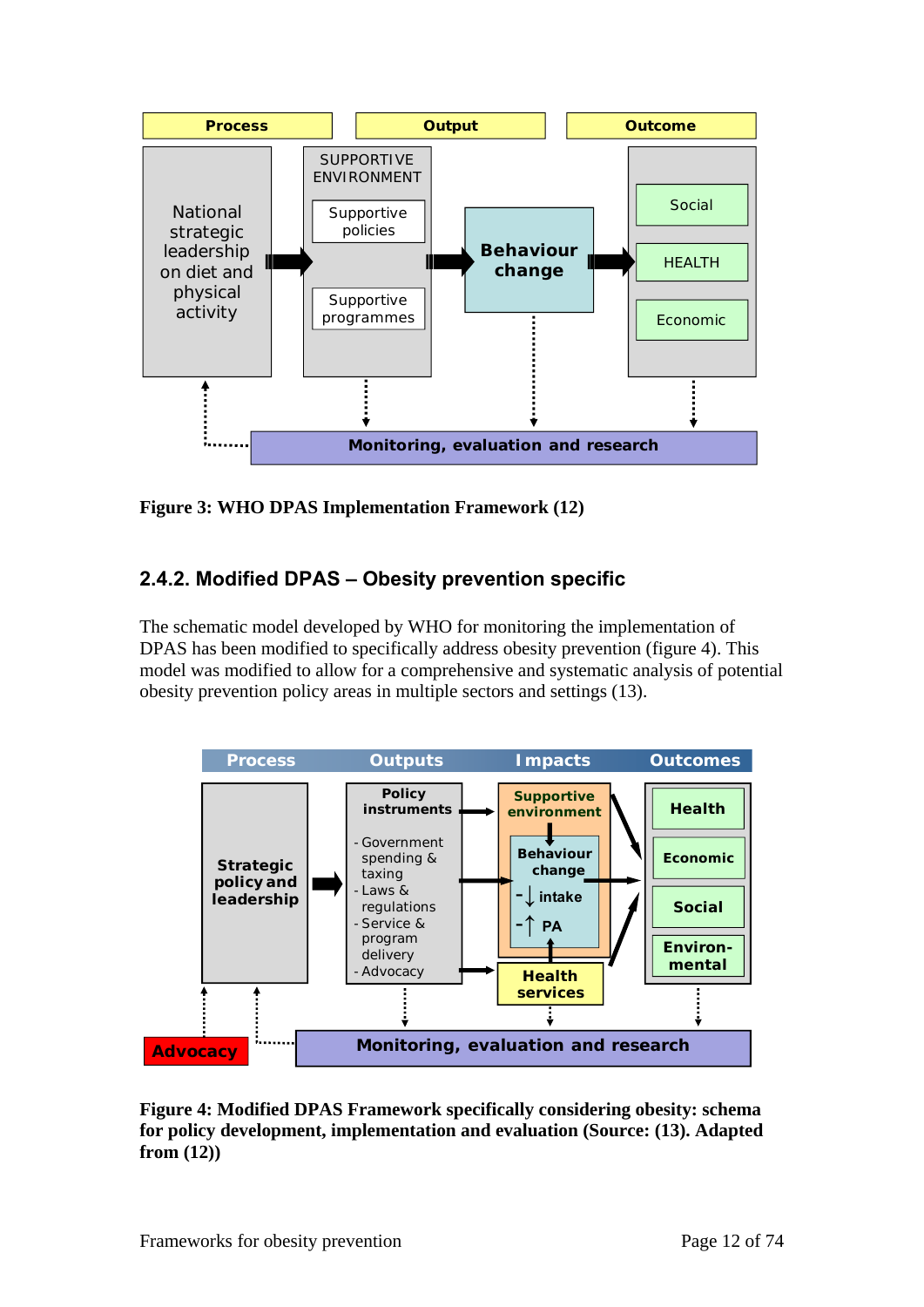The DPAS Implementation Framework has been modified in four ways. The Modified DPAS Framework was constructed with national governments as the leaders and drivers of many of the policy changes, as illustrated in the 'Process' component of the model. The first modification made acknowledges the importance of advocacy. In doing so, the modified framework emphasises that the government plays a central role in the implementation of the obesity prevention strategies, however acknowledges that the other stakeholders play very important complementary roles. As discussed in section 2.2, advocacy, particularly by civil society and NGOs, is important to encourage governments to take action and make childhood obesity prevention a strategic priority.

The second modification identifies that multiple instruments can be used by governments to achieve policy objectives. These instruments include: service and program delivery, advocacy, laws and regulations and government spending and taxes. As previously mentioned (section 2.2.2) 'hard' or 'soft' policy instruments can be used, for example, laws or fiscal tools versus health promotion programs or social marketing techniques. Relevance, effectiveness, acceptability, feasibility and equity are some of the factors which may be considered when selecting instruments (11).

As illustrated in figure 5, the Modified DPAS Framework specifies which area (environments, behaviours, or services) the policy instrument is intending to impact. It recognises that some policies are directly aimed at influencing the environment around us, while others directly target an individual's diet or physical activity behaviour and finally other policies may be directed towards supporting health services. This modification therefore allows the delineation between three public health promotion approaches: upstream or socio-ecological, midstream or behavioural and downstream health services approaches. These approaches are discussed in detail in the following section.



#### **Figure 5: Expanded version of the Modified DPAS Framework illustrating the breakdown into upstream, midstream and downstream obesity prevention policy approaches (13)**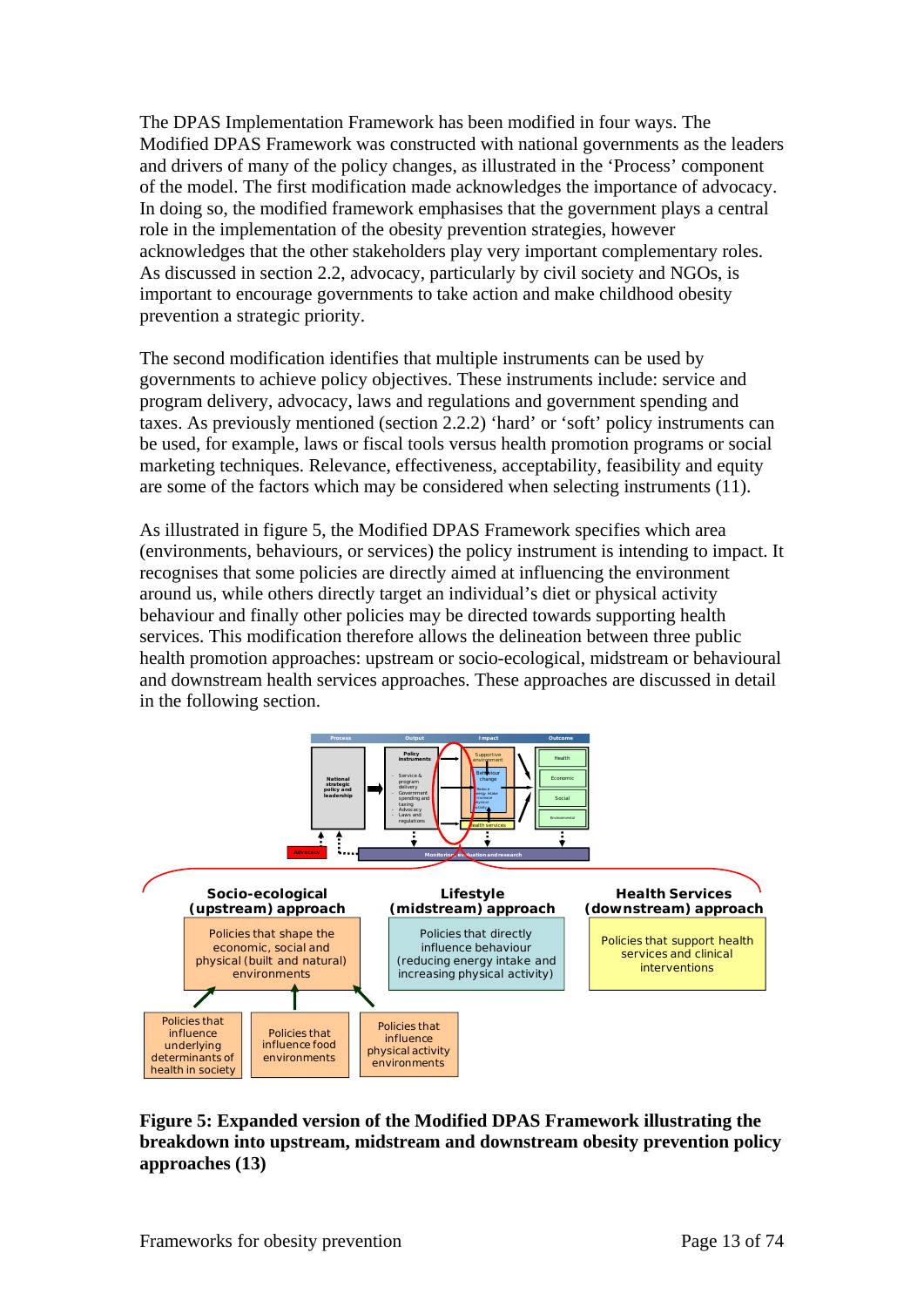The final modification can be seen in the 'Outcome' section of the framework. Environmental outcomes have been included, in addition to health, social and economic outcomes. This was included to recognise the relationship between lifestyle behaviours and the changing environment (14) and also to acknowledge the study of 'New' nutritional sciences, i.e., "food systems…and their interactions within and between all relevant biological, social and environmental systems" (15 p697). For example, adopting more active transport patterns will have a positive effect on health as well as reduce the pollution from cars and ease city congestion. Also consuming more plant-based diets will result in improved nutritional health as well as improved land use and reduced greenhouse gas emissions from farm animals.

Monitoring, evaluation and research remain within the Modified DPAS Framework. These components are imperative within the framework as they provide a means of measuring and understanding the effect and impact of obesity prevention actions. It is essential they are considered at each stage of the process, especially in light of the limited evidence-base for obesity prevention policy options.

## *2.5. Analysis grids of sectors and settings*

As previously outlined, three public health promotion approaches are considered within the structure of the modified DPAS: an 'upstream' or socio-ecological approach, a 'midstream' lifestyle behaviour approach and a 'downstream' health services approach.

Socio-ecological or upstream approaches indirectly affect our diet and physical activity behaviours by shaping the broad economic, social and physical environment in which we live (13). This approach aims to foster healthy behaviours by making them the easy or preferred choice. In the context of obesity, this approach considers three main influences: the underlying determinants of population health, the food system and the physical activity environment (refer to figure 5). Policies which use this approach are found within sectors, for example, the transport sector or marketing sector.

Conversely, midstream approaches aim to influence diet and physical activity behaviour by directly targeting the individual (13). These approaches are used in settings, as opposed to sectors, for example, childcare centres, households, churches or villages.

Downstream approaches are directed towards supporting health services and medical interventions. With respect to the prevention of childhood obesity, these approaches occur predominately in the primary care setting.

For each of the three public health approaches, analysis grids can be used to identify all relevant policy areas for obesity prevention. Use of the grids facilitates a systematic approach in identifying all options and can be used to create a comprehensive list within every setting or sector. This approach minimises the risk of unstructured or unplanned approaches and ensures all gaps, weaknesses and opportunities are identified (16). Policy options are classified across two dimensions: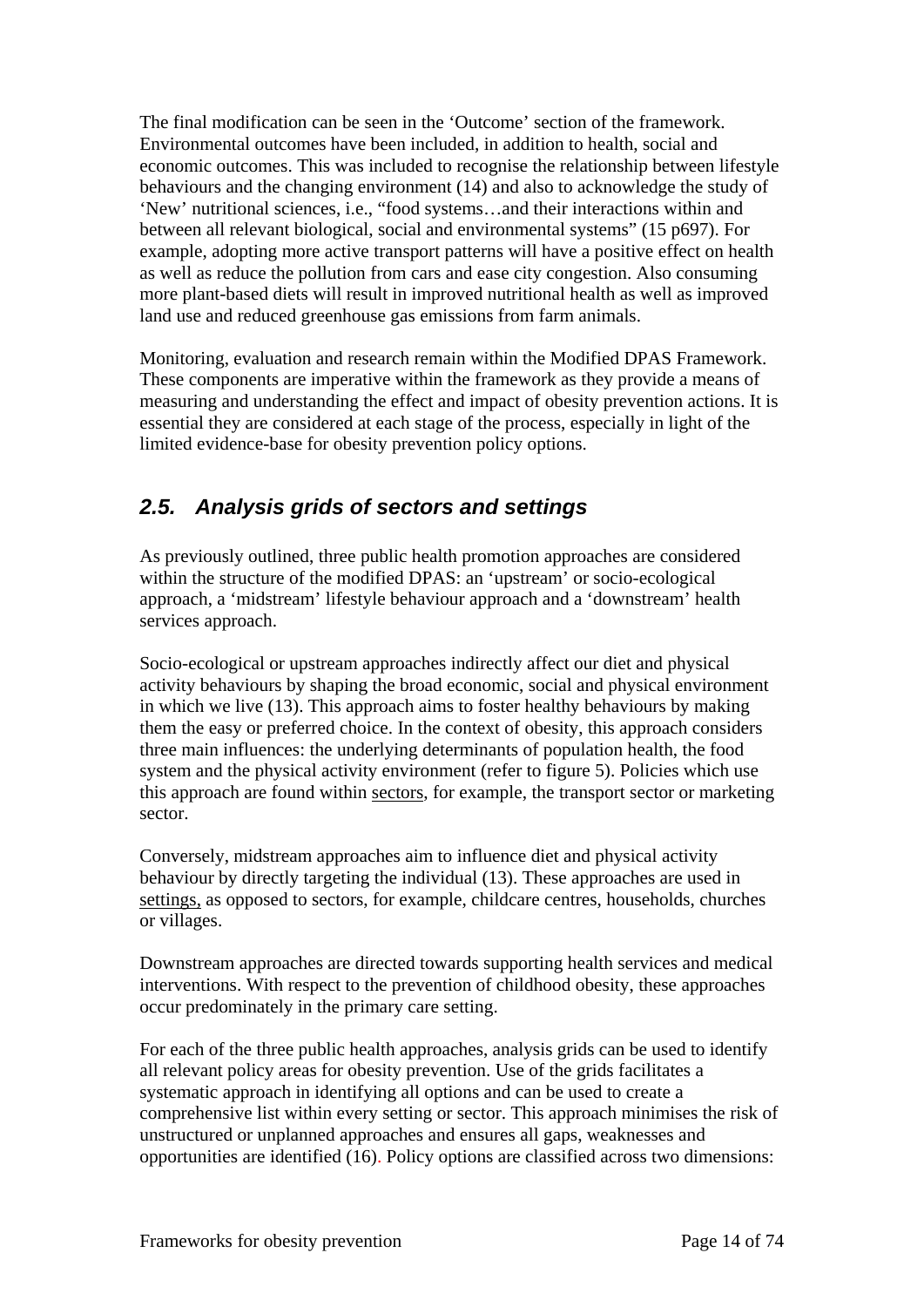the sector or setting that the policy area best applies and the stakeholder who is primarily responsible for administering the policy (16).

It should be noted that analysis grids have been used to present examples of possible policy areas across relevant sectors and settings and that the examples given do not represent a complete list of all options. There is a lack of evidence on the effectiveness of obesity prevention policy interventions, therefore the examples presented do not necessarily represent 'best-practice' or indeed have supporting evidence. Examples of childhood obesity prevention policy interventions being implemented in various countries or areas around the world are outlined in the subsequent sections of this report. Furthermore, in scanning the analysis grids presented in this report, it is important to recognise the implication of boxes which remain largely 'empty' and consider where the grids are heavily populated. The grids clearly illustrate the crucial role of governments in obesity prevention strategies. They are largely responsible for taking action to implement policies within all three of the public health approaches. This is because governments usually have the jurisdiction and capacity to implement the change or alter policies, whereas other players do not have that agency.

#### **2.5.1. Socio-ecological – Underlying determinants**

Economic, social and political circumstances determine the way in which people live. Health inequalities exist due to a "combination of poor social policies and programs, unfair economic arrangements, and bad politics" (17 p1). Obesity is more prevalent (in wealthier countries) in individuals and communities from lower SES backgrounds and those who are politically disadvantaged (17). Thus, the burden of disease from obesity is disproportionate in disadvantaged populations.

As mentioned, socio-ecological public health approaches are broad-based and aim to shape the environment in which we live (13). These policy options are driven by a responsibility to uphold social justice and achieve social equity by reducing inequalities such as poverty. Public health is therefore an important driver for change. These policies aim to impact upon the underlying determinants of health in general, therefore their effects will go beyond just obesity. The policy instruments used are likely to be 'hard' in nature, i.e., fiscal or regulatory instruments. Therefore, the responsibility largely lies with government and international bodies with jurisdiction to influence policies. As seen in table 1, the analysis grid considers policy options across six sectors: finance, commerce and trade, education, employment, social affairs and 'other' sectors.

It is mostly national governments, and some international organisations, who have jurisdiction over potential policies addressing the underlying determinants of health, therefore examples are seen mostly within the columns considering these two stakeholders. Civil society and NGOs do not have jurisdiction in this area therefore the column which considers these stakeholders is largely blank. They can however be strong advocates for the implementation of policies to address the underlying determinants of health.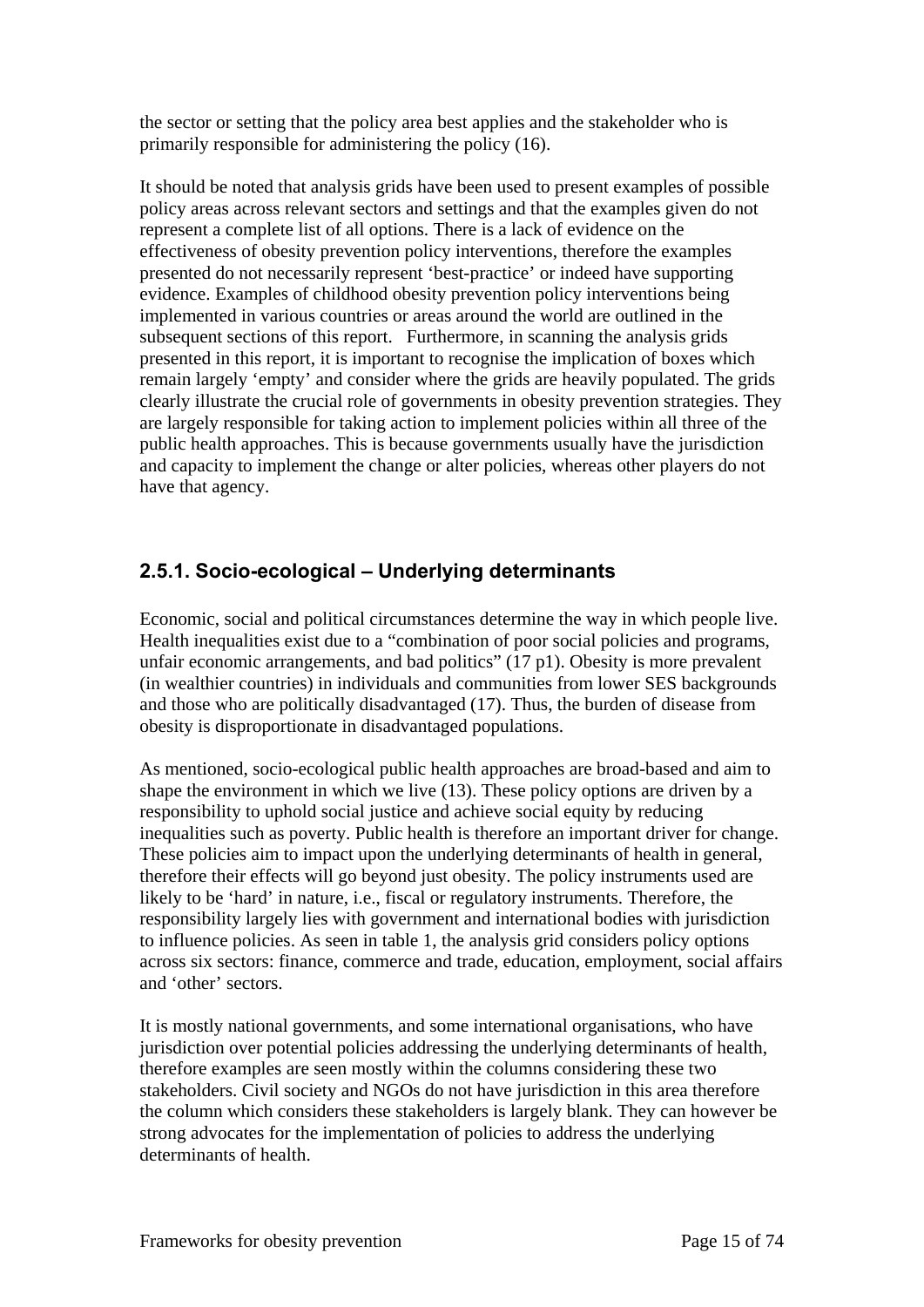| <b>SECTOR</b>                |                                                                                                                                                                                                                     | <b>STAKEHOLDER</b>                                                                                                                                                 |                                                                                                  |                                                    |
|------------------------------|---------------------------------------------------------------------------------------------------------------------------------------------------------------------------------------------------------------------|--------------------------------------------------------------------------------------------------------------------------------------------------------------------|--------------------------------------------------------------------------------------------------|----------------------------------------------------|
|                              | <b>WHO</b> and International<br><b>Organisations</b>                                                                                                                                                                | <b>National governments</b>                                                                                                                                        | <b>Private sector</b>                                                                            | Civil society and non-<br>government organisations |
| <b>Finance</b>               | Co-ordinated debt relief<br>$\bullet$<br>Co-ordinated aid activities<br>٠<br>Health equity impact<br>٠<br>assessments on multi-<br>national economic<br>agreements<br>International tax<br>$\bullet$<br>cooperation | Strengthened revenue<br>through domestic taxation                                                                                                                  | Wage and salary rates paid<br>Employer-supported<br>benefits (e.g., sick leave,<br>health cover) |                                                    |
| <b>Commerce and</b><br>trade | Fair international trade<br>$\bullet$<br>agreements<br>Regulation of goods and<br>$\bullet$<br>services with a major impact<br>on health (e.g. tobacco,<br>alcohol, food)                                           | Support for local agriculture<br>Regulation of goods and<br>services with a major impact<br>on health (e.g. tobacco,<br>alcohol, food)                             | Location of operations                                                                           |                                                    |
| <b>Education</b>             | Interagency policy<br>$\bullet$<br>coherence related to early<br>child development                                                                                                                                  | Compulsory primary and<br>$\bullet$<br>secondary education<br>National school curricula<br>٠<br>Investment in school<br>infrastructure and education<br>facilities | Educational and vocational<br>$\bullet$<br>training opportunities                                |                                                    |

## **Table 1: Analysis grid presenting examples of policy areas which influence the underlying determinants of population health**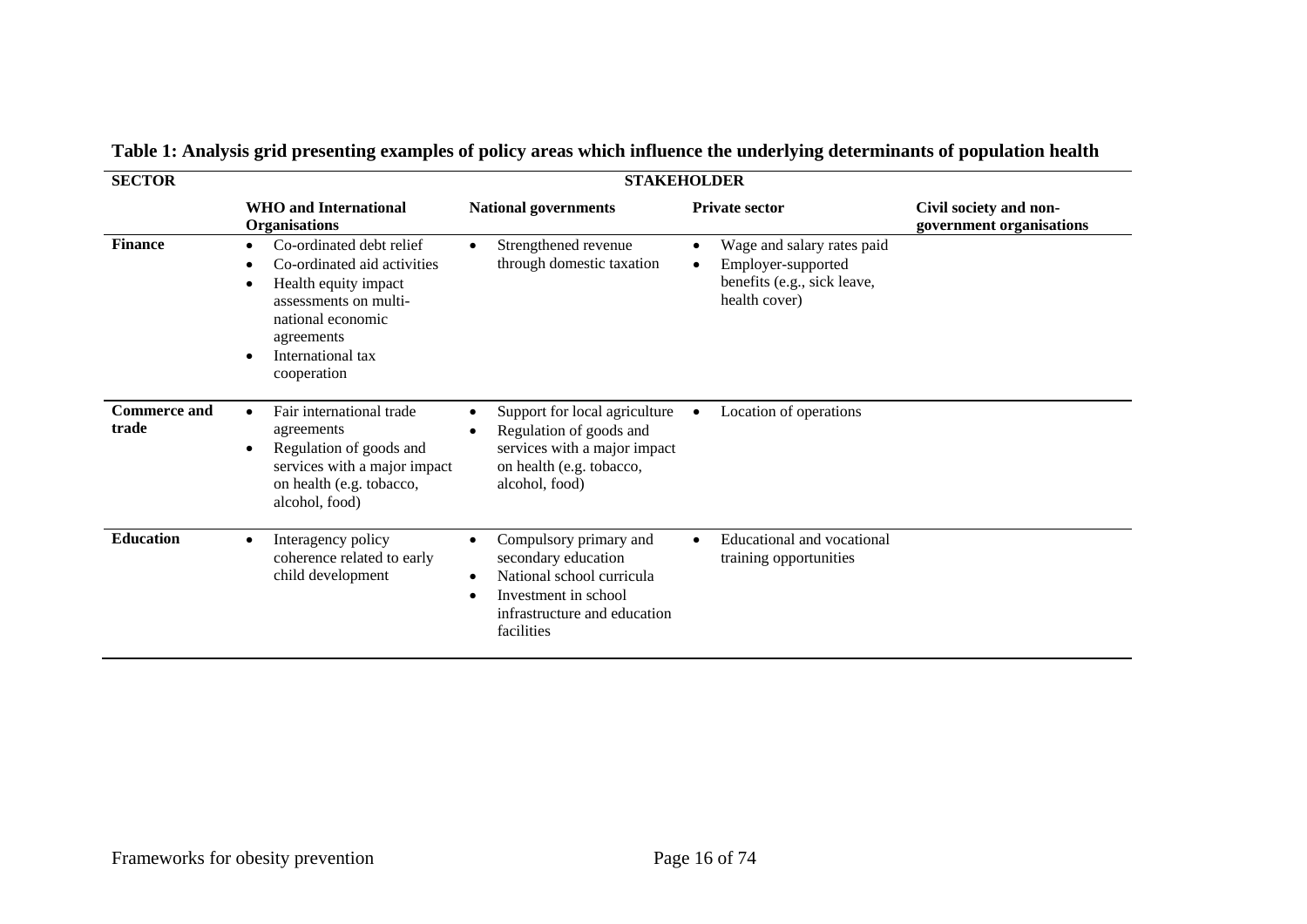| <b>Employment</b><br>$\bullet$<br>٠                     | Core labour standards<br>Fair employment and decent<br>working conditions | Fair employment and decent<br>Child labour eradication<br>$\bullet$<br>working conditions<br>Compliance with labour<br>$\bullet$<br>Gender pay-equity<br>codes and occupational<br>$\bullet$<br>health and safety standards<br>Family-friendly working<br>conditions<br>Living wages                          |
|---------------------------------------------------------|---------------------------------------------------------------------------|---------------------------------------------------------------------------------------------------------------------------------------------------------------------------------------------------------------------------------------------------------------------------------------------------------------|
| <b>Health</b>                                           |                                                                           | Universal access to health<br>Health cover for employees<br>$\bullet$<br>٠<br>care<br>Strong primary health care<br>sector<br>Development of national<br>health workforce<br>Health impact assessments<br>of policies from other<br>sectors                                                                   |
| <b>Social affairs and</b><br>$\bullet$<br>other sectors | Health equity surveillance<br>systems                                     | Health equity in policy<br>$\bullet$<br>responses to climate change<br>and environmental<br>degradation<br>Gender equity<br>٠<br>Universal birth register<br>Availability of affordable<br>housing<br>Investment in rural<br>development<br>Urban slum upgrading<br>Universal access to<br>telecommunications |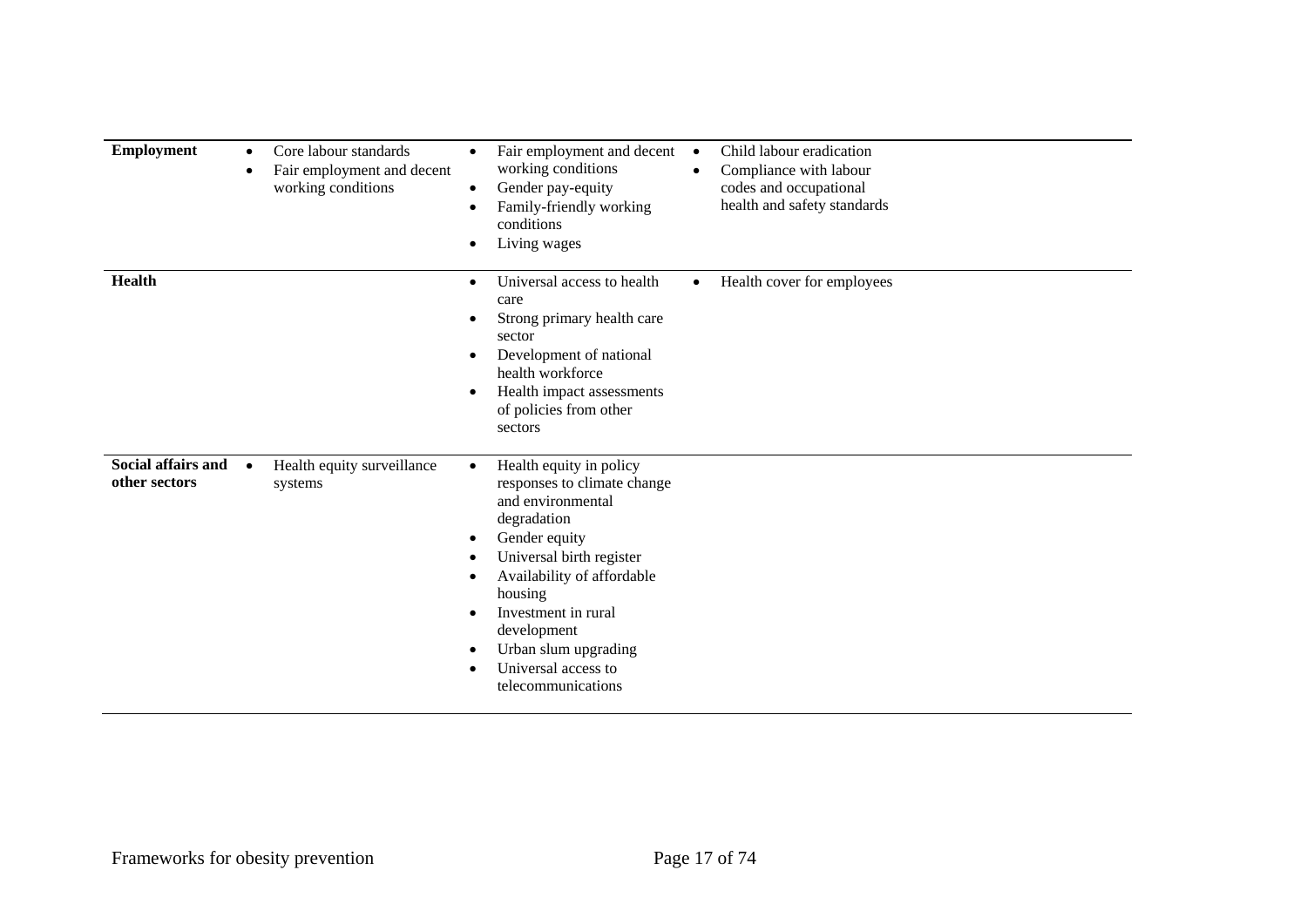#### **2.5.2. Socio-ecological – Food system**

The obesogenic food system driving an ever higher energy intake is considered to be the major driver of the obesity epidemic (18,19) as opposed to reduced energy expenditure. Therefore, it is the most important area in which to enact policy, as interventions will have a direct effect on reducing the obesogenicity of the environment. The food system is typically targeted by obesity prevention policies with the aim of modifying the environment so that making more healthy food choices is the 'easy option'(16).

Again, 'hard' instruments will be mostly used for these interventions, for example, subsides and taxes on food products or legislation on the marketing of unhealthy foods. In addition to improving the nutritional status of the population, changes in the food system are also driven by the need to adapt to climate change e.g., to reduce food miles.

Action needs to be taken by all stakeholders; all levels of government, international organisations and crucially, the private industry. All sub-components of the food system must be considered in order to systematically map relevant policy options. These sectors include primary production, food processing, distribution, marketing, retail and the catering/food service (16) (Table 2).

As seen in the analysis grid, the obesogenic food supply can be influenced across all sectors, by all stakeholders and from local to international levels. Despite this, the government has many of the policy instruments with which to influence the food system. As part of their advocacy role, civil society and NGOs can run criteria based endorsement schemes whereby products are supported or given endorsement if certain criteria are met, e.g. a heart foundation giving a tick of approval.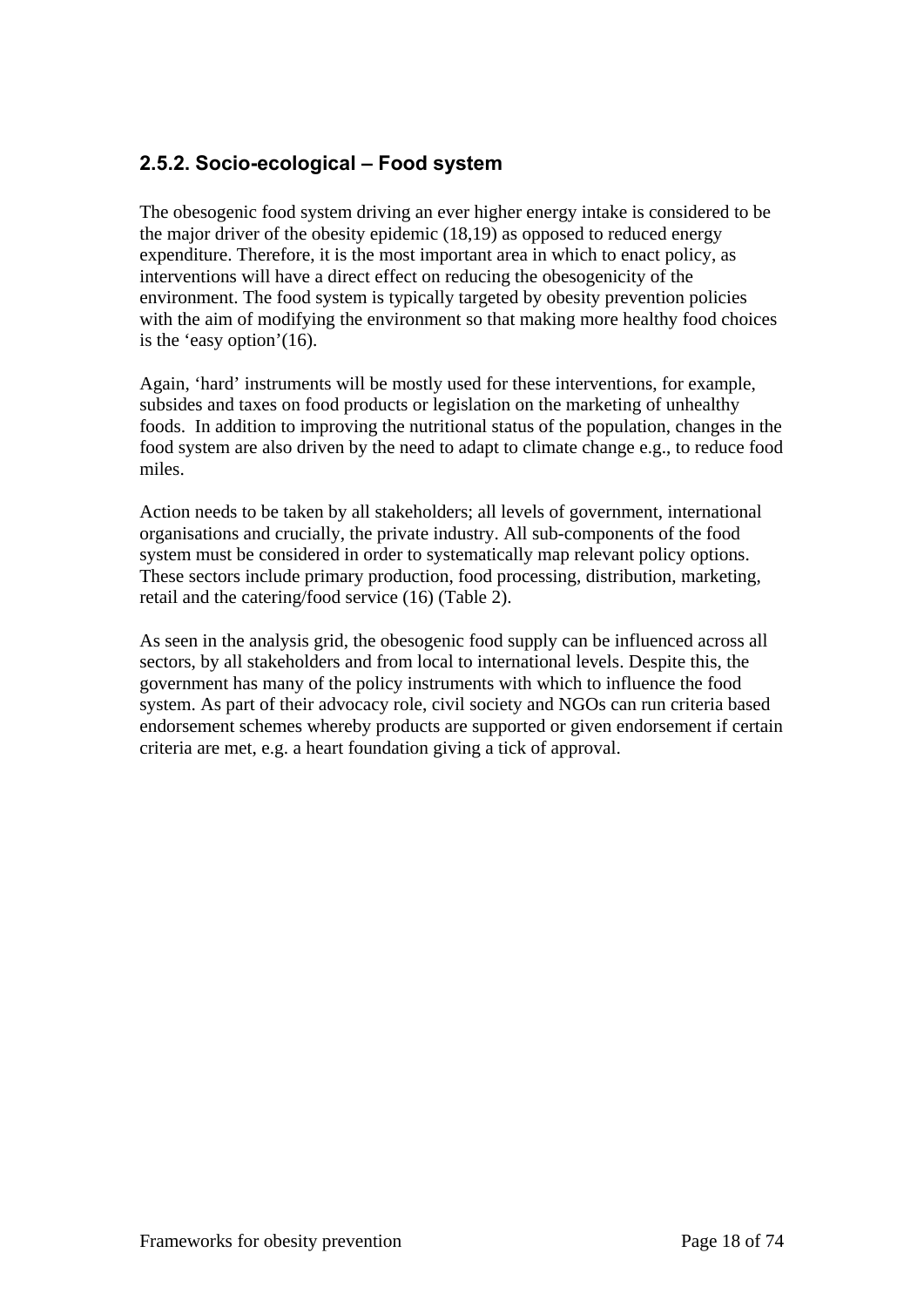| <b>SECTOR</b>                                        | <b>STAKEHOLDER</b>                                                                    |                                                                                                                                                                                                                                                                                           |                                                                                             |                                                    |  |  |
|------------------------------------------------------|---------------------------------------------------------------------------------------|-------------------------------------------------------------------------------------------------------------------------------------------------------------------------------------------------------------------------------------------------------------------------------------------|---------------------------------------------------------------------------------------------|----------------------------------------------------|--|--|
| <b>WHO</b> and International<br><b>Organisations</b> |                                                                                       | Government                                                                                                                                                                                                                                                                                | <b>Private sector</b>                                                                       | Civil Society and non-<br>government organisations |  |  |
| <b>Primary</b><br>production                         | Primary production<br>$\bullet$<br>subsidies and taxes                                | Primary production<br>$\bullet$<br>subsidies and taxes<br>Land-use management<br>$\bullet$<br>Community gardens                                                                                                                                                                           |                                                                                             | Criteria based endorsement<br>$\bullet$<br>systems |  |  |
| <b>Food processing</b>                               |                                                                                       | Product composition<br>$\bullet$<br>standards<br>Food safety<br>$\bullet$                                                                                                                                                                                                                 | Product composition<br>standards                                                            | Criteria based endorsement<br>systems              |  |  |
| <b>Distribution</b>                                  | Trade arrangements<br>$\bullet$                                                       | Trade arrangements<br>$\bullet$<br>Food transport<br>Importation restrictions,<br>subsidies and taxes<br><b>Ouarantine</b>                                                                                                                                                                |                                                                                             |                                                    |  |  |
| <b>Marketing</b>                                     | International codes on<br>$\bullet$<br>restrictions on marketing of<br>unhealthy food | Nutrient content disclosures<br>$\bullet$<br>in marketing material<br>Consumer protection (e.g.,<br>$\bullet$<br>misleading advertising)<br>Restrictions on marketing of<br>$\bullet$<br>unhealthy food<br>Promotion of marketing of<br>healthy food<br>Marketing practices in<br>schools | Restrictions on marketing of<br>unhealthy food<br>Promotion of marketing of<br>healthy food | Criteria based endorsement<br>$\bullet$<br>systems |  |  |

## **Table 2: Analysis grid presenting examples of policy areas which influence the food system**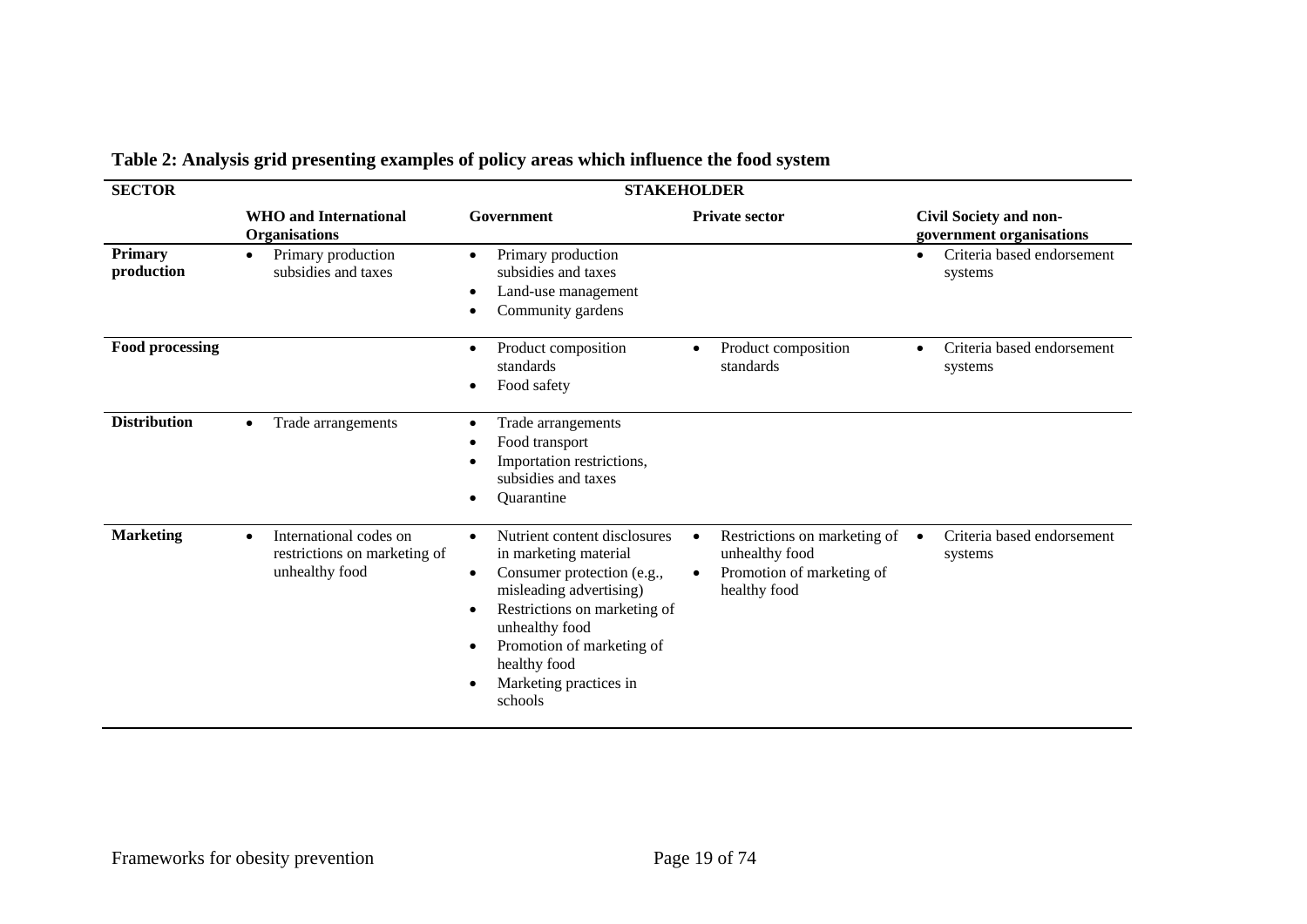| <b>Retail</b>                   | $\bullet$<br>٠ | Nutrition labelling<br>Health claims on food<br>products | $\bullet$<br>retailers<br>products<br>food             | Products sold in schools<br>Land-use management<br>Density of local fresh food<br>Density of fast food outlets<br>Nutrition labelling<br>Health claims on food<br>Incentive system for welfare<br>recipients to buy healthy<br>Food taxes / subsidies |           | Product placement in stores                       | Criteria based endorsement<br>systems                              |
|---------------------------------|----------------|----------------------------------------------------------|--------------------------------------------------------|-------------------------------------------------------------------------------------------------------------------------------------------------------------------------------------------------------------------------------------------------------|-----------|---------------------------------------------------|--------------------------------------------------------------------|
| <b>Catering/food</b><br>service |                |                                                          | $\bullet$<br>facilities)<br>restaurants<br>Food safety | Policies on healthy food<br>services in government<br>departments and funded<br>agencies (including schools,<br>hospital, recreation<br>Nutrition information in                                                                                      | $\bullet$ | School food policies<br>Food procurement policies | Food procurement policies<br>Criteria based endorsement<br>systems |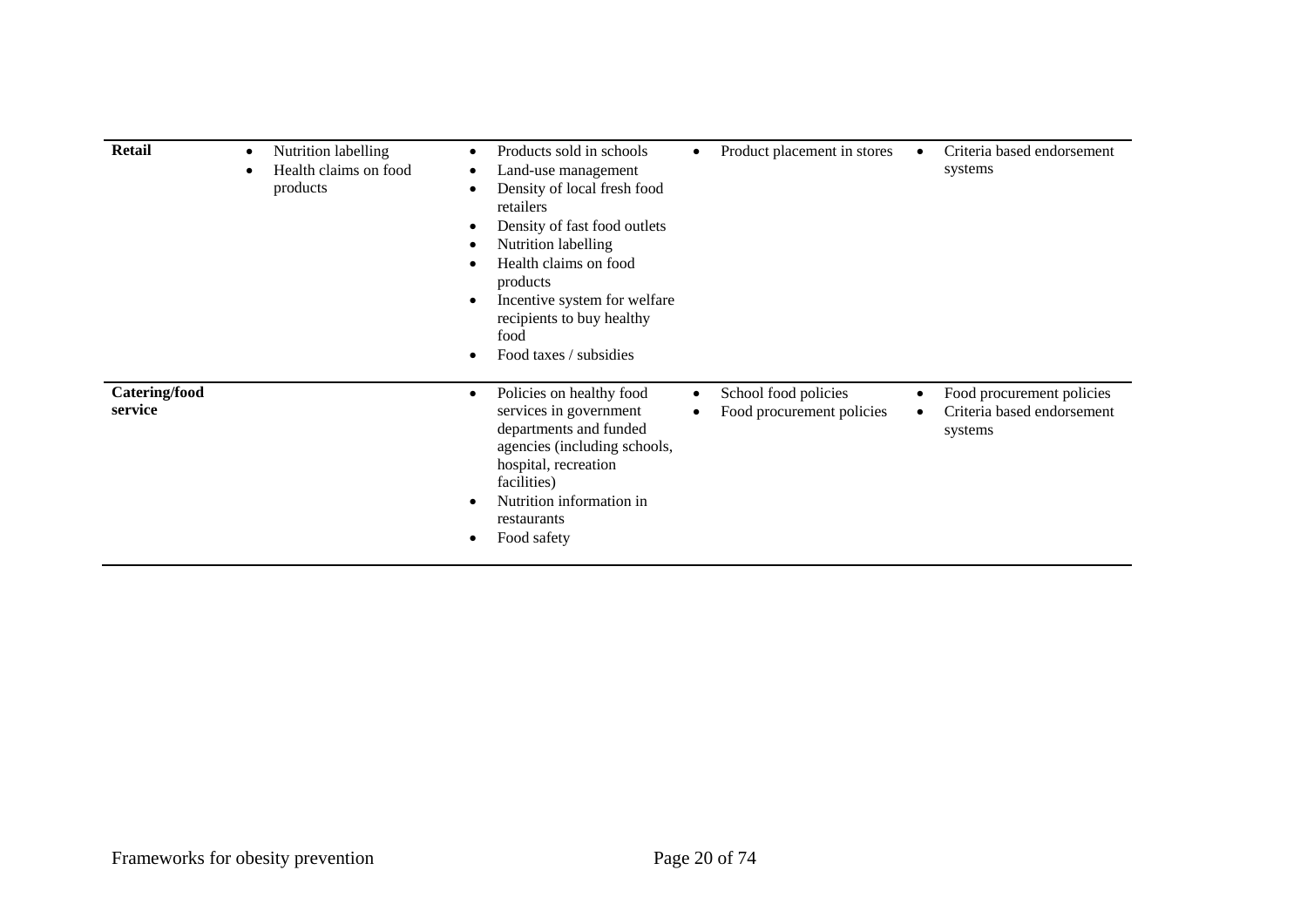#### **Food supply policy example 1: Food policies in Scandinavia**

Norway, Finland and Sweden are three examples of Nordic countries that have adopted formal nutrition policies. In 1976, Norway issued its first white paper, with Finland and Sweden implementing their formal nutrition action plans in 1989 and 1995 respectively, after prior years of research and recommendations (20). The transferable dietary intervention strategies in these countries include the Norwegian 'Spis med glede' (Enjoy Eating) campaign, the 'key hole' symbol labelling of foods in Sweden, the North Karelia Project of Finland (discussed below) and the mass catering strategy of Finland and Sweden (which includes fresh vegetables in cooked foods for lunches in schools and the workplace).

In 1972 the North Karelia Project, Finland, was launched in response to the need for effective action on the exceptionally high coronary heart disease mortality rates in East Finland. With cooperation of local and national authorities and experts (including WHO), the comprehensive intervention was implemented, which aimed to reduce the risk of cardiovascular disease by changing behaviour (including diet and smoking) (21). As part of the North Karelia Project, the East Berry and Vegetable project aimed at supporting vegetable and berry consumption and production began in 1985 with collaboration between berry farmers, berry industry, commercial sectors and health authorities (20). Coronary heart disease mortality had a significantly greater decline in North Karelia than all of Finland in the 1970's which was helped with the increase in the availability of healthy choices from the East Berry and Vegetable project (20). The experiences learned from the original project period (1972-77) have been actively incorporated into national action plans and have highlighted the success of coordinated community based interventions.

#### **Food supply policy example 2: Trans fats**

Denmark was the first country to implement stringent laws restricting the trans fat content in foods. In 2003, the Danish Nutrition Council conferred with scientists that there was a substantial harmful effect of trans fats on health, with no positive effect whatsoever, and that they could be eliminated from food without adverse effect on taste, price or availability of foods (22). It was then legislated in 2003 that a limit of 2% of trans fats and oils content be allowed for food destined for human consumption (23). Other countries and states have since implemented restrictions on trans fats in food, including New York, California, Philadelphia, Canada and Switzerland, with many companies implementing voluntary changes to their food compositions and preparation techniques (e.g. McDonalds, Tesco, Sainsbury, Marks and Spencer, Kraft, Kellogg's) (24).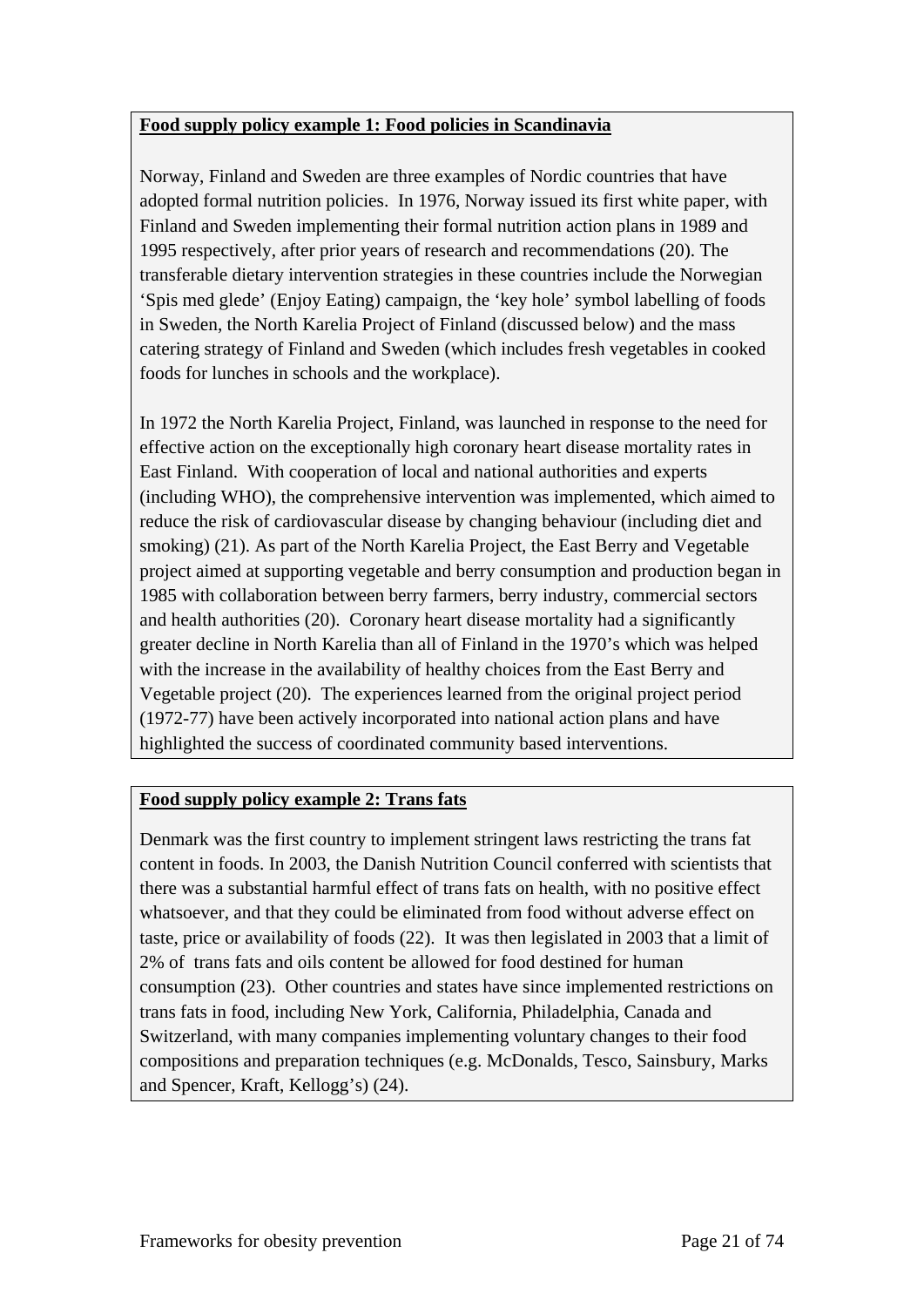#### **Food supply policy example 3: Food marketing to children**

Television advertising to children under 12 years has not been permitted in Sweden since commercial television began over a decade ago although television channels broadcast into Sweden have diluted the impact of the ban in Sweden. Norway, Quebec and now the UK also have significant restrictions on television advertising to children (25, 26). In the UK, a nutrient profiling model has been developed by the UK Food Standards Agency to categorise foods on the basis of nutrient content. The simple scoring system identifies foods high in fat, salt or sugar while recognising the contribution of fruit, vegetables, cereals, meat and dairy-based products to a balanced diet (27). In order to help tighten controls on the advertising to children of high fat, salt and sugar foods (HFSS), the model was given to the independent regulator and competition authority for the UK, Office of Communications (OfCom) (27). Ofcom, has since implemented tougher regulations that limit TV advertising of HFSS food and drink products to children including the ban of television adverts for HFSS food before, during and after television programming aimed at children under 16 years. It is also estimated that a drop of 34 percent in the amount of HFSS food advertising seen by children aged 4-15y occurred in the year prior to July, 2008 (27). In January 2009, the final phase of the restrictions will take effect and all advertising of HFSS will be banned from children's channels. A set of principles (the Sydney Principles) has also been developed to guide actions on restricting food and beverage marketing of all forms to children under 16 years and there is a growing call for an international enforceable code to implement such regulations (28).

#### **Food supply policy example 4: Healthy food service policies**

The state of Queensland, Australia introduced healthy food service policies ('A Better Choice') in September 2008 (29). The Better Choice initiative is centred around creating environments that make healthy food and drink choices easier by improving the range, availability and promotion of health foods and drinks. The strategy focuses on foods and drinks prepared, supplied or purchased by staff, visitors or the public in facilities owned and/or operated by Queensland Health (e.g. hospitals, community health centres or clinics and rehabilitation centres) and is working towards increasing the healthier options available to at least 80 percent of the total food and drinks displayed in these centres. All commonly supplied food and drinks have been classified into three categories according to their nutritional value: Green (Best choices), Amber (Choose carefully) and Red (Limit). Foods are correspondingly labelled making the decision for consumers to select a healthier food or drink easier. It is also recommended that 'green' food and drink choices be at reduced prices where possible and these options to be placed in prominent areas (29).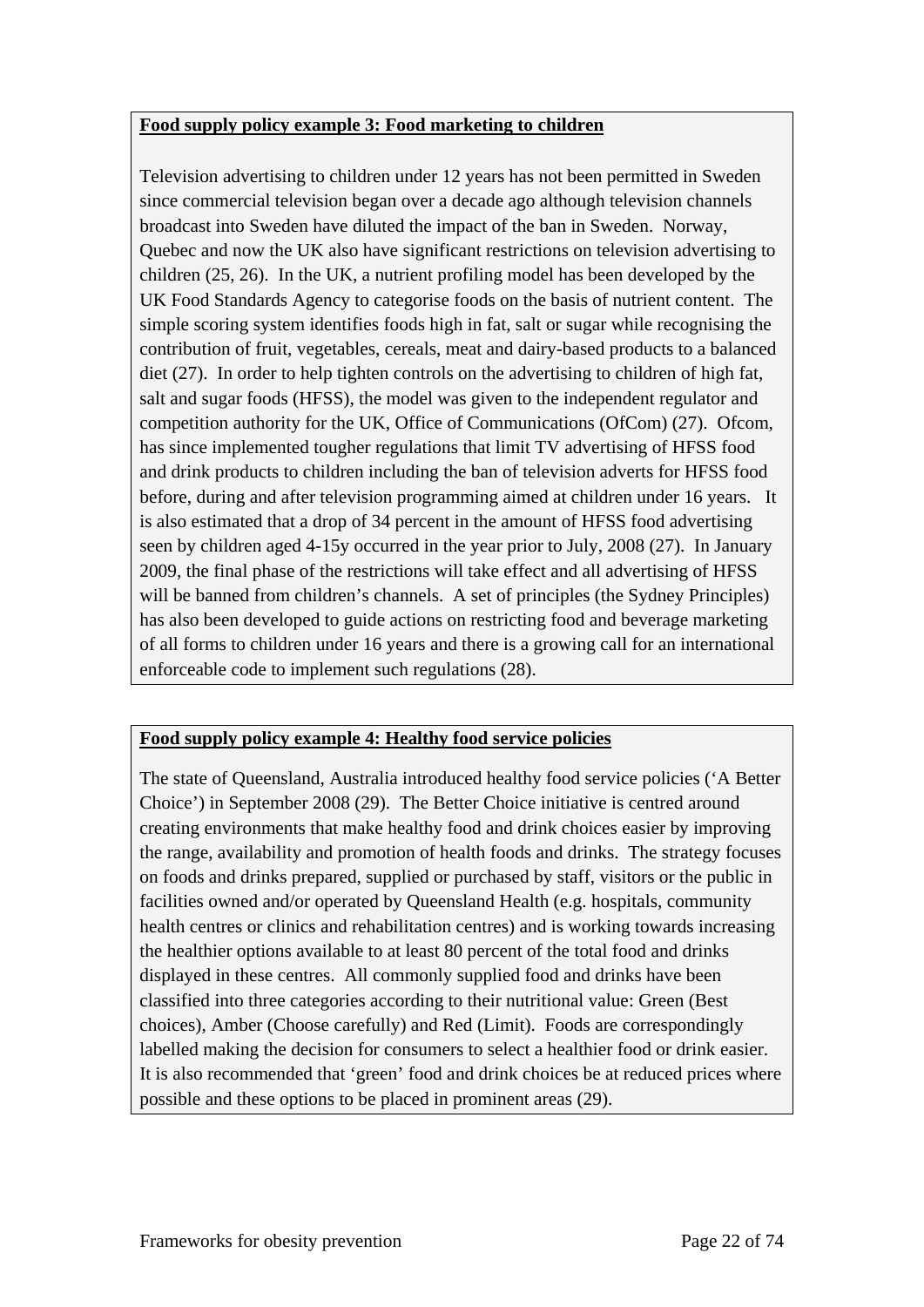#### **Food supply policy example 5: Front of pack labelling**

The Heart Foundations in Australia and New Zealand have been running a nutrition signpost program ('Pick the Tick') for nearly 20 years. It not only assists shoppers make healthier food choices but it also encourages food manufactures to produce healthier foods to meet the Tick nutrient criteria. A panel of nutrition experts research, approve, and set the nutrient standards for over 50 food types. To earn the right to display the Tick, each product is independently tested and assessed whether it meets the standards and continues to meet the standards as regular random testing is carried out. Other nutrition signposting programs (such as Sweden's Green Keyhole program (20) are also in operation. More recently, traffic light labelling on the front of food packaging have emerged in supermarkets in the UK following recommendations from the Food Standards Agency. These labels show 'at a glance' information about the nutrient value of the food being purchased. The labels consist of three colours (green, amber and red) and also contain information about the number of grams of fat, saturated fat, sugars and salt of the product. For instance, a product with the word 'sugars' highlighted in green is low in sugar and will also have the number of grams per serve indicated on the front of the pack.

#### **Food supply policy example 6: Food Industry**

In recent years, several global food manufacturers and producers have responded to global pressure to provide healthier food and drink options for consumers through their corporate responsibility charter. For instance, in some countries the global giant McDonald's, now offers a fruit and/or vegetable option for 'Happy meals', displays nutritional information on product packaging and has strengthened their Global Children's Marketing Guidelines. These guidelines stipulate the importance of communicating a nutritionally balanced food choice, physical activity, nutrition information to parents and families to support informed food choices and make food, such as fruit and vegetables, appear fun to eat in their marketing strategies (30).

Nestle has adopted a new strategy to offer products that have a greater nutrition value through the product testing process called  $60/40+ (31)$ . This strategy works by having 60 percent of consumers approve the product in taste tests while bringing a nutritional plus. For example, in India Nestle launched the *Maggi* Dal Atta Noodles, one of the country's most popular snacks. These noodles offer protein and dietary fibre through the atta (whole wheat flower) and vegetables, with reduced salt content making it a healthier snack for the population. In addition, Nestle is seeking to remove trans fatty acids, or reduce fat, sugar and salt content of foods through recipe innovation in response to rising obesity rates (31).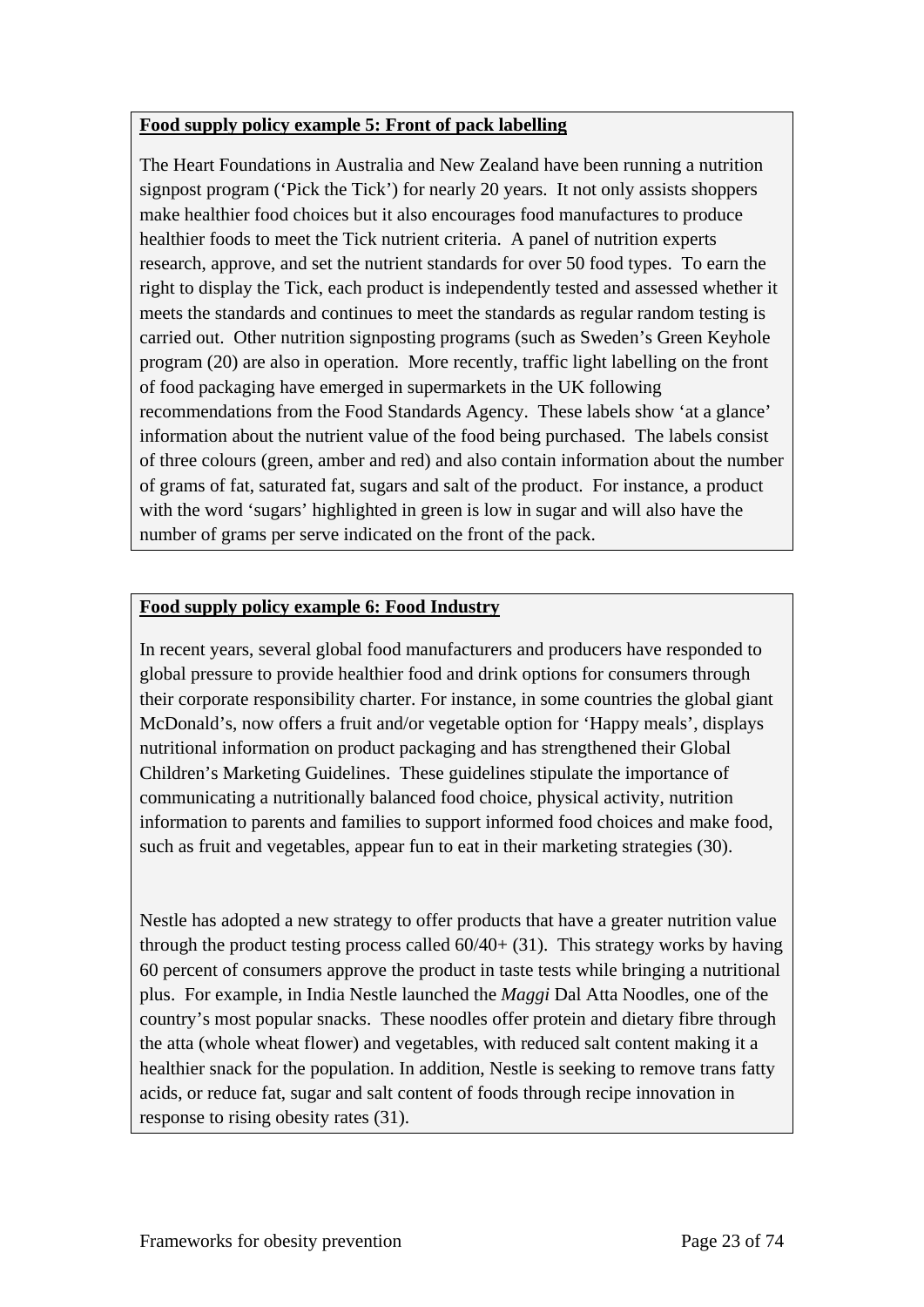#### **2.5.3. Socio-ecological – Physical activity environments**

Physical activity environments are targeted by obesity prevention policy with the aim of modifying the environment so that being more physically active becomes the 'easy choice' (16). Again, policy options which will impact upon the physical activity environments are predominately 'hard' in nature. A significant amount of funding is required to implement changes in infrastructure, for example, the built environment, transport system and recreational spaces. It is important to recognise that the drivers for change in infrastructure are factors such as traffic congestion and greenhouse emissions. The potential benefit to population health is likely to be a contributory factor for driving change in the built environment rather than the major driver.

The analysis grid below maps examples of potential physical activity policy areas for each stakeholder and the sector which predominately controls the relevant environment. The sectors considered are: infrastructure and planning, education, transport and sport and recreation (Table 3).

Again, policy areas are dominated by government jurisdiction, however the private sector also plays an important role within the physical activity environment. It is also worth considering that with multi-tiered government systems, many physical activity policy areas may be at local and regional levels rather than national.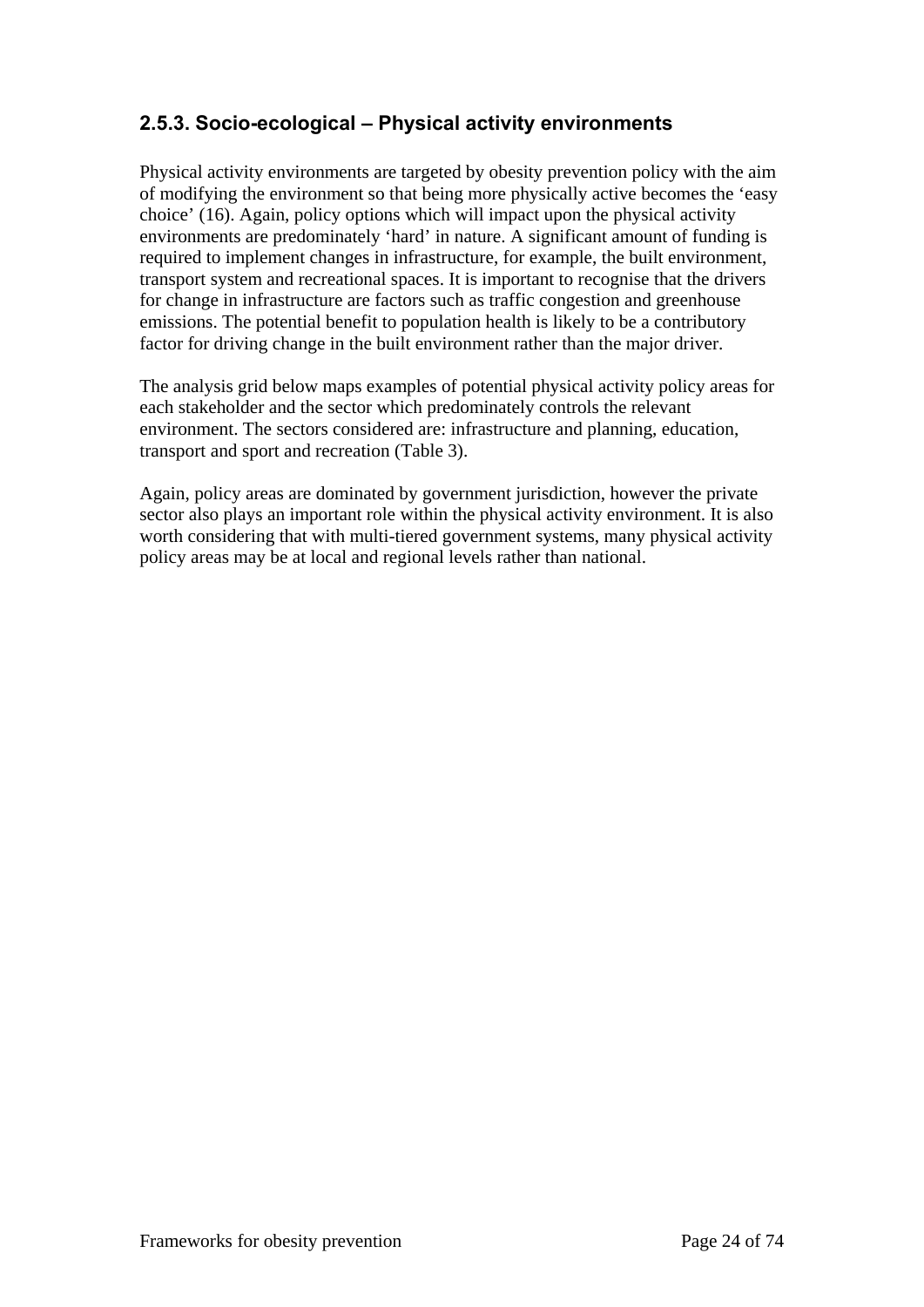| <b>SECTOR</b>                         | <b>STAKEHOLDER</b>                                   |                                                                                                                                                                                                                                                                     |                                                                                                                                                                                                                                                          |                                                       |  |  |  |
|---------------------------------------|------------------------------------------------------|---------------------------------------------------------------------------------------------------------------------------------------------------------------------------------------------------------------------------------------------------------------------|----------------------------------------------------------------------------------------------------------------------------------------------------------------------------------------------------------------------------------------------------------|-------------------------------------------------------|--|--|--|
|                                       | <b>WHO</b> and International<br><b>Organisations</b> | Government                                                                                                                                                                                                                                                          | <b>Private sector</b>                                                                                                                                                                                                                                    | Civil Society and non-<br>government<br>organisations |  |  |  |
| <b>Infrastructure</b><br>and planning |                                                      | Urban planning<br>$\bullet$<br>Roads<br>٠<br>Land use management (zoning)<br>Walking environment<br>Cycling environment                                                                                                                                             | Residential and urban<br>development                                                                                                                                                                                                                     |                                                       |  |  |  |
| <b>Education</b>                      |                                                      | Physical education in schools<br>$\bullet$<br>Facilities for physical activity in schools<br>School policies on physical education,<br>physical activity and sport<br>School travel policies<br>٠                                                                   | Physical education in<br>$\bullet$<br>private schools<br>Facilities for physical<br>$\bullet$<br>activity in private schools<br>School policies on physical<br>education, physical activity<br>and sport<br>School travel policies in<br>private schools |                                                       |  |  |  |
| <b>Transport</b>                      | Trade arrangements on<br>$\bullet$<br>motor vehicles | Taxation policies on cars<br>$\bullet$<br>Taxation incentives for using public<br>٠<br>transport<br>Public transport<br>$\bullet$<br>Traffic control<br>Parking restrictions<br>School travel policies<br>Urban bicycle loan schemes<br>Import restrictions on cars | School travel policies in<br>private schools<br>Private mass transit<br>٠<br>Incentives for using mass<br>transit                                                                                                                                        |                                                       |  |  |  |

## **Table 3: Analysis grid presenting policy areas which influence the physical activity environment**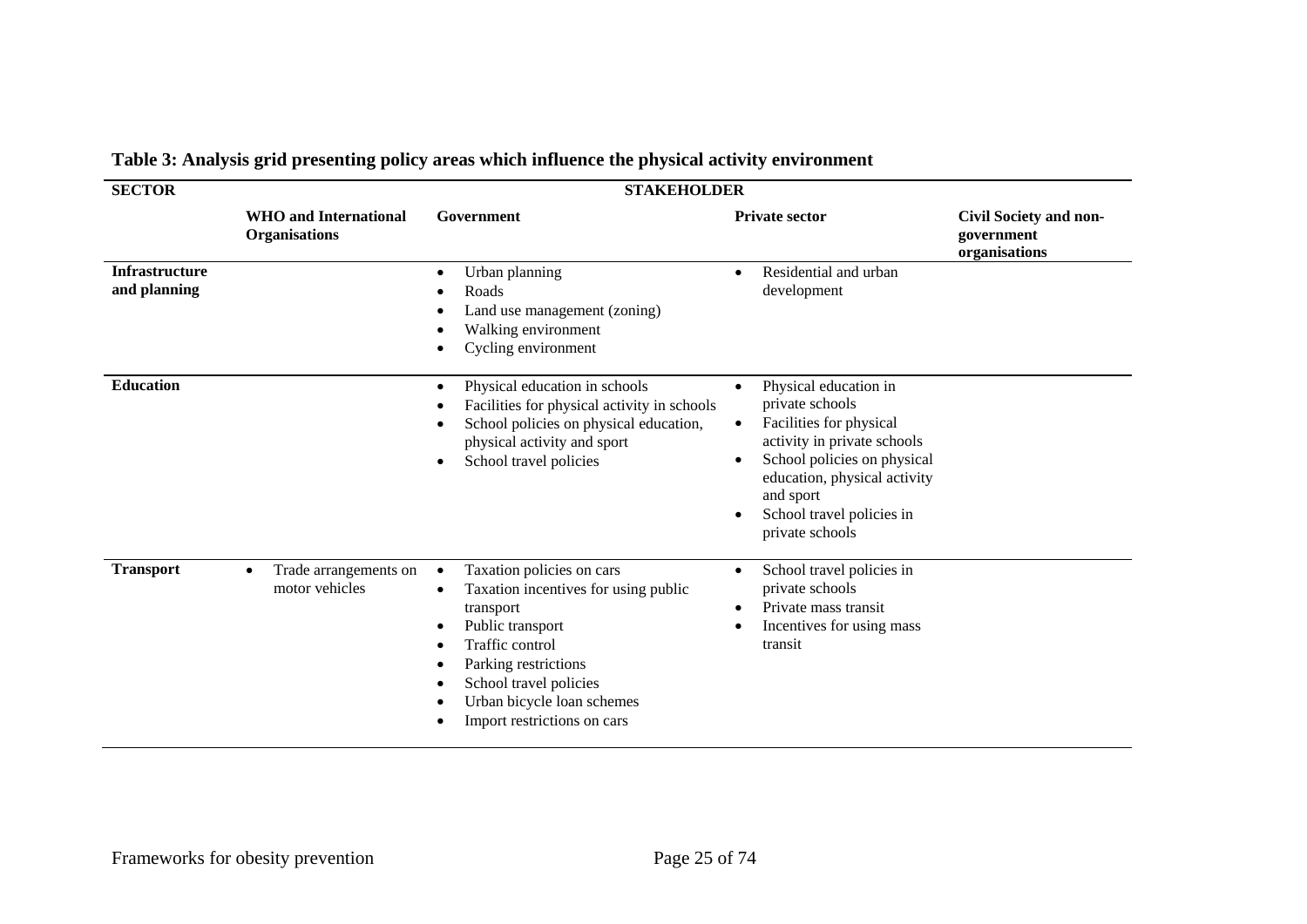| Sport and<br>recreation | Facilities for physical<br>Public liability<br>activity and sport<br>Access of general community to school<br>sport facilities<br>Facilities for physical activity $-$ built<br>structures and open spaces |  |
|-------------------------|------------------------------------------------------------------------------------------------------------------------------------------------------------------------------------------------------------|--|
|-------------------------|------------------------------------------------------------------------------------------------------------------------------------------------------------------------------------------------------------|--|

 $\overline{\phantom{a}}$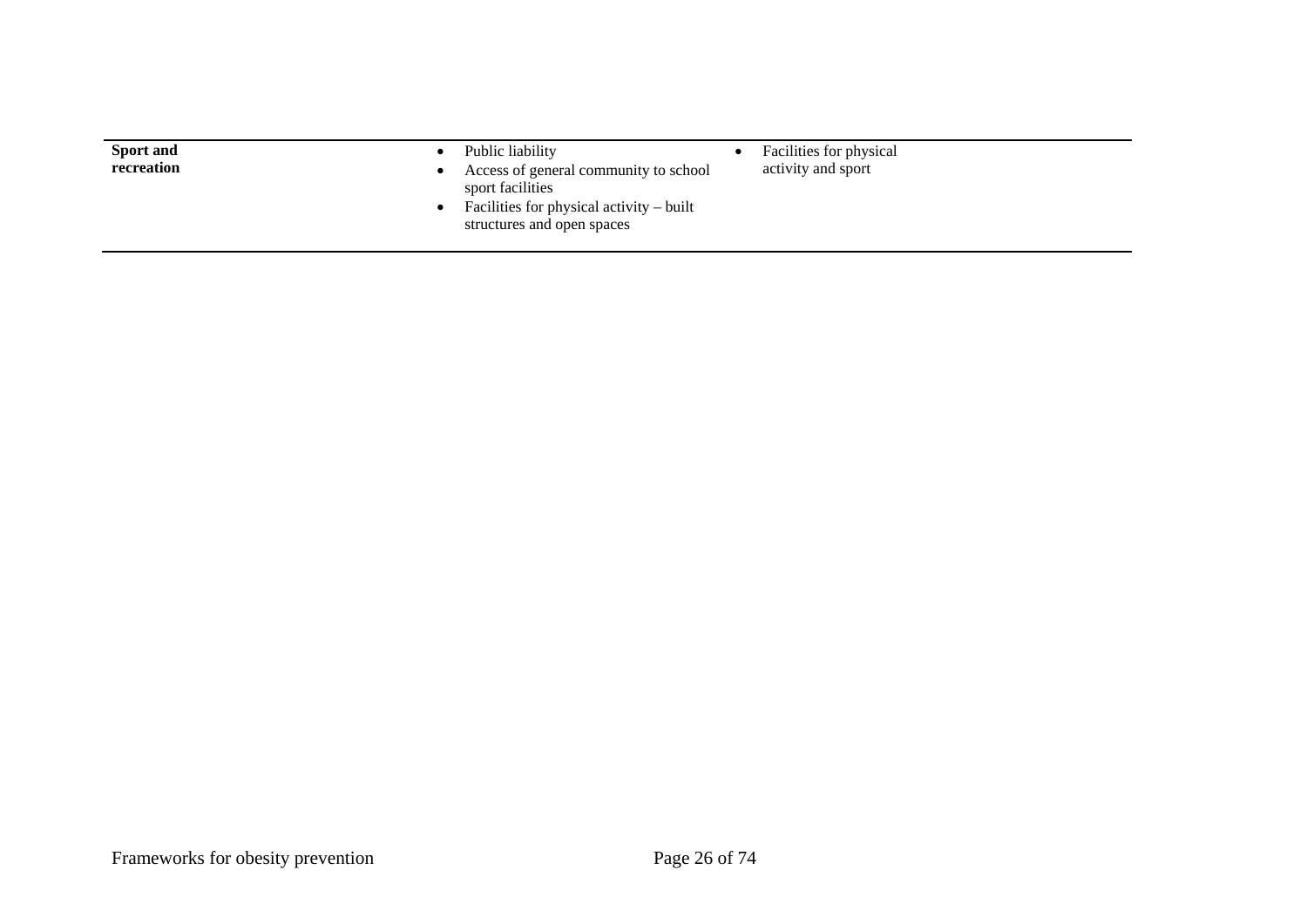#### **Physical activity environment policy example 1: Bogotá**

Bogotá**,** the capital city of Colombia, is considered a world leader in the promotion of active transport and regular physical activity. Ciclovia is one of the initiatives in Bogotá, which sees certain streets and main avenues closed to cars on Sundays and holidays from 7am until 2pm, which promotes physical activity including cycling and walking. The initiative began in 1974, when residents protested at the lack of recreational opportunities and traffic congestion and the initiative had to overcome opposition from businesses and a lack of institutional commitment from the city. By 2005, around 10 percent of Bogotá's residents (approximately 400,000) were participating in the Ciclovia every Sunday (32). In addition to the closing of roads to cars in Bogotá, a number of initiatives have occurred across the city including a 300km bicycle network known as the Ciclorutas, the expansion of square meters of green space per inhabitant from 2.5 to 4.5m2, annual car-free days and the creation of special bus only lanes to help reduce traffic congestion and inadvertently increase physical activity of users as they have to walk to bus stops which are approximately 500m apart (32).

#### **Physical activity environment policy example 2: Active transport, Zurich**

Zurich, Switzerland is regarded by many as the model approach to urban transport because of its comprehensive transportation policy which promotes public transportation instead of car usage. Beginning in the 1970s, transport systems were created that could detect public transport vehicles at traffic lights (via sensors) to let through these vehicles. The well known 'S-Bahn Zurich' suburban railroad network was completed in 1990, which has allowed for a larger network of trains departing from Zurich main station to be created. Restrictions on residential parking in the inner city were enforced with parking on sidewalks forbidden and time limits of one hour for parking were introduced . These changes to the public transportation system in Zurich have led to many new passengers using the service. For example in 2002, over 2/3 of passengers who entered the city for work or other reasons (total population approximately 37,000) did so via the suburban rail network (33).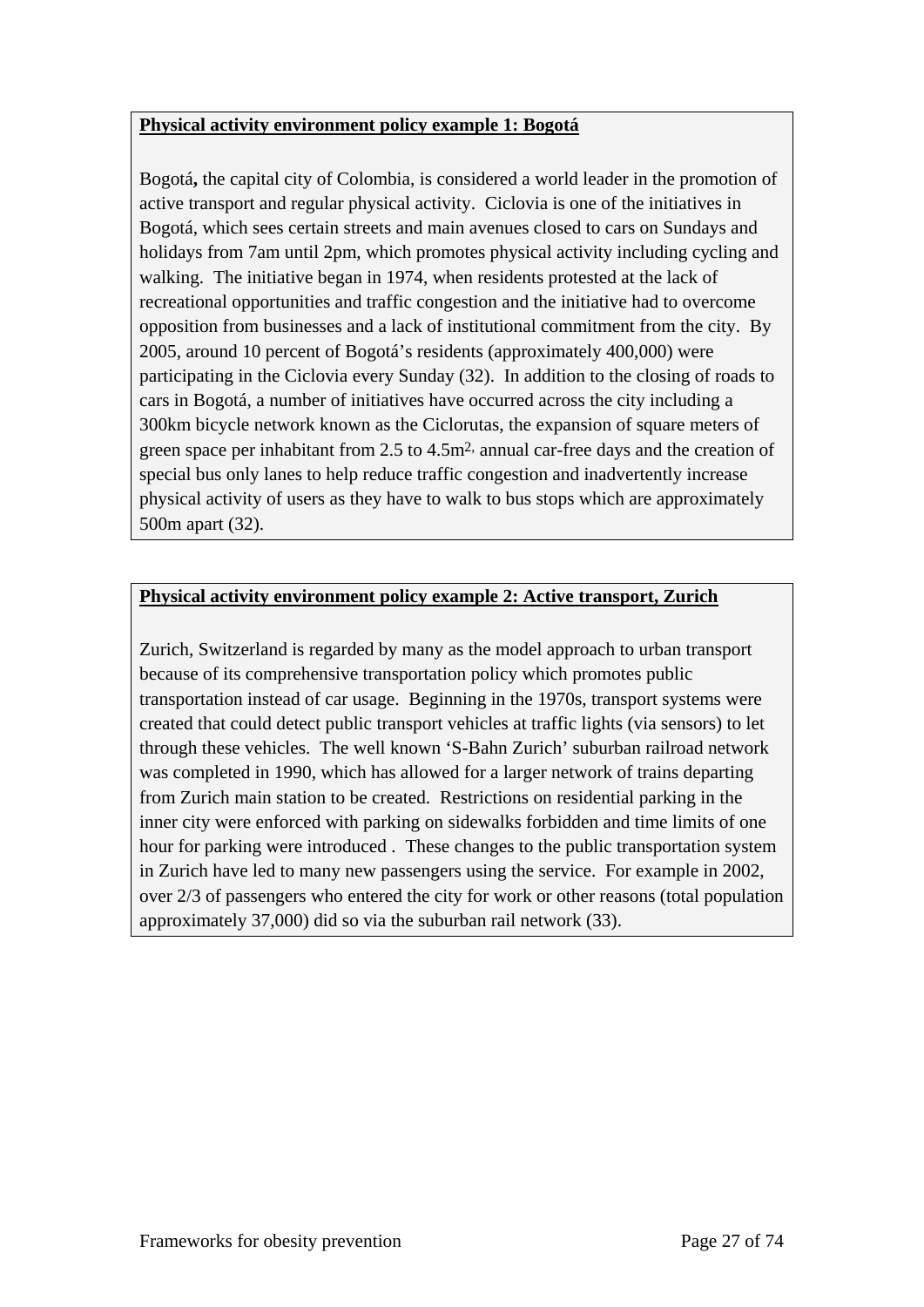#### **2.5.4. Lifestyle behaviour**

'Midstream' approaches contain most of the 'soft' policy approaches in obesity prevention, in that there are no regulations or laws which stipulate what people should eat or how much physical activity they must do. Rather, this approach directly targets people's behaviours and aims to motivate them to maintain healthy diets and active lives (16). Midstream behavioural approaches are largely program-based or use social marketing techniques, however may be supported by organisational policies, such as a healthy school food service.

As midstream behavioural approaches target the individual directly, these approaches occur in settings as opposed to sectors, for example, childcare centres, schools or a church group. The key settings which should be considered in relation to childhood obesity prevention are: early childcare settings, education (e.g. preschools, schools), community and recreational facilities, households and 'other' settings (e.g. churches, islands or villages). An analysis grid has not been used for presenting 'midstream' policy areas as all stakeholders, across all settings, are able to implement interventions within the same policy areas (Table 4). These areas are typically campaigns and programs which promote healthy eating and physically active lifestyles, healthy food and physical activity policies within specific settings (e.g. school food) and social marketing interventions. In addition, policy relating to breastfeeding is an important consideration.

Interventions can occur across a wide range of settings, therefore coordination and collaboration with all relevant partners may be an important consideration, for example, a whole-of-community approach.

|  |  |  | Table 4: Example of settings and policy areas for behavioural approaches |
|--|--|--|--------------------------------------------------------------------------|

| <b>Major childhood settings</b> |                                         | <b>Major policy interventions</b> |                                      |
|---------------------------------|-----------------------------------------|-----------------------------------|--------------------------------------|
|                                 | Early childcare settings                |                                   | Policies in settings on food service |
|                                 | Education (e.g. preschools, primary     |                                   | and promoting healthy eating and     |
|                                 | and secondary schools)                  |                                   | physical activity                    |
|                                 | Community and recreational facilities   |                                   | Campaigns and social marketing       |
|                                 | Households                              |                                   | Programs promoting healthy diet and  |
|                                 | Other settings (e.g. churches, islands, |                                   | physical activity                    |
|                                 | villages)                               |                                   | Education and information            |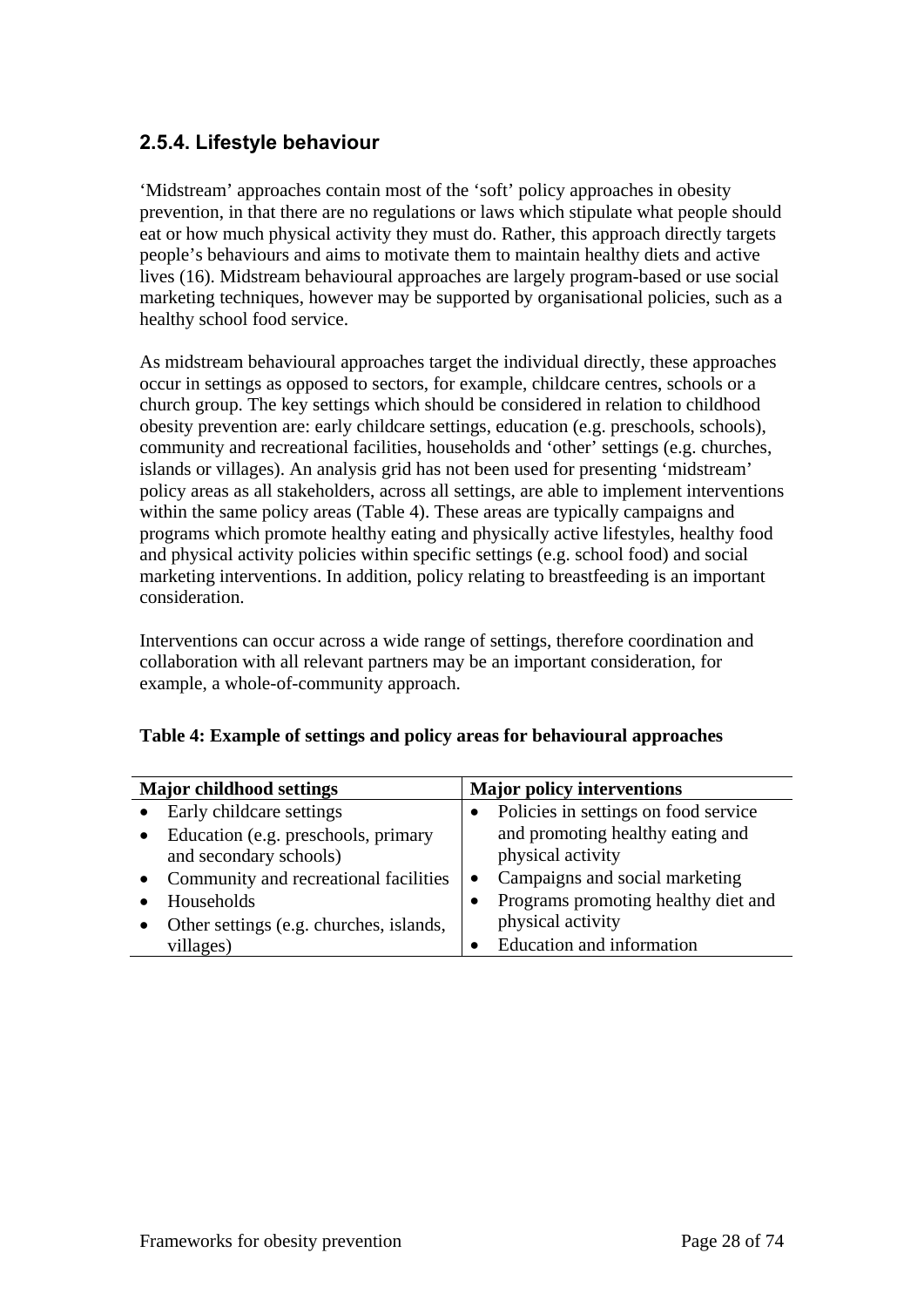#### **Behavioural approach example 1: Schools in the United States**

The Co-ordinated Approach to Child Health (CATCH) program in the United States began as a research project in the late 1980s and early 1990s and then evolved into a broader, scaled up program which involves a whole school approach and covers four main areas: Classroom Curriculum, Physical Education, School Nutrition and the Family Environment to improve the health and wellness of children (34,35). The program provides schools with information on how to create nutritionally beneficial lunches for students, classroom activities that teach students about healthy eating and regular physical activity, and involves parents, through family fun nights and wellness days. The program also provides a framework for increasing the amount of time students' spend being physically active in physical education lessons and strategies to increase the amount of moderate-vigorous physical activity children engage in. The effectiveness of the CATCH program has been evaluated on several occasions. Studies have shown that the CATCH program was able to reduce the fat content of school lunches, increase moderate-vigorous physical activity levels in school physical education and improve eating and physical activity habits of participants three years post their involvement in the intervention (36). Since the initial trial of CATCH in 4 states (California, Louisiana, Minnesota, and Texas) between 1991-1994, improved versions of the CATCH program has been adopted in thousands of schools and communities across the United States and is presently expanding to schools throughout Canada in after school programs (35).

#### **Behavioural approach example 2: Schools in China**

In Beijing, China, a three year school-based nutrition education and physical activity intervention involving children and their parents has achieved promising results (37). Two primary schools in urban Beijing were involved in the intervention for three years and involved a range of strategies including educational materials to parents, classroom lessons on childhood obesity for students, a physical activity component and lectures to parents once a semester at the school on the health consequences of overweight and obesity, the food pyramid and elements of a healthy lifestyle (regular physical activity, balanced diet, reducing television and computer use) (37). Parents of overweight and obese children also had an additional meeting with the research team once a semester and a 'traffic light' food item list was given to all parents. The physical activity component invited all overweight and obese children, along with children who failed routine school physical education tests, to run for 20 minutes after class. Evaluation of the intervention revealed that overweight and obesity prevalence was significantly lower in the intervention schools compared to the control schools, (overweight 9.8% vs 14.4%; obese 7.9% vs 13.3%) after the three year period (37). In addition, remission of obesity was significantly higher in intervention than control schools. Although this study singled out students who were overweight or obese, which is perhaps not best practice, this study has proven success which could potentially be adopted in similar regions, cities, if not low and middle-income countries.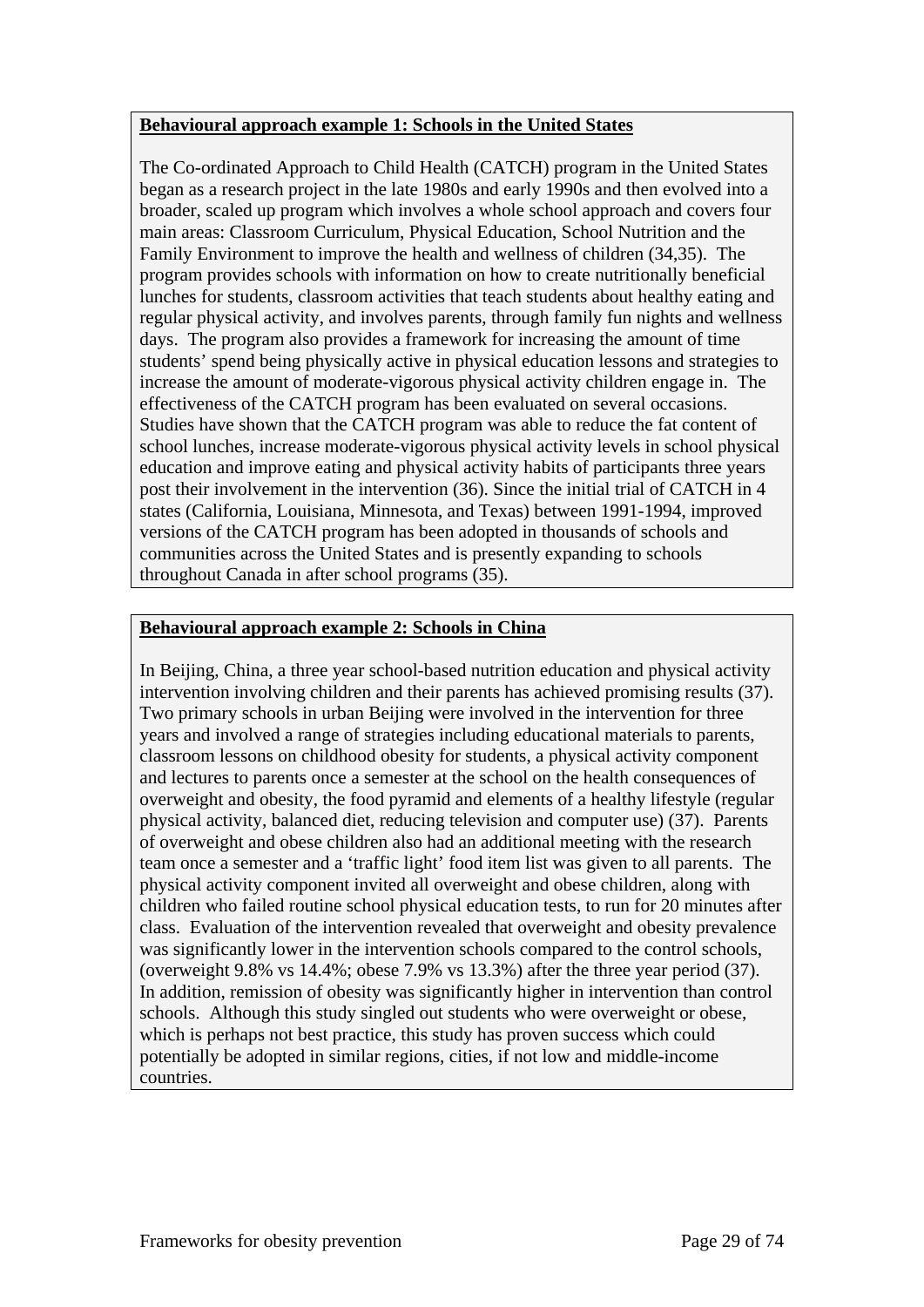#### **Behavioural approach example 3: Physical activity promotion**

The Agita Sao Paulo program was launched in Brazil in 1996 to promote regular physical activity among the 37 million inhabitants of the state of Sao Paulo (38). Since its launch, the program has been implemented throughout Brazil and other countries in Latin America (39). The message of the program is to encourage people to adopt an active lifestyle of at least 30 minutes of moderate to vigorous physical activity, most days of the week and targets three main populations: students, workers and the elderly. The mega-events organised by the program involve large numbers of participants and link to many on-going activities with institutional partners. What makes this program special is the multisectorial approach and broad use of partnerships and inclusion principles. In addition, the strong social marketing campaign that used local culture to disseminate the message helped avoid messages that may exclude any social group. The free and extensive media coverage also made the Sao Paulo project successful in promoting regular physical activity.

In 2001, the Centers for Disease Control and Prevention in the USA developed a national media campaign to change children's health behaviours. The VERB campaign, a multiethnic campaign aimed at increasing and maintaining physical activity among tweens (9-13 years), was developed (40). Social marketing frameworks were applied to national advertising strategies that included paid advertising (television, radio, print, schools and the internet) and the development of partnerships to reach the distinct tween audience. The goal of the campaign was to improve knowledge, attitudes and beliefs about tweens regular physical activity participation, increase parental influence, support and encouragement of tweens and to facilitate opportunities and awareness of opportunities for tween participation in physical activity. Self-report evaluation of the campaign indicated that children who reported seeing VERB messages reported more physical activity and had a more positive attitude to the benefits of physical activity than children who were unaware of VERB (41). Unfortunately the program funding was not continued.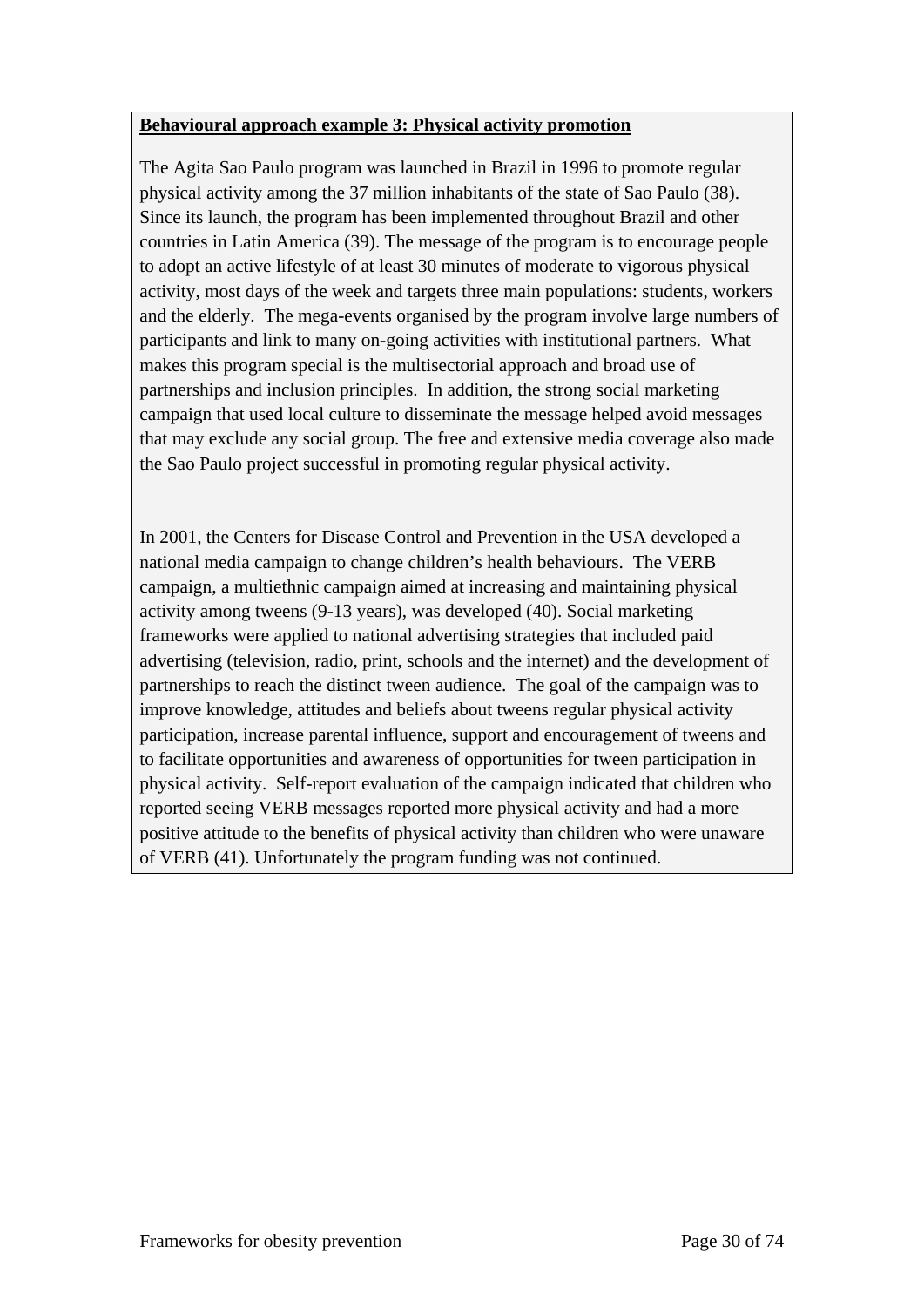### **2.5.5. Health Services**

Downstream approaches are directed towards supporting health services and medical interventions and largely aim to manage existing overweight and obesity and work with families to prevent children who are overweight or obese in becoming overweight or obese adults.

As with the other public health approaches, 'downstream' policy options can be mapped according to the sector in which they apply and the stakeholder responsible for implementing the policy (13). As seen in table 5, the sectors considered are the different levels of the healthcare system: primary care, secondary care, tertiary care and therapeutic goods.

Childhood obesity prevention policies which use a downstream approach predominately occur in the primary care setting, for example, individual-based behaviour change interventions for overweight or obese children. In addition, in countries with significant undernutrition, services often provide feeding programs to reduce the burden of undernutrition and these services are also considered here.

At the primary care level of obesity prevention, the health care provider is the first point of consultation for all patients. Therefore they are well positioned to have an impact on childhood obesity and are accustomed to addressing health behaviours and are able to guide families about obesity preventative behaviours (42). In high and upper middle-income countries primary care providers include local general practitioners, primary care nurses, pharmacists and other community health professionals such as dietitians.

There is limited evidence available addressing primary care based intervention in addressing childhood obesity (42). Many interventions occurring in primary care settings are not evaluated, which may be due to the nature of working within these settings. Perceived barriers to childhood obesity prevention in primary care include lack of time and resources as well as a lack of practical effective approaches (43). There are also concerns that clinician-patient relationships could be affected by discussing a sensitive issue such as weight (43). Another barrier perceived by primary health care professionals was lack of parental involvement, which can threaten the success of interventions (44).

Most evidence of the effectiveness of obesity management programs comes from tertiary weight management centres (45,46), and they have found that involvement of the parents and family is critical. Also management programs for overweight children and their families may be more successful if motivational interviewing is incorporated into the approach (47). Motivational interviewing is a patient-centred style of counselling relying on approaches such as reflective listening, shared decision-making and agenda setting (42). Multiple component behaviour weight control intervention with support systems through telephone and mail based contact also seem to be effective in adolescent weight management (48).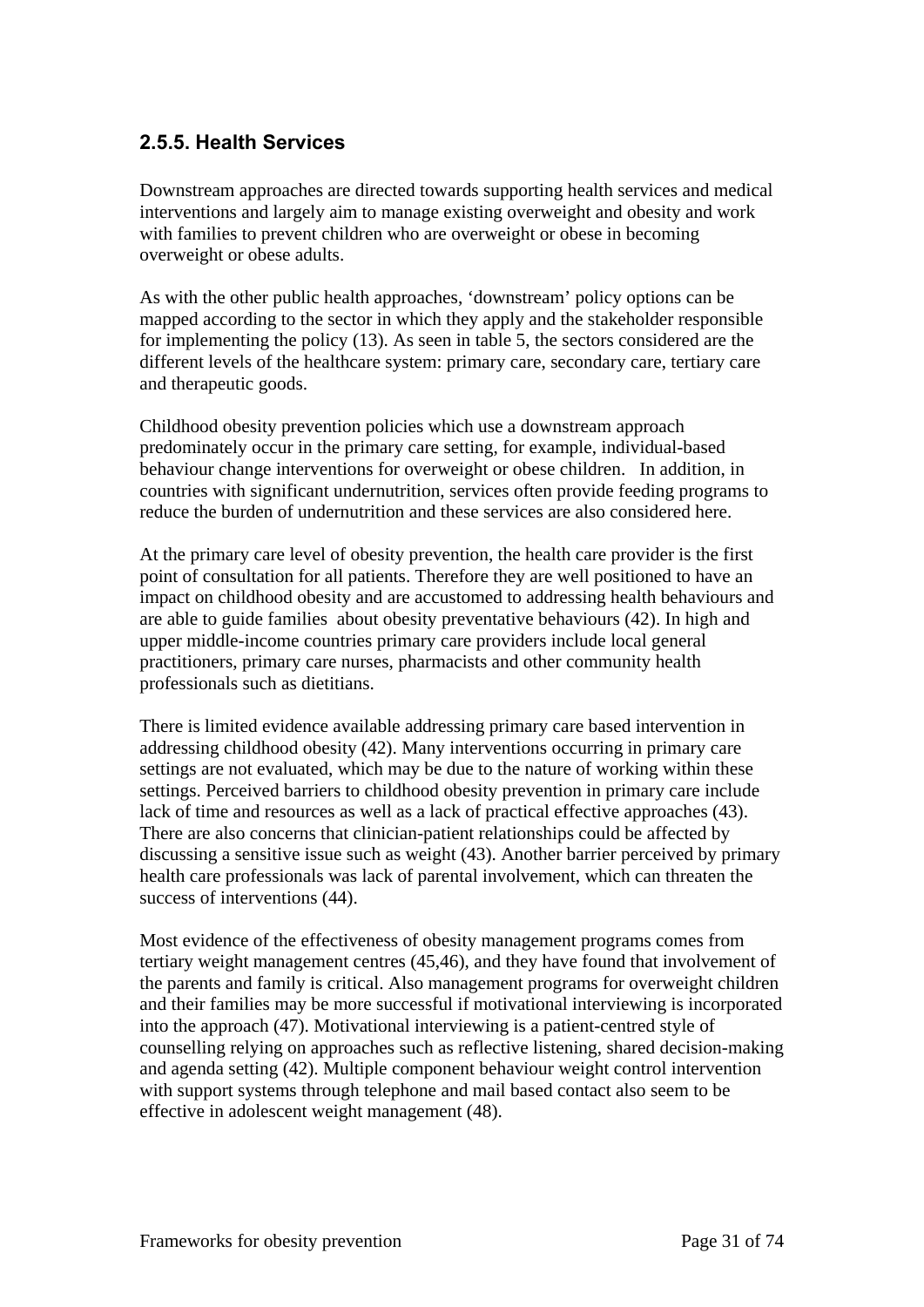| <b>HEALTH</b>                     | <b>STAKEHOLDER</b>                                                    |                                                                                                                                                                                                                                                                          |                                                                               |                                                           |  |  |  |
|-----------------------------------|-----------------------------------------------------------------------|--------------------------------------------------------------------------------------------------------------------------------------------------------------------------------------------------------------------------------------------------------------------------|-------------------------------------------------------------------------------|-----------------------------------------------------------|--|--|--|
| <b>SECTOR</b><br><b>COMPONENT</b> | <b>WHO</b> and International<br><b>Organisations</b>                  | Government                                                                                                                                                                                                                                                               | <b>Private sector</b>                                                         | <b>Civil Society and non-</b><br>government organisations |  |  |  |
| <b>Primary care</b>               | Primary care partnerships<br>Undernutrition child<br>feeding programs | Healthy lifestyle<br>$\bullet$<br>counselling<br>Dietetic services<br>$\bullet$<br>Professional training<br>$\bullet$<br>(workplace development)<br>Subsidies for healthy<br>$\bullet$<br>lifestyle counselling<br>Undernutrition child<br>$\bullet$<br>feeding programs | Primary care partnerships<br>Professional training<br>(workplace development) | Primary care partnerships<br>$\bullet$                    |  |  |  |
| <b>Secondary care</b>             |                                                                       | Dietetic services<br>$\epsilon$<br>Professional training<br>٠<br>(workplace development)                                                                                                                                                                                 | Professional training<br>$\bullet$<br>(workplace development)                 |                                                           |  |  |  |
| <b>Tertiary care</b>              |                                                                       | Dietetic services<br>٠<br>Hospital waiting lists for<br>treatment by specialists<br>Subsidies for treatment by<br>$\bullet$<br>specialists                                                                                                                               |                                                                               |                                                           |  |  |  |
| Therapeutic goods                 |                                                                       | Subsidies for weight-loss<br>$\bullet$<br>medication                                                                                                                                                                                                                     |                                                                               |                                                           |  |  |  |

**Table 5: Analysis grid presenting examples of policy areas for clinical intervention and health services**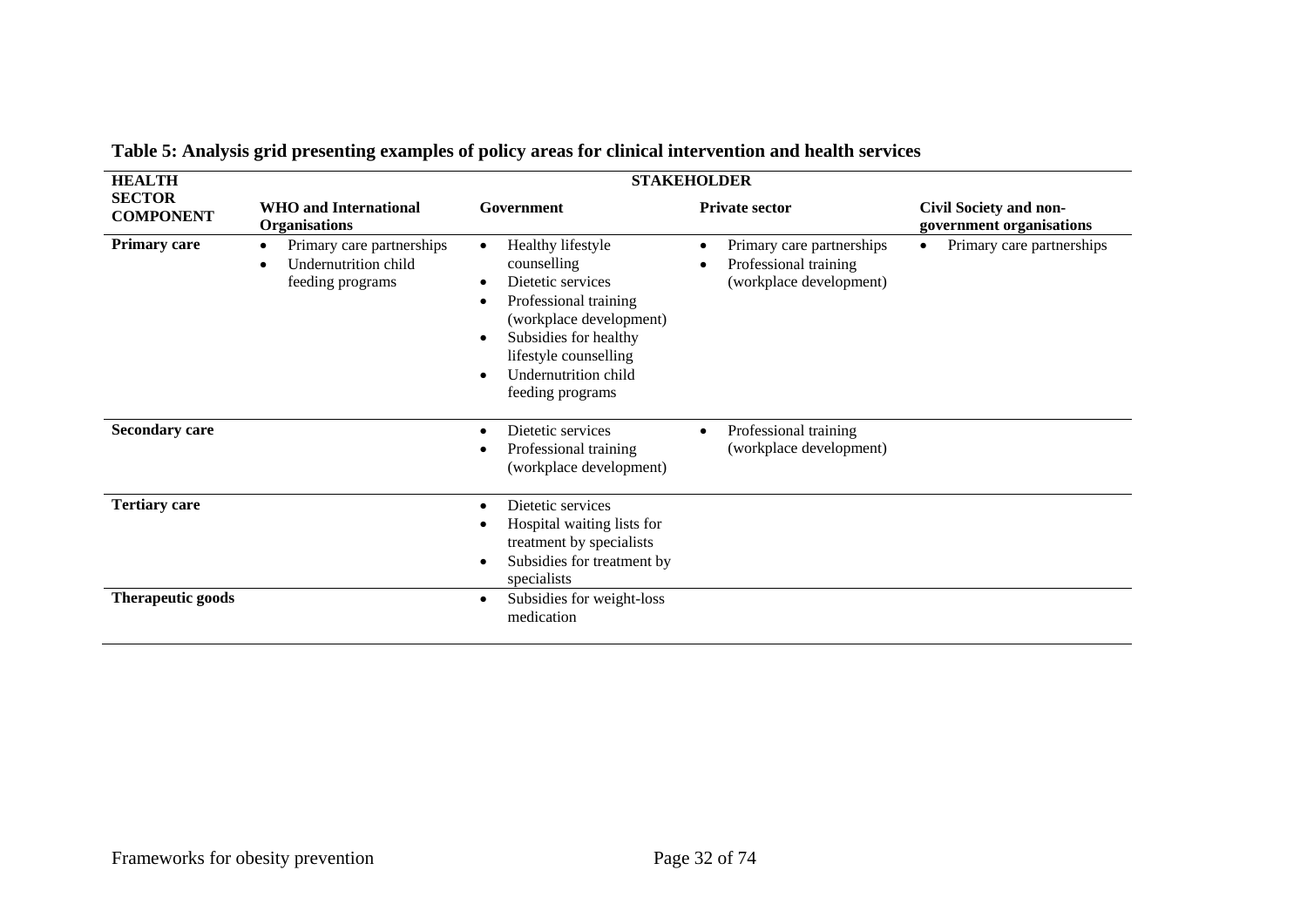#### **Health Services example: Feeding programs in countries in nutrition transition**

Supplementary feeding programs are common in countries where childhood undernutrition is common (49). These programs have made major contributions to reducing the undernutrition and its associated mortality and morbidity. There is, however, potential for such programs to exacerbate the risks of some children becoming overweight later in life (50). The evidence is now clear that both a low birth weight and a high birth weight are risk factors for later unhealthy weight gain in children and that rapid weight gain in early childhood may exacerbate this risk (50, 51).

In a descriptive study by Uauy and Kain (2002) they stated that in developing countries there is usually a high prevalence of underweight children. Many feeding programs are not carefully targeted towards just underweight children and are provided to all children, therefore helping generate a significantly higher number of overweight and obese children. They also state that providing food to prevent malnutrition without considering obesity may do more harm than good. Another issue raised is that a lot of underweight children are stunted and therefore malnourished children have low weight and length-for-age, but will have normal weight-forlength/height, meaning they are stunted but not wasted (49). These children when given additional food will gain more weight-for-age than length-for-age (49).

Uauy and Kain (2002) continue to show this association by exploring the changes in anthropometry before and after receiving food program benefits in infants and young children in Chile as well as targeting strategies as a way to promote growth while preventing obesity. Results showed that targeting strategies were inadequate. Children modified their weight-for-age and weight-for-height, while their length-forage remained unchanged (49). Careful targeting of feeding program and measuring of height as well as weight are important strategies to adopt so that the risks of later overweight are not increased.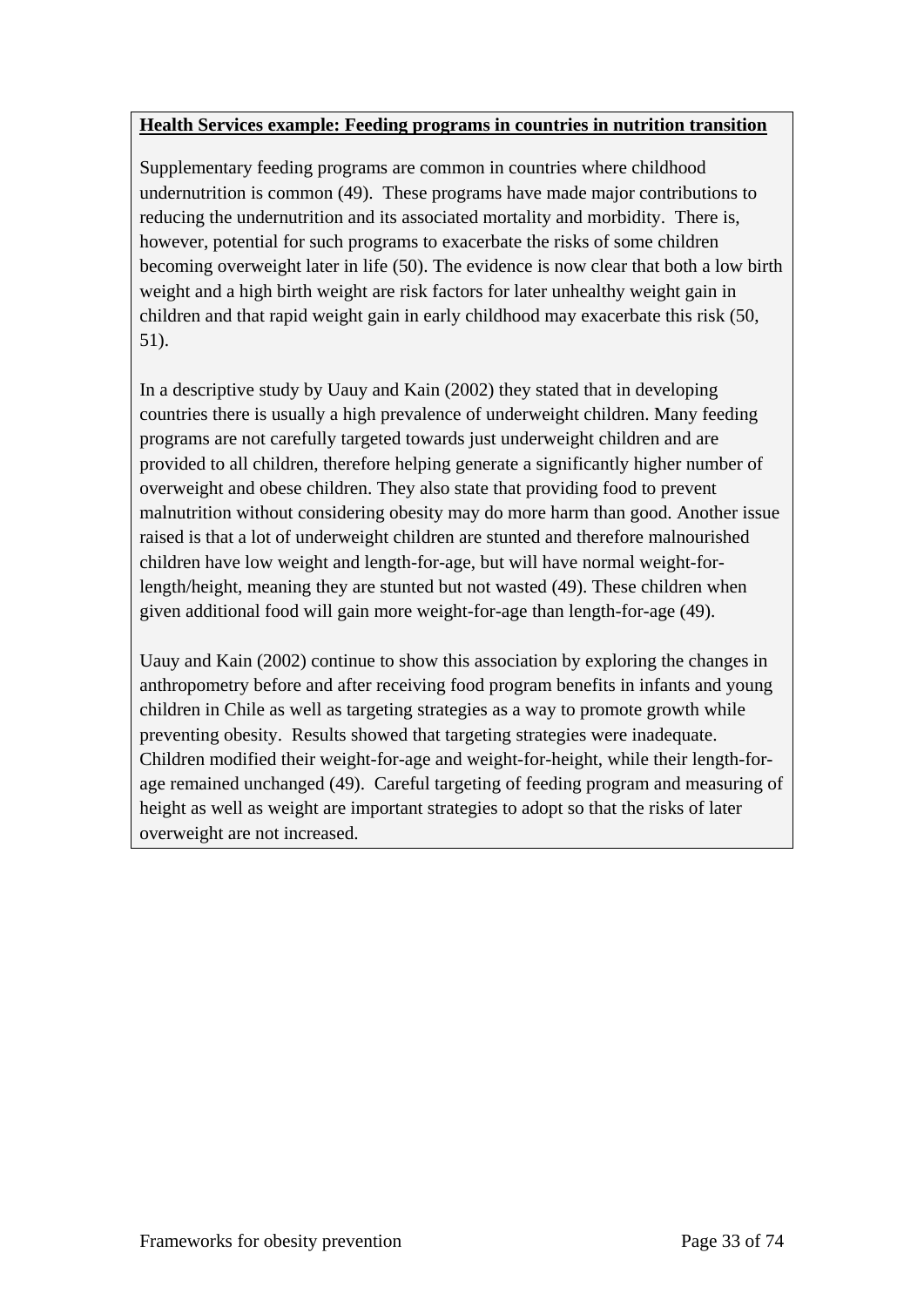# *2.6 Frameworks and processes for prioritisation*

It is important to recognise that no single solution exists with respect to obesity prevention. The determinants of obesity are complex and varied (52) and therefore solutions by necessity, must be multi-faceted. Depending on the area, region or country, some actions or policy options will be more important, appropriate and feasible than others. Hence, it is imperative that decisions regarding policy options and priority areas are made 'locally'. Potential policy areas must be carefully analysed and local, regional or country-specific factors considered, for example, historical, political, cultural, social and economic factors or constraints, existing and available resources and existing policies and systems. Economic (cost-effectiveness) and health impact should be modelled for potential policies (16).

Clear priority-setting processes are imperative to avoid 'ad hoc' decision-making. A collaborative approach which engages all relevant stakeholders should be taken to identify priority areas and short-list most viable policy areas. This process is vital to ensure stakeholder and policy 'buy-in'.

## **2.6.1 Basic components of priority setting**

There are many criteria which can be considered in the priority setting process. Examples of the criteria are seen in the box below. In reality, fewer criteria will be used due to the impractical constraints associated with considering all factors.

**Examples of criteria which can be considered when priority setting:**  Population impact Effectiveness Cost-effectiveness Affordability Relevance Strength of the evidence base Effects on equity Other positive or negative effects Sustainability Acceptability to stakeholders (political, cultural, social) Feasibility (e.g., resources required, workforce available)

Three different approaches to priority-setting are detailed in the following sections. Each approach uses a different set of criteria in the priority setting process. The STEPwise approach considers feasibility, impact and affordability and was developed for use mainly in low and middle-income countries with limited resources and funding. The problem/solution tree model uses relevance, feasibility, acceptability and effectiveness, whereas the ANGELO framework considers importance (taking into account both relevance and impact) and feasibility.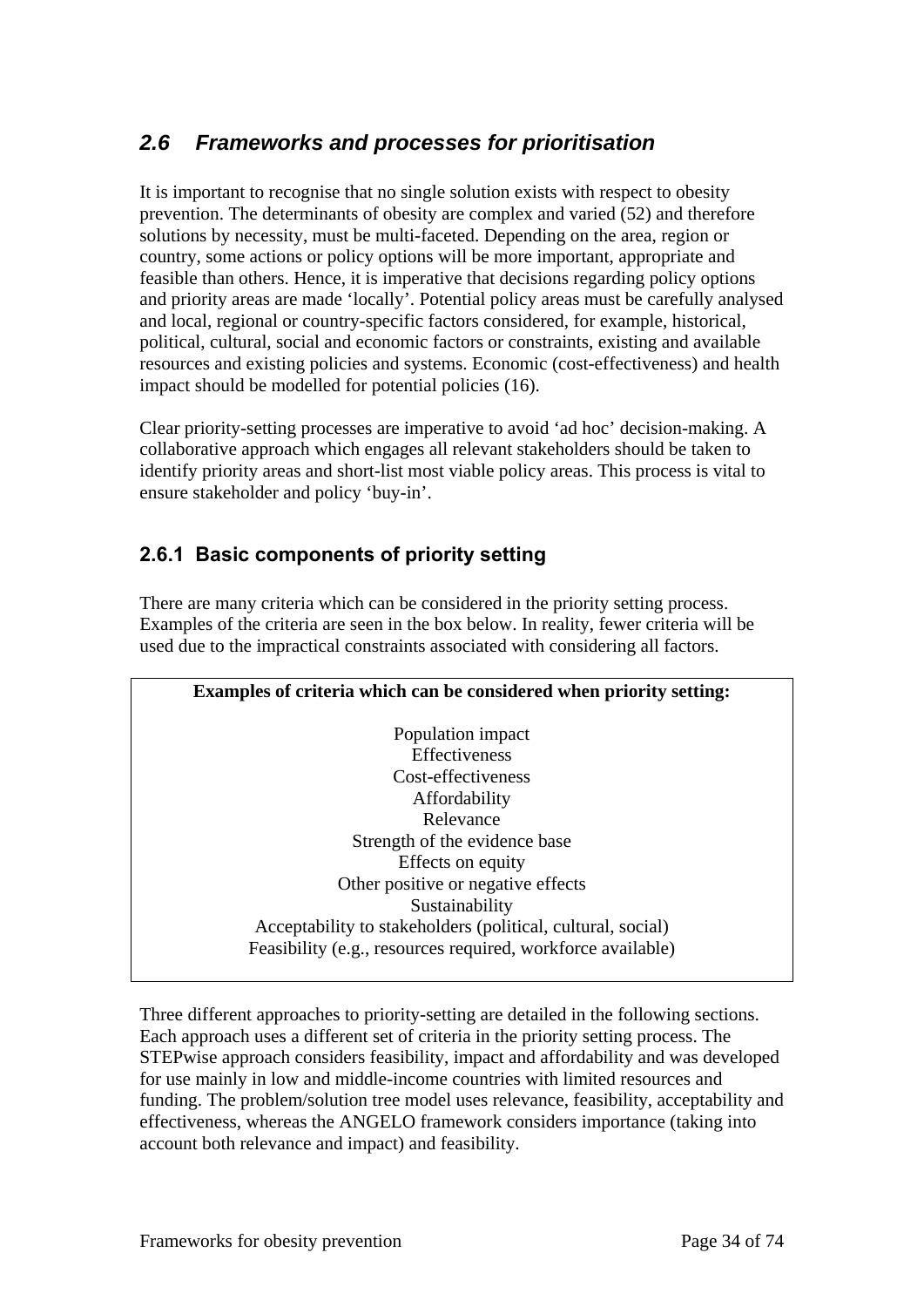The final section of this report discusses the ACE (assessing cost-effectiveness) model. This is a rigorous approach which considers many factors within a two step process. The first step is a technical analysis which considers quantitative criteria, such as population impact, effectiveness and cost-effectiveness/affordability. The second step of the ACE model considers second stage filters or the qualitative factors, such as acceptability.

## **2.6.2 Priority setting model 1 – STEPwise approach**

The stepwise approach for preventing chronic diseases (53) was developed to assist ministries of health – particularly in low and middle-income countries – in their efforts to develop unified policy action for chronic disease prevention across sectors, and ensure that actions at all levels and sectors of government are mutually supportive. Most importantly, the approach aims to assist governments in prioritising interventions to address the specific population needs given the availability of human and financial resources. It is designed to be flexible and practical in balancing diverse needs and priorities while implementing evidence-based interventions (53).

### **2.6.2.1 Prioritisation principles**

The stepwise approach relies on the national level of government providing the overarching policy for chronic disease prevention, with specific actions falling across sectors. Central to the approach is the recognition that most countries do not have the resources to immediately do everything implied by the overall policy. Consequently, activities that are immediately feasible and likely to have the greatest impact for the investment are selected for implementation first. Interventions that are feasible to implement in the medium term, once there has been a realistic reallocation of resources, are implemented next. Desirable interventions that require resources beyond the current levels are scheduled for implementation last.

### **2.6.2.2 Details of the approach**

Figure 6 outlines the key steps of the stepwise approach, which includes three main planning steps and three main implementation steps.

The first planning step is to assess the current risk factor profile and burden of chronic diseases of a country or sub-population. The distribution of risk factors among the population is the key information required by countries in their planning of prevention and control programmes, and can be assessed using WHO's stepwise surveillance approach (54). In regards to efforts to prevent childhood obesity, this implies that governments should not look at risk factors for obesity in isolation but should rather consider a broad range of chronic disease risk factors e.g. fruit and vegetable consumption and alcohol intake. This information must then be synthesised and disseminated in a way that successfully argues the case for the adoption of relevant policies.

The second planning step is to formulate and adopt a chronic disease policy that sets out the vision for prevention and control of the major chronic diseases and provides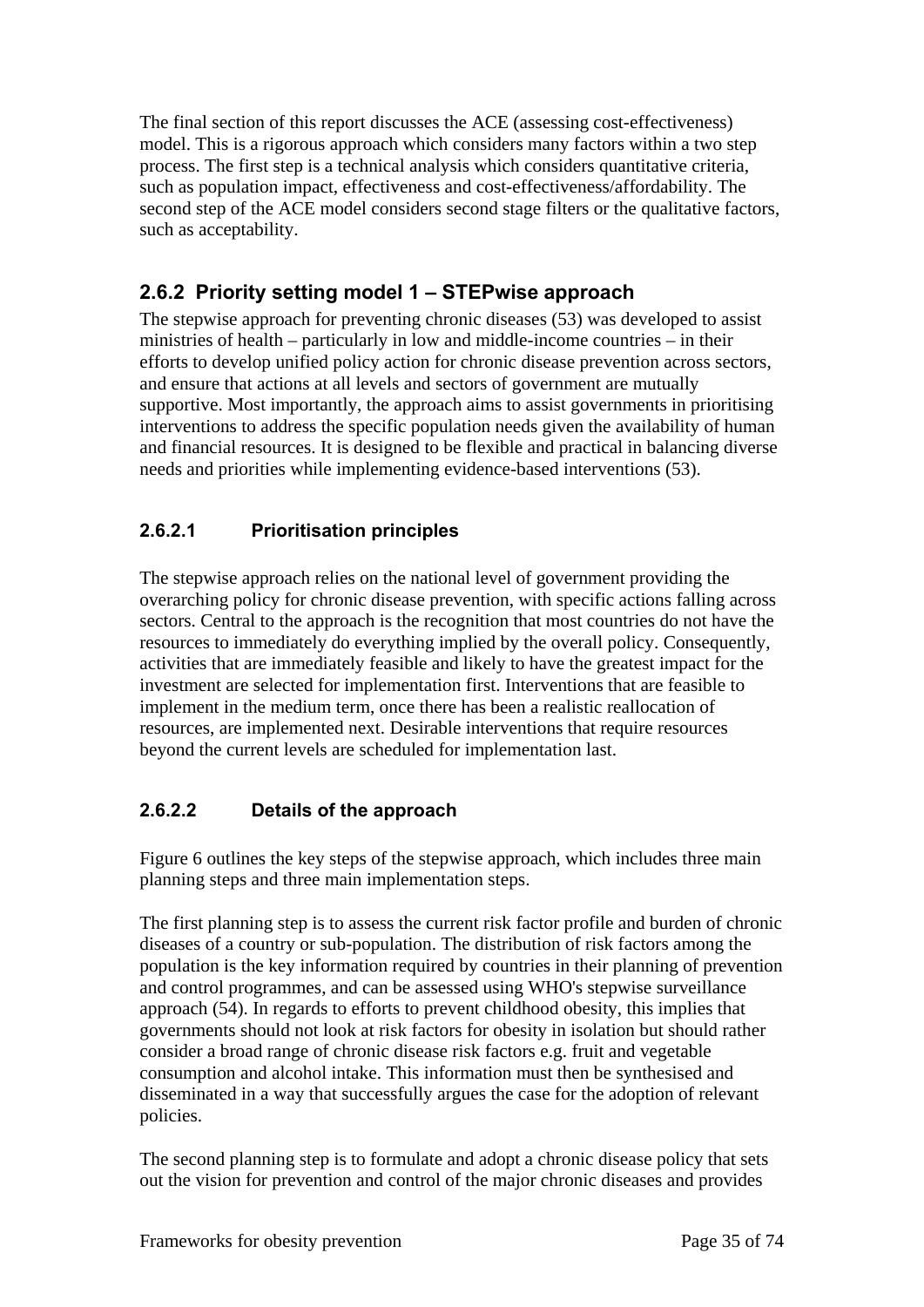the basis for action in the next 5–10 years. Depending on the configuration of each country's governance, complementary policies also can be developed at the state, province, district, or municipal levels. The policy developed at this stage is akin to the first step of the Modified DPAS framework (Section 2.4.2): 'Strategic policy and leadership'.

The third planning step is to identify the most effective means of implementing the adopted policies. It is at this stage that the analysis grids (presented in Section 2.5 above) could prove useful as an initial scanning tool to identify a comprehensive range of policy areas for specific action.

The stepwise approach then requires that a range of interventions are implemented in a stepwise manner, depending on their feasibility and likely impact in the local conditions, and taking into account potential constraints and barriers to action. This step involves consultation, coordination and cooperation with all government partners, civil society, and the private sector.

Planning is followed by a series of implementation steps: core, expanded, and desirable. The chosen combination of interventions for core implementation forms the starting point and the foundation for further action. Each country must consider a range of factors in deciding the package of interventions that constitute the first, core implementation step, including capacity for implementation, likely impact, acceptability, and political support. The philosophy is that selecting a smaller number of activities and doing them well is likely to have more effect than tackling a large number haphazardly. The approach recommends that countries should try to ensure that any new activities complement those already underway locally, provincially, or nationally (53).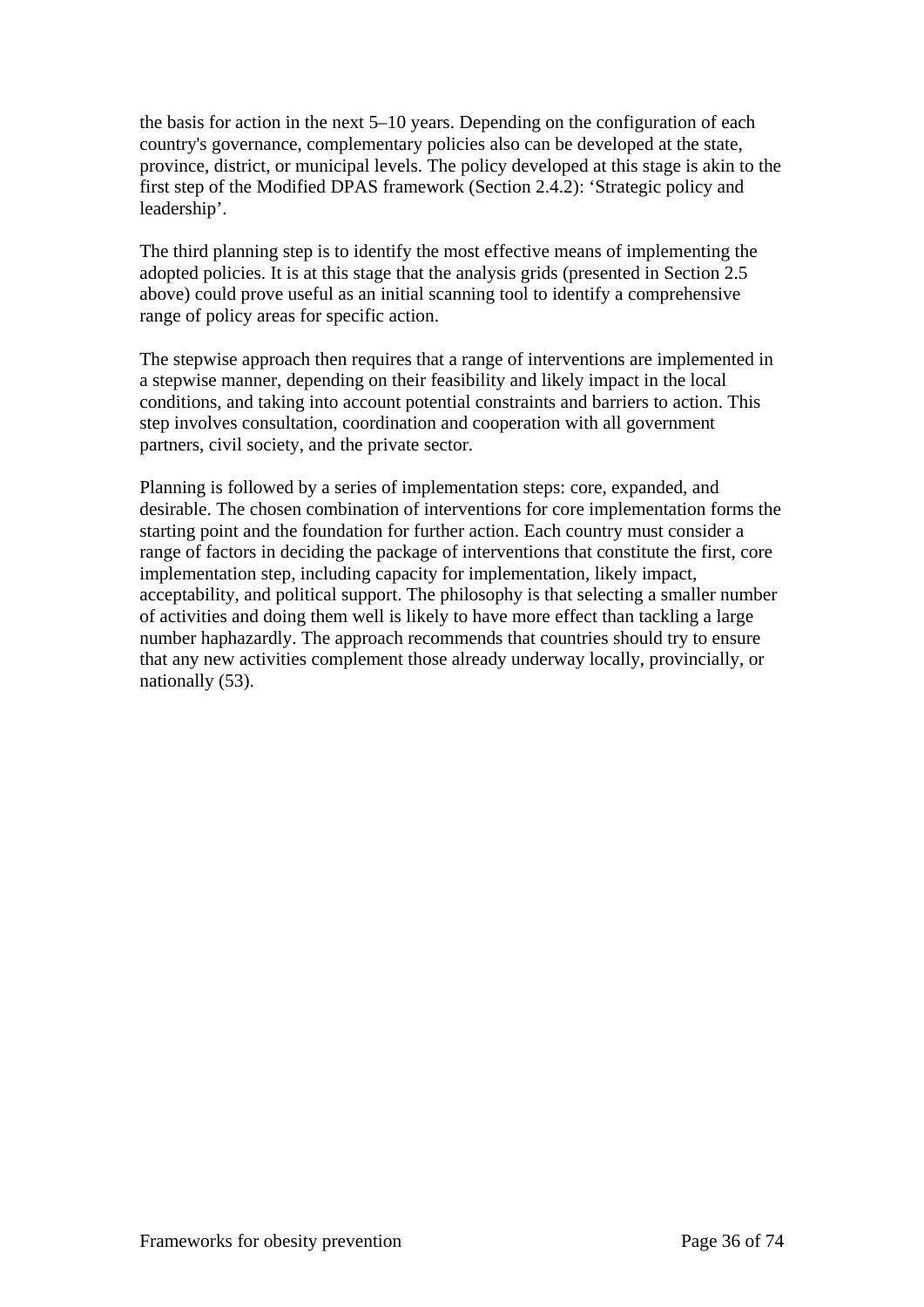

#### **Figure 6: WHO stepwise approach for preventing chronic diseases. Source: (53)**

#### **2.6.2.3 Successful adopters of the stepwise approach**

A number of countries, such as Vietnam and Tonga, have successfully used the stepwise approach for policy formulation and implementation (53). These countries demonstrate that the stepwise approach has general applicability to solving chronic disease problems without sacrificing specificity for any given country. While there cannot be a universal prescription for implementation, the strength of the stepwise approach is that it allows each country to consider a range of factors in priority setting.

### **2.6.3 Priority setting model 2 – Problem/solution trees**

In order to identify what policy interventions are relevant for a country or area to pursue, there is a need to understand the key issues which are affecting diets and physical activity levels. Once consideration of the local options has been completed, this will naturally lead onto a process of prioritisation.

A participatory approach can be extremely valuable in revealing the most critical issues. A common method used in international development is the Logical Framework Analysis (LFA) (and the similar objective oriented project planning (55), which have become key tools for a number of major international and bilateral donor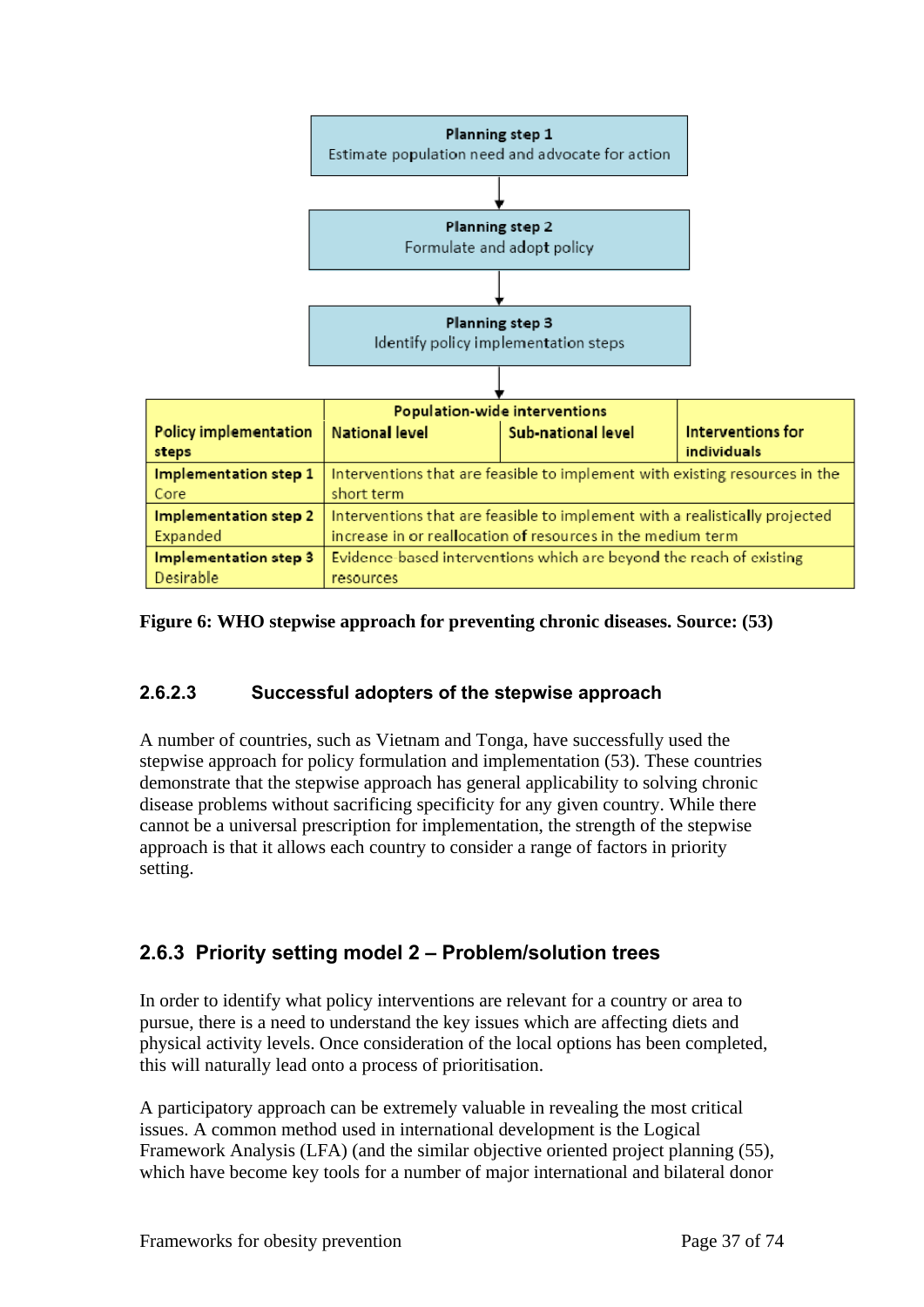agencies (56,57,58). It involves steps of situation analysis, strategy analysis, project planning and implementation. The main tools for identifying areas for action are problem and solution trees (PASTs).

Problem trees can help to "determine the root causes of the main problem" (59), identify the effects and also the possible solutions (58). Problem trees intend to capture only the most significant issues and as such are extremely useful in strategic planning.

The process of developing a problem tree, involves a workshop-style setting involving a mixture of stakeholders. The process begins with a starting problem, such as schoolchildren being inactive or adults eating insufficient fruit. It explores, using the prompt of 'why', why the situation occurs, and then what underlies these, and so on. This builds up levels or layers of underlying factors or determinants (represented as roots). The process can continue until the analysis reaches a point where solutions become apparent, or when a certain number of levels, commonly three, have been detailed. The impacts of the problem, such as poor growth, early death etc. are also identified (represented as branches and leaves).

#### Effects of the problem



#### **Figure 7: Classic problem tree (60)**

Once the problem tree has been completed, the solution or objective tree can be developed from it. The "objective tree uses exactly the same structure as the problem tree, but with the problem statements (negatives) turned into objective statements (positives)" (58). Most simply this is done by reversing the problem factor, so, for example, low intake of iron-rich foods is turned into high-intake. An entire solution tree which has the same number of solutions as there were problems is developed, not just focusing on one area (61), so all the possibilities are included.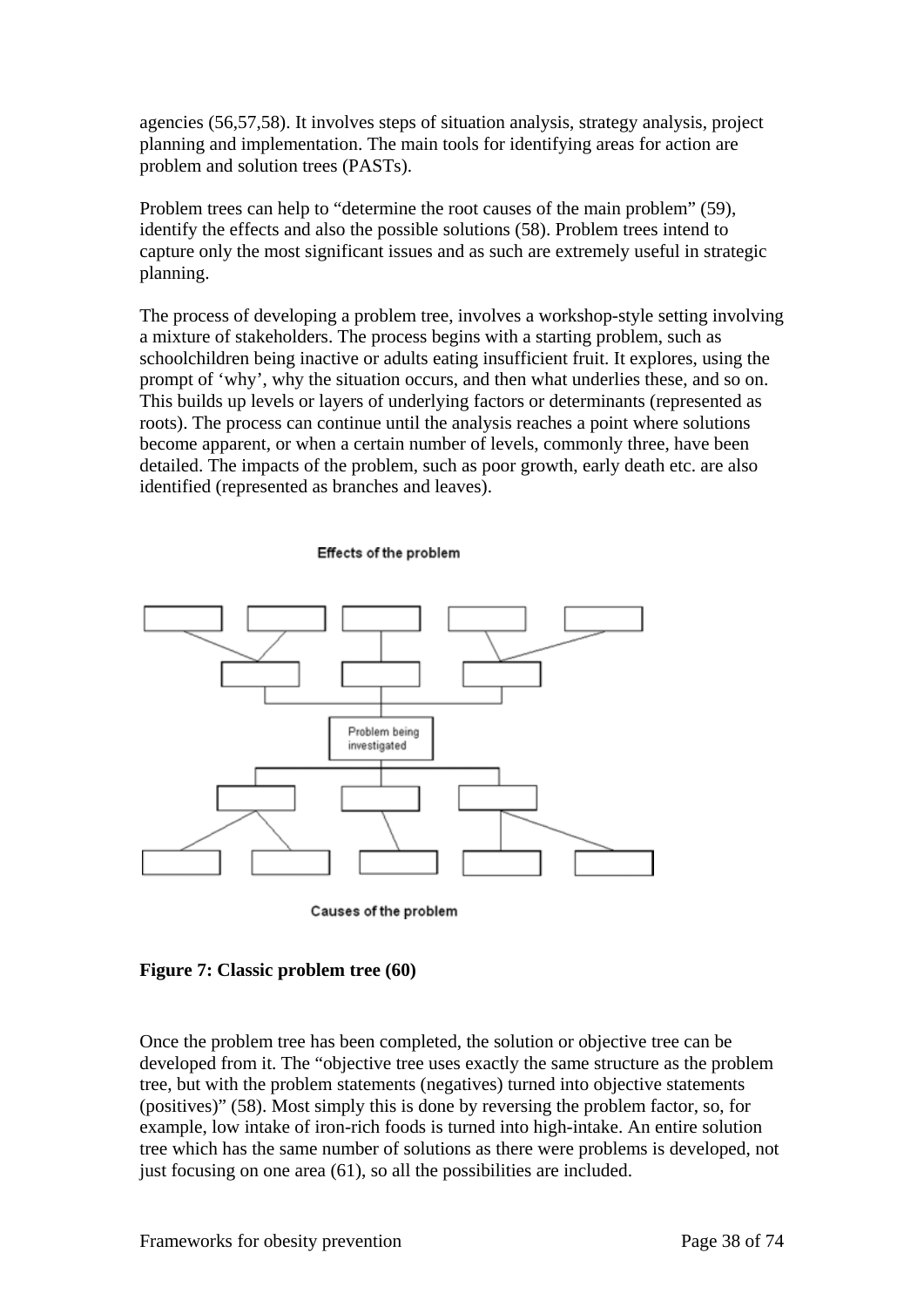**Effects of solutions** 



**Figure 8: Classic solution tree (60)** 

This approach has been used in a number of Pacific Island Countries to assist with identifying policy interventions to improve the food environment related to NCDs (Fiji), and to identify all types of potential interventions to improve fruit and vegetable intake (Samoa, Solomon Islands and Tuvalu) (60).

The problem and solution tree process was slightly modified to tailor it for use with diets, and increase its specificity. These were:

- narrowing the starting problem, and developing multiple trees (e.g. develop 4 problem trees starting with: i) fruit intake in children, ii) fruit intake in adults, iii) vegetable intake in children, and iv) vegetable intake in adults, instead of population level low fruit and vegetable intake) providing the starting layer, as shown below.
- focussing only on the causes of the problem and not the effects, only the lower half of figure 7. The impacts are generally known for the effects of obesity and NCDs on health and development, and can be easily provided for reference.
- Not developing a full solution tree. Instead placing solutions adjacent to problem factors on the original problem tree, creating a combined tree.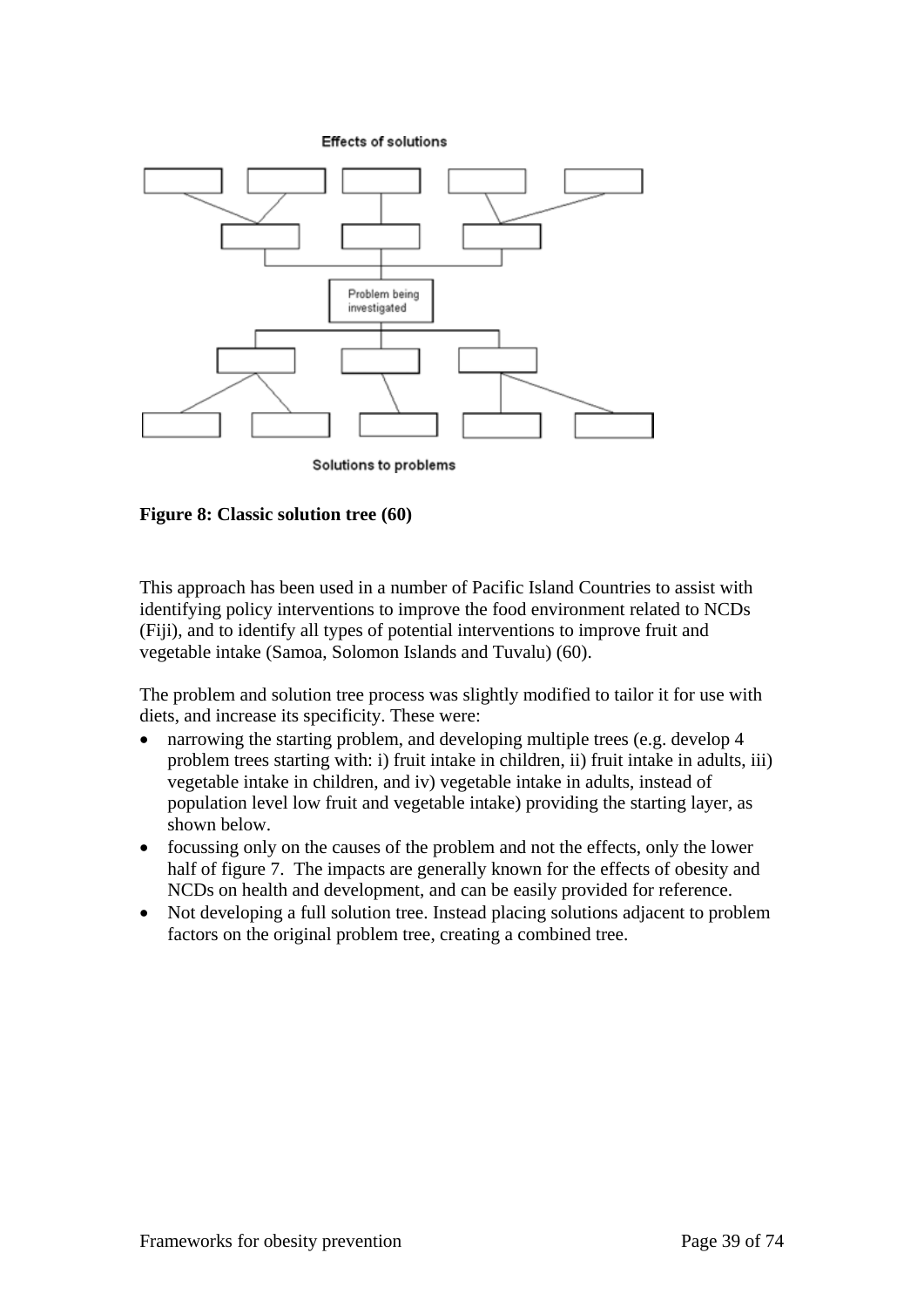

**Figure 9: Starting layer for the modified problem tree (60)** 



#### **Figure 10: Example of a combined problem and solution tree (60)**

#### **2.6.3.1 Outcomes of problem and solution tree**

Undertaking this process produces a clear outline of the main factors influencing the key dietary or physical activity problem behaviours. It can be used to identify just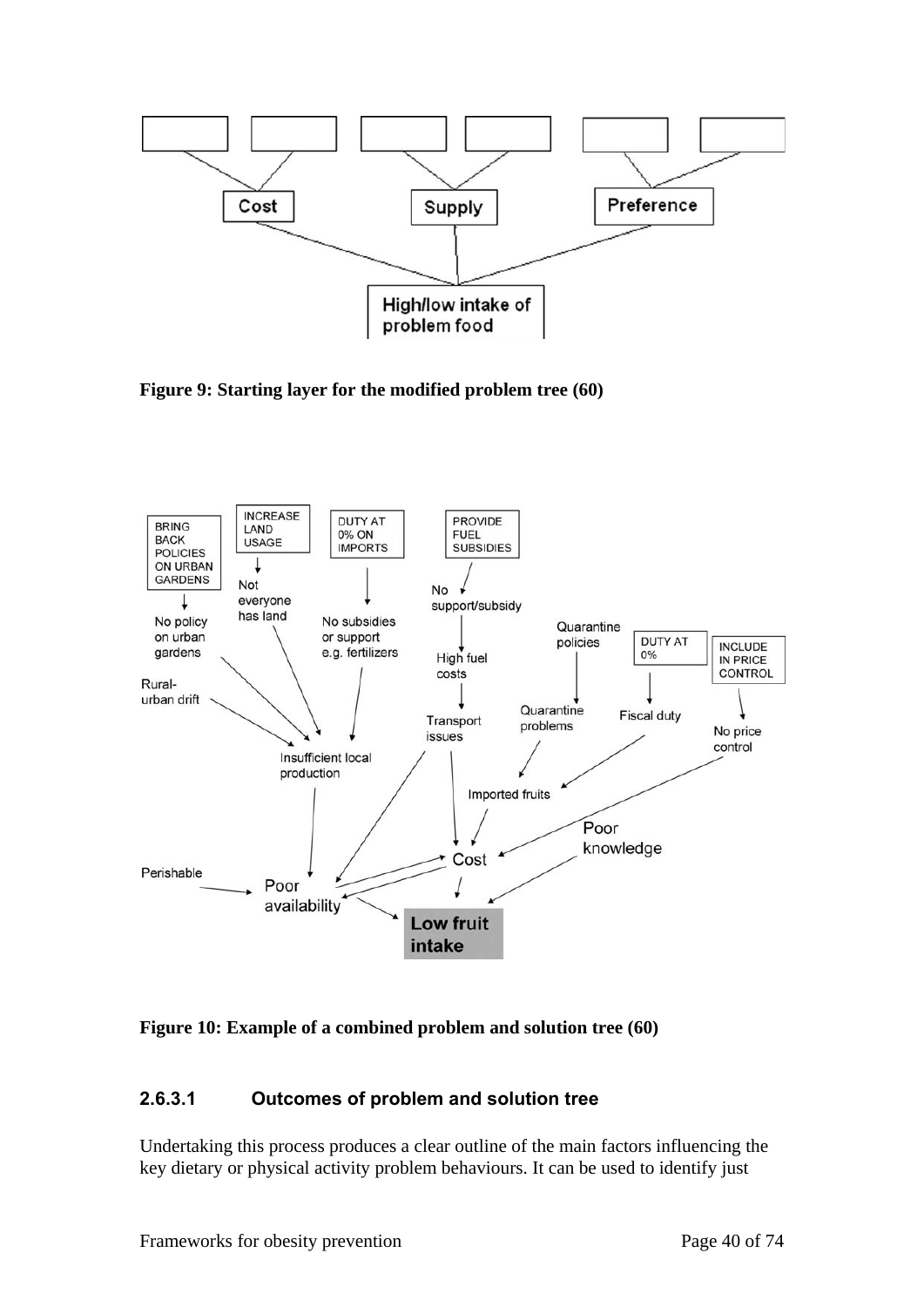policy intervention solutions (and their associated problems), or more general actions. The participatory process is likely to pinpoint the more critical and influential factors involved in poor diets and physical activity levels, and as such is a useful way of identifying which policy changes are likely to be most relevant for that community.

### **2.6.3.2 Further prioritisation**

In order to assess which of the policy options would be the most promising, some prioritisation criteria are needed. The key criteria used in this approach have been: feasibility, effectiveness and other impacts (62):

- Stakeholder perceptions of effectiveness were combined (where possible) with modelled effectiveness analyses. A lack of data for modelling is often a barrier to deriving good effectiveness estimates, but stakeholders are generally able to categorise potential interventions onto 'definite', 'probable' or 'speculative' (62).
- Stakeholder assessment of feasibility has been divided into several components: technical feasibility, cost-related feasibility, political acceptability, cultural and community acceptability, and trade-related legal feasibility (an important barrier for change in some countries). Stakeholders applied a weighting system to these five factors so that a scoring system could be used to compare the various policy options (62).
- Assessment of the wider social impacts of proposed policies change was made using an environmental or social impact assessment method. There are several shortened versions of the more time-consuming impact assessment systems which can be used for this stakeholder process (62).

By applying the above criteria, the varying levels of 'promise' for the policy options become apparent to stakeholders and consensus on the most promising portfolio of interventions is achieved quite readily. These recommendations would then be presented to those who have jurisdiction over their implementation. For Fiji and Tonga, a list of 20-30 most promising, specified policy options are being finalised for each country for presentation to their respective governments.

## **2.6.4 Priority setting model 3 – The ANGELO process**

#### **2.6.4.1 The ANGELO Framework for analysing environments**

The ANGELO Framework (Analysis Grid for Elements Linked to Obesity) was first developed for use as a practical tool for categorising and scanning the environment for potential environmental barriers to healthy eating and physical activity (63). The basic framework is a 2x4 grid which divides obesogenic environments two sizes – micro (settings) and macro (sectors) – and four types – physical, economic, policy and socio-cultural (63). The physical environment (what is or isn't available?) includes the natural and built environments but also physical access to opportunities such as organised sport, professional training or fruit and vegetables. The economic environment (what are the financial factors?) includes both the costs of products or services and the ability to pay (e.g. household income or school budget). The policy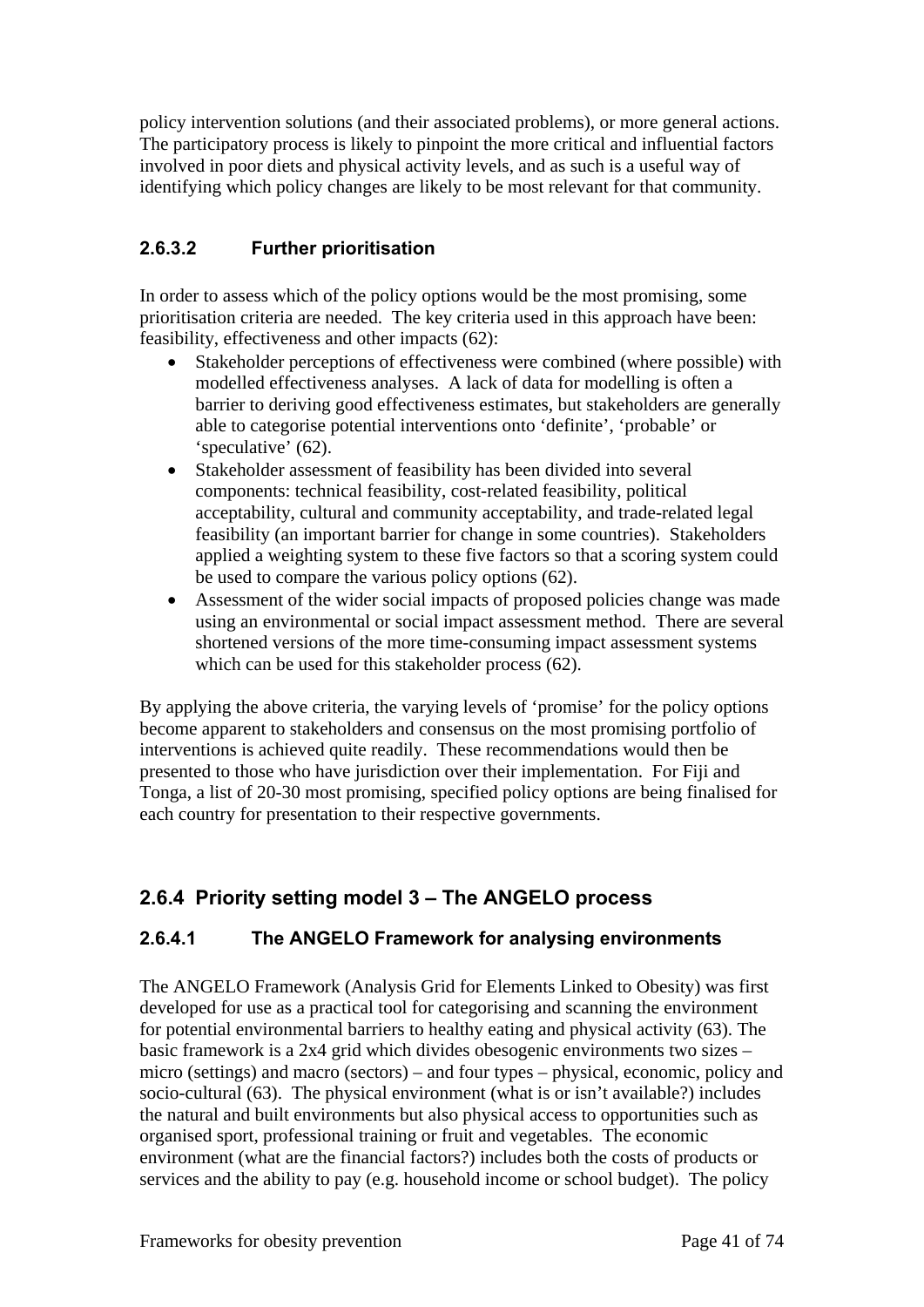environment (what are the rules?) includes the spectrum from laws and regulations to household or school rules. The socio-cultural environment (what are the values, beliefs, attitudes, perceptions and expectations?) encompasses many aspects around food such as hospitality, food status and food meanings as well as cultural values on physical activity and perceptions of body size.

### **2.6.4.2 The ANGELO Process for creating a community action plan**

The ANGELO *framework* evolved into an ANGELO *process* so that it could be used for priority setting for obesity prevention action in communities (64), and it has been used across several whole-of-community obesity prevention projects for children and adolescents in Australia, New Zealand, Fiji, and Tonga (64,65). The ANGELO Process is evidence- and practice-based (5,66). It follows the principles and action areas of health promotion (67) and the processes of priority setting where 'technical assessments' (evidence from the literature, local evidence and experience, specific analyses or targeted research) are included in a due process (engagement with the key stakeholders, joint and transparent decision-making) so that agreed priorities are reached (68). The overview of the process is shown in Figure 11.



**Figure 11: The ANGELO Process to identify priority elements for inclusion into an agreed action plan. SMART stands for Specific, Measurable, Achievable, Relevant, and Timed (as attributes of good objectives)**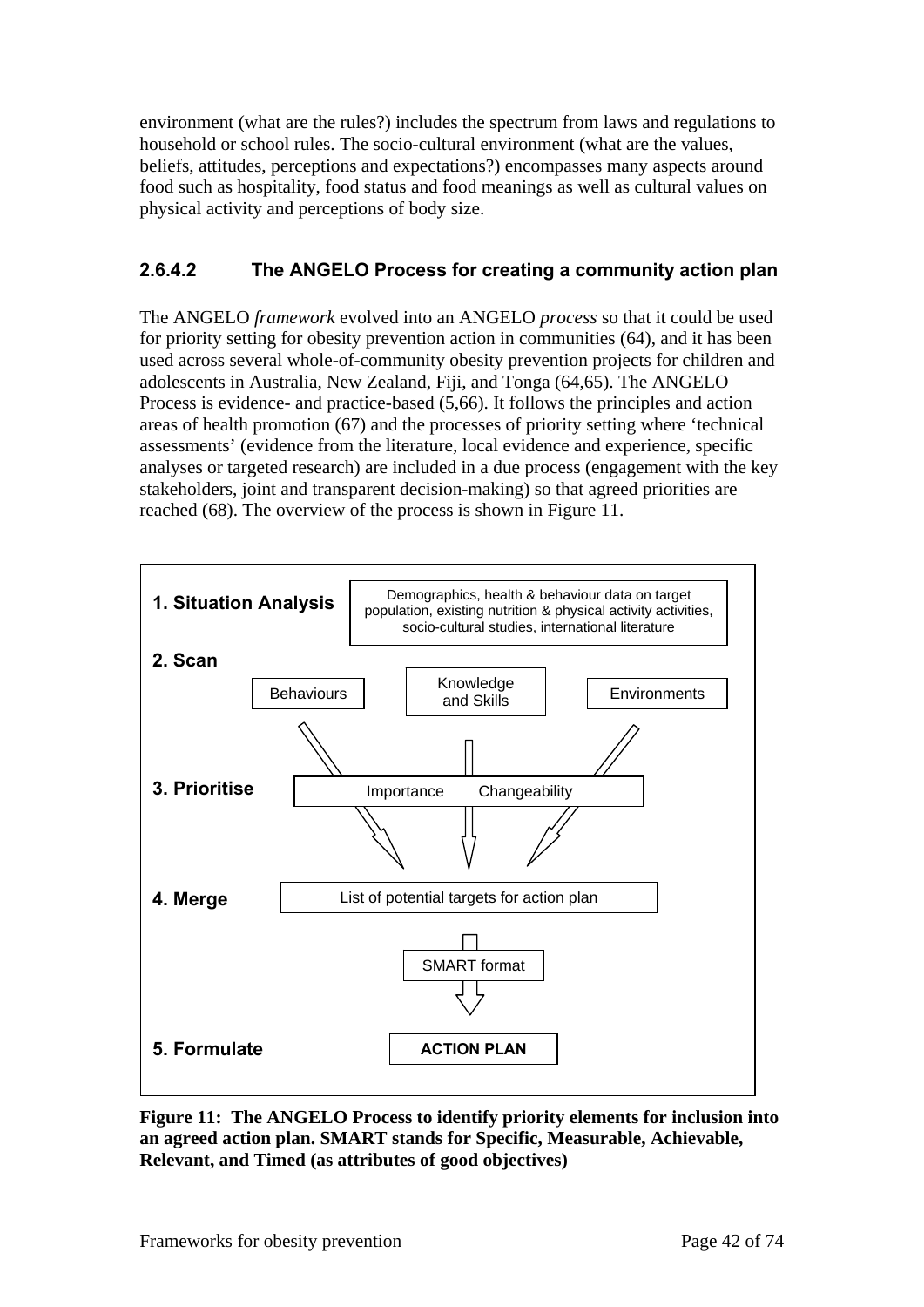The situation analysis needs to identify the important characteristics about the community, the culture, the problem areas and the existing activities so that these contextual factors can be incorporated into the action plan and its implementation. For populations with strong socio-cultural influences on food, physical activity and body size perceptions, specific studies may be needed to characterise these factors and this was carried out using qualitative interviews for the Pacific populations involved in community interventions (64). The ANGELO worksheets list potential behaviours to target (about 20-25 specific behaviours), knowledge and skills gaps to address (about 10-20 gaps) and environmental barriers to overcome (about 20-30 barriers per setting) and these need to be verified with community members (64). The situation analysis also includes summarising the evidence from the literature about the effectiveness of obesity intervention programs (69,70) to present to stakeholders.

The remainder of the ANGELO process, as it has been used to date, has used a 2-day stakeholder workshop with stakeholders to finalize and prioritise the ANGELO elements and develop a draft action plan. Participants were representatives from key stakeholder organisations and included adolescents when they have been the target group for the program. The prioritisation process (stage three) involved a scoring process that used a five-point scale where potential elements were scored for importance (what is the relevance and impact of this in our situation?) and changeability (how easy or hard is this element to change in our situation?). Rating scores for importance and changeability were multiplied to give the top ranked elements which were then incorporated into the action plan.

### **2.6.4.3 Drafting the action plan**

The merge (stage four) pulled together the highest ranked behavioural, knowledge, skill and environmental elements in the key settings (about 6-8 for each) as top targets for action. These were discussed by participants, and in the final step, the agreed priority elements were moulded into a structured action plan (stage five). The behaviours were generally used to create the objectives and the associated knowledge gaps and environmental barriers were used to identify the strategies. When formulating the action plan, guidance was provided by the facilitator around developing an overall aim or goal (a statement that explains the projects and states the target group; measured as the project's outcome); writing SMART [Specific, Measurable, Achievable, Relevant, Time-bound, (71)] objectives and developing strategies.

For the whole-of-community projects which have used this process, 8-10 objectives were developed for each action plan. Three of these were common across all plans: building community capacity (workforce development, leadership, partnerships/relationships, organisational development, resources), communicating the project messages (social marketing) and evaluating the project. The latter two usually required their own sub-plans. Four or five objectives stemmed from the priority behavioural elements obtained from the ANGELO process. The final one or two objectives in each action plan allowed for innovative or exploratory interventions where the community want to try something new and untested. In Fiji for example, assessing the potential for churches to be health promoting settings was included as an exploratory objective. The knowledge and skill gaps and the list of environmental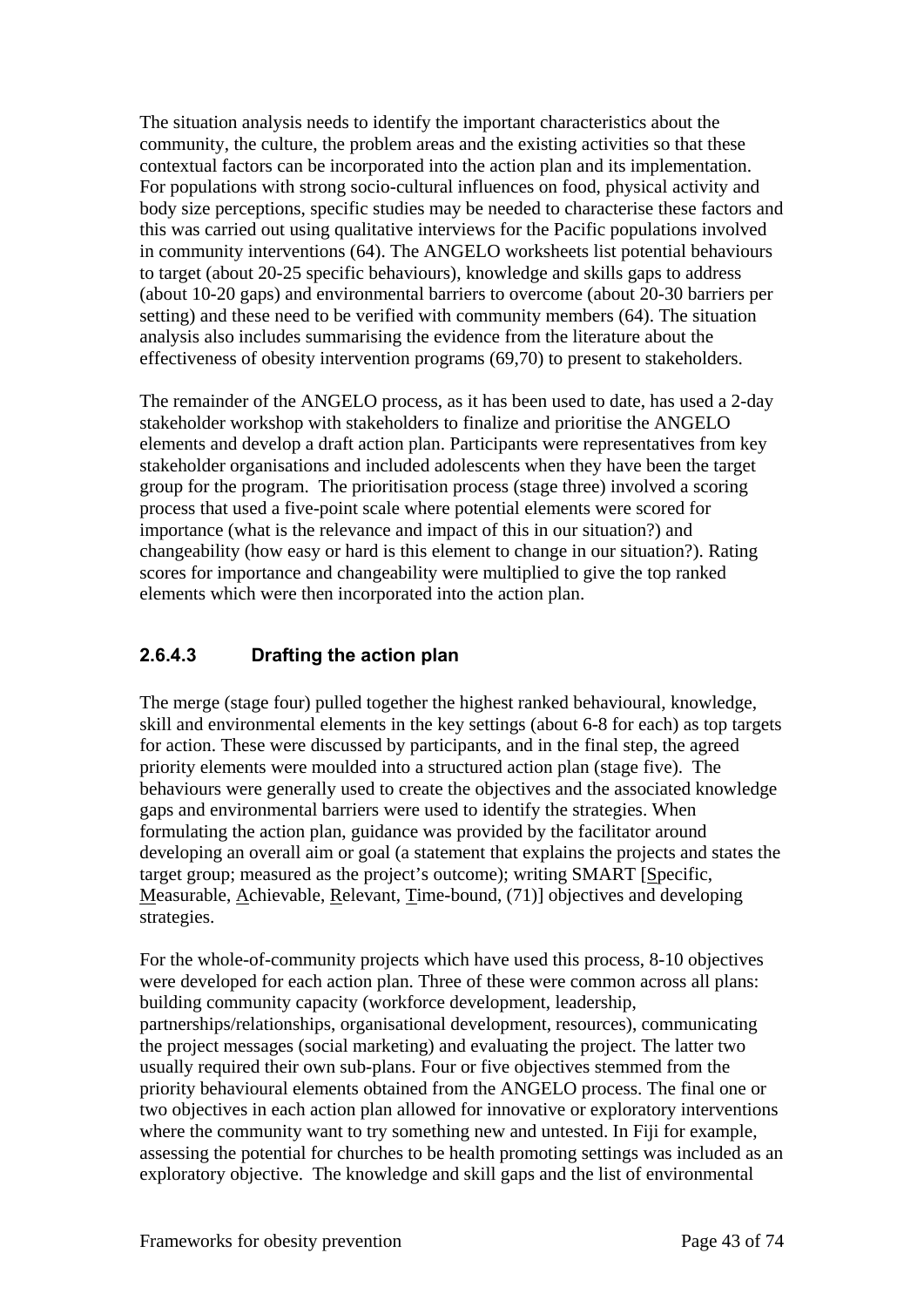barriers were scored and ranked in the same way as behaviours and then used to inform strategies of action for the behavioural objectives. Strategies typically consisted of social marketing, policy or program actions.

Once agreement was reached on the draft action plan at the end of each workshop, each plan was further refined by taking it back to the community and seeking input from other stakeholders who were unable to participate in the workshop. Also, timelines, processes and accountability by project coordinators were assigned to the action plan as it evolved. Evaluation measures were assigned once baseline data was analysed. The action plan was designed to be a 'living' document, which guided implementation and evolved through several versions (up to 15) during the life of the project.

# *2.7 Advocacy*

To effect the changes that are required for good public health, advocacy is an essential tool in any strategy. WHO defines advocacy as "[a] combination of individual and social actions designed to gain political commitment, policy support, social acceptance and systems support for a particular goal or program" (72). Advocacy is used to promote change at the societal level, rather than the individual or behavioural level (73). A lack of action for obesity prevention results from the complexity of the issues surrounding the problem. Advocacy is required to promote policy change, due to the challenges that arise with prevention.

Advocacy is an important instrument in setting the agenda of governments, shaping the debate by using the media, and by advancing the policy position. Careful planning is required to ensure the advocacy is effective, and support is often necessary from other organisations and external funding agencies. The main strategies of public health advocacy involve building coalitions and networks, political lobbying, and media advocacy (74).

Components of an effective advocacy campaign include (75):

- Clear policy goals
- Solid research base for action
- Values linked to fairness, equity and social justice
- Broad-based community participation
- Using the mass media to set the public agenda and frame issues appropriately
- Using political and legislative process to create change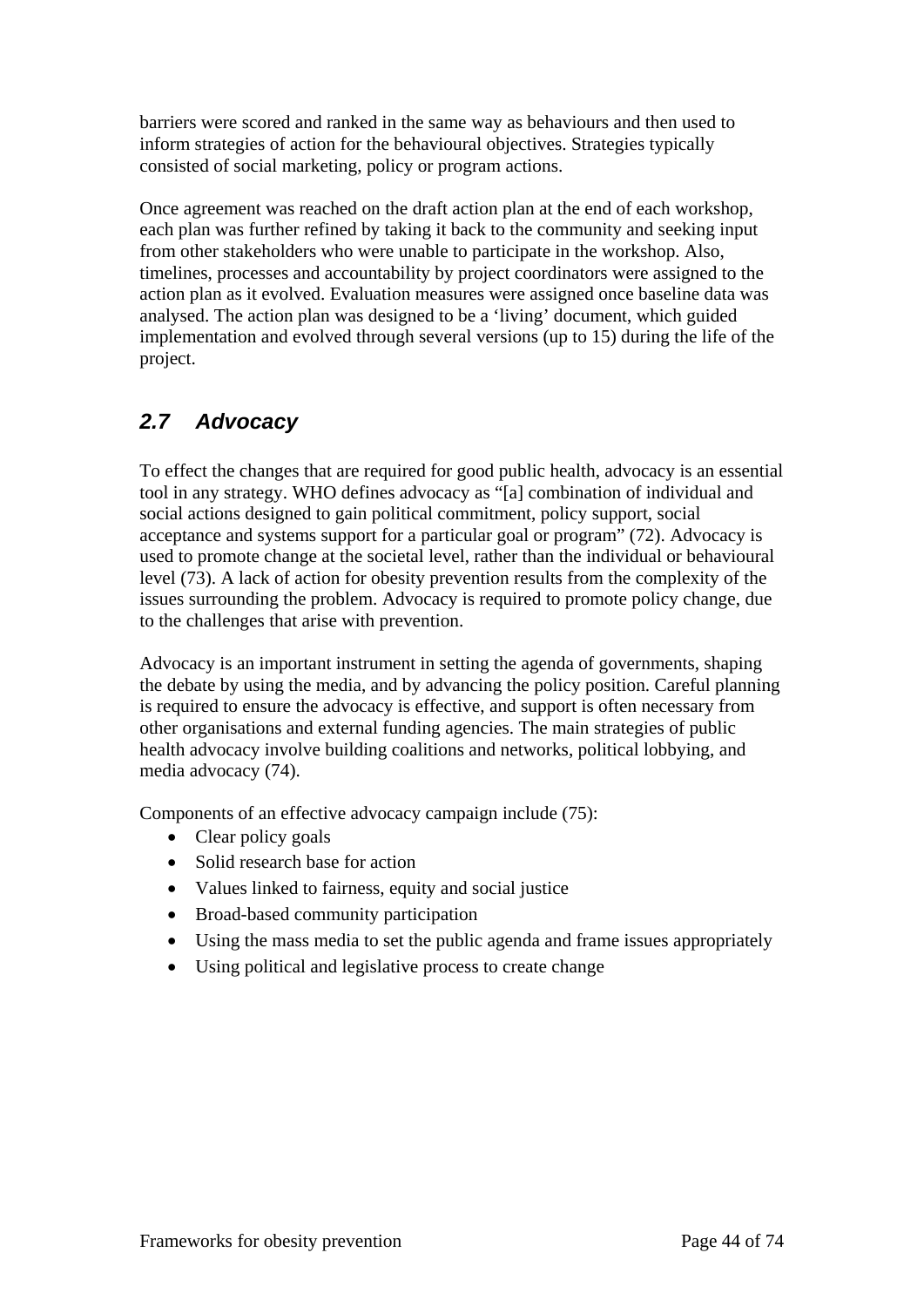#### **Advocacy example 1: Parents Jury**

The parents jury is a national online network of parents, grandparents and guardians who are passionate about improving the food and physical activity environments of Australian children (76). Formed in 2004 and co-ordinated, administered and funded by Diabetes Australia Victoria, The Cancer Council of Victoria, the Australian and New Zealand Obesity Society and VicHealth, this collective lobby group of over 3000 members has a strong voice and coordinated approach in the community. Through educational resources, media releases, interviews, advocacy, research, encouragement and support of members, the collective views of the parents' jury are distributed. In 2008 alone, several campaigns were launched and included the **Healthy school fundraising campaign** (encouraging schools to raise needed funds from selling health foods and goods instead of traditional unhealthy, high fat, high sugar, junk food options), **Back to school with healthy food** (encouraging schools to promote healthy food and drink, including the school canteen or tuck shop), the **Improved food labelling systems campaign** (calling for single, clear front of pack labelling system that is easily read and interpreted) and the **Activity friendly communities campaign** (encouraging families to be active in as many ways as possible everyday).

#### **Advocacy example 2: Center for Science in the Public Interest**

The Center for Science in the Public Interest (CSPI) has been a strong advocate for the American public regarding nutrition and health, food safety, alcohol policy and sound science since 1971 (77). Founded by executive director Michael Jacobson and two other scientists, the CSPI has sought to educate the public, advocate to governments for policies that are consistent with scientific evidence. The CSPI has over 900,000 subscribers to its Nutrition Action Health letter and through 36 years of advocacy has had an array of accomplishments. In relation to childhood obesity a successful CSPI advocacy story was the removal of high-calorie soft drinks from schools and the ending of misleading ads and labels of several major food companies after the threat of court action by CSPI. Presently, CSPI is working on getting junk foods out of schools nationwide, the adoption of accurate and honest labelling on food packages and nutrition labelling on chain restaurants' menus and menu boards.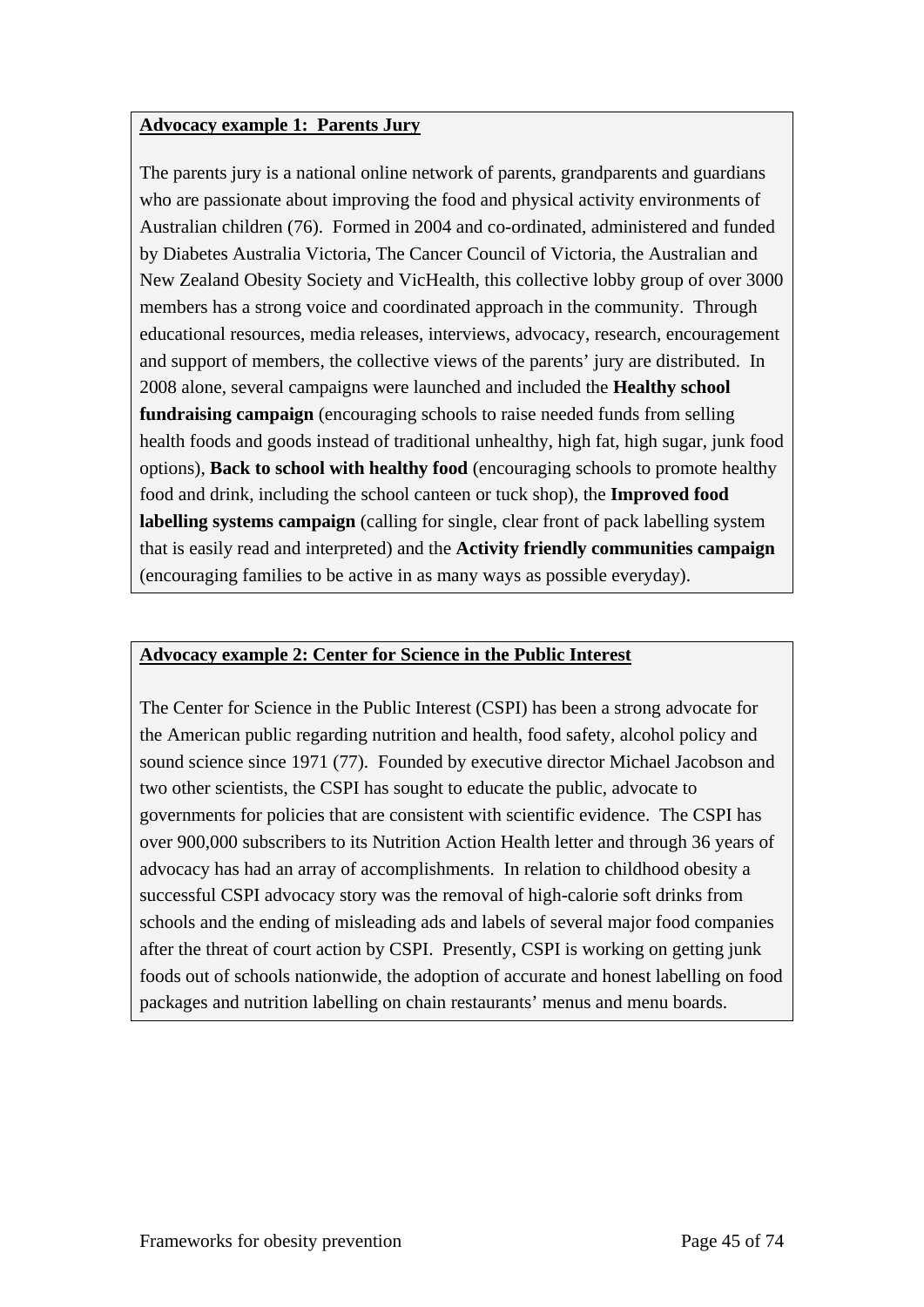# *2.8 Monitoring, Evaluation and Research*

#### **2.8.1 Monitoring and Evaluation**

Monitoring and evaluation are systematic processes which should be conducted continuously throughout all stages of the implementation process (Figure 4). Essentially they function as a continual feedback mechanism (13).

Monitoring (often also referred to as surveillance) is used to gauge the population distributions and trends for key indicators of health. It can also be used to assess the progress and implementation of population-level interventions thus allowing for immediate correction (78). Information gained from monitoring population trends can be used for several purposes including: defining the extent and characteristics of the problem, indicating priority areas or sub-groups for obesity prevention policy and guiding strategic directions (79).

Evaluation is a systematic means of measuring and understanding the effect and impact of interventions on specified outcomes (78). Monitoring and evaluation are complementary processes and must be considered at each stage to ensure continuous feedback (78).

Monitoring and evaluation must be included within budget for strategy implementation and WHO recommends that these processes be planned and executed by a multi-sectoral group of monitoring and evaluation experts (12). Any existing relevant monitoring and evaluation activities should be identified, including the agencies responsible for these activities (69). This process then allows any existing and relevant data to be used as part of the evaluation process.

It is essential to identify appropriate indicators with which to measure change in outputs and outcomes. Process evaluation considers 'how' the intervention has been executed and therefore measures 'progress in the process of change' (12 p10). Conversely, an output indicator refers to 'outputs' that are produced or occur as a result of the processes (12), for example, a decrease in advertisements promoting unhealthy food or the introduction of a law or regulation. Outcome indicators measure the overall outcomes of the intervention, for example, a reduction in the prevalence of obese children (long-term indicator).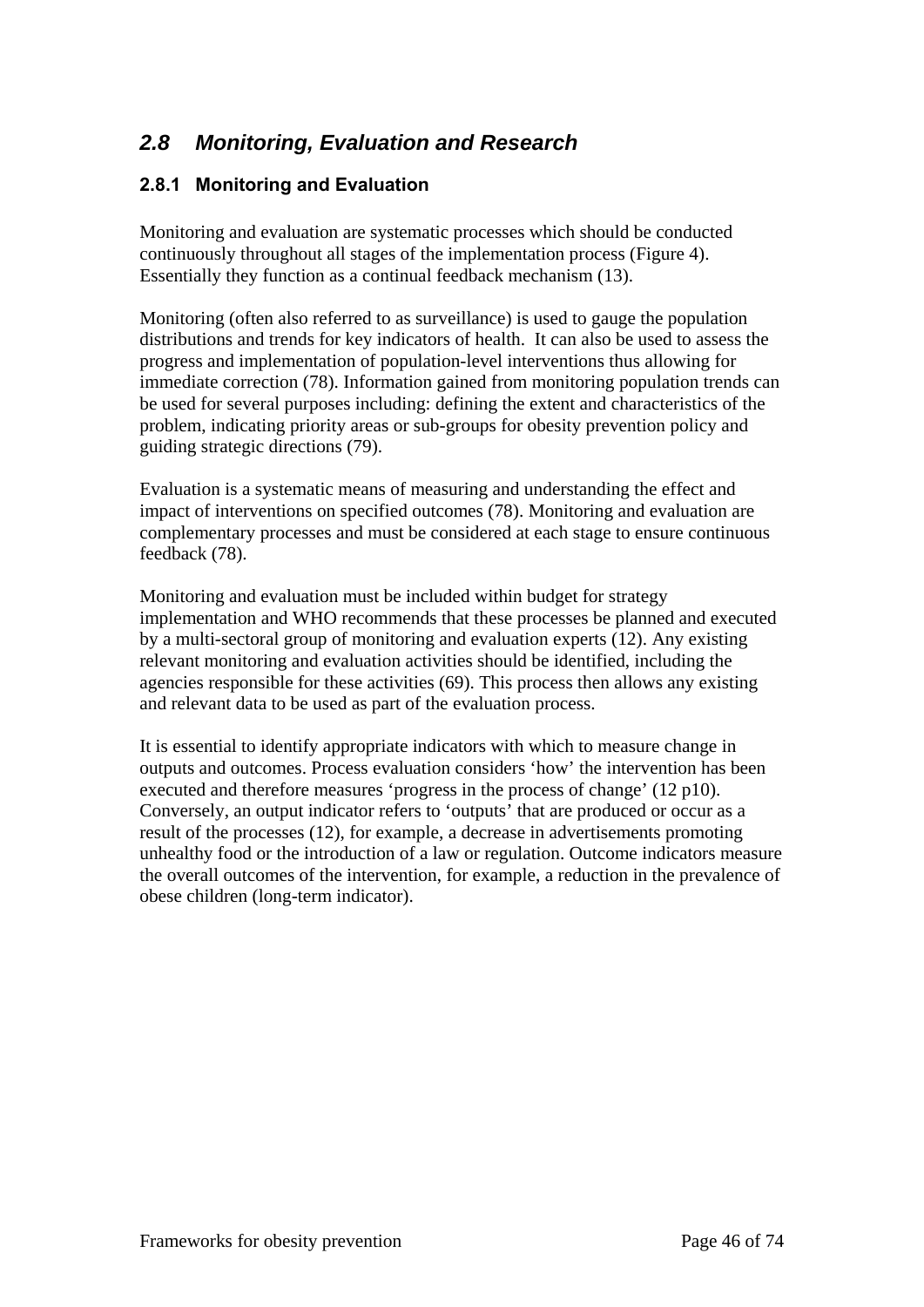#### **Example of monitoring: Arkansas, USA**

The state of Arkansas, USA, became a national leader in the fight against childhood obesity in 2003 with the passing of Act 1220. This act mandated several policy changes in the state and created the Child Health Advisory Committee to coordinate the efforts to combat childhood obesity and related illnesses. There were a range of new laws outlined in the act, for example the prohibition of student access to food and beverage vending machines in school, physical activity and education requirements in schools and the development of local parent advisory committees for all schools (80). Perhaps the most important change was the mandatory annual body mass index (BMI) screening for every public school student with the results to be sent home to parents in a confidential report. If the BMI screening determined that a child was overweight or at risk of overweight, using the Centres for Disease Control and Prevention's age-sexspecific classifications, then the report also recommends the family to contact their local health care provider to discuss options available for managing their child's weight concern. Over the five years of the program (2003-2008), childhood obesity has not increased, which is excellent progress since Arkansas was ranked as the 14<sup>th</sup> heaviest state for adult obesity in the nation in 2002 (81). However, it is not certain how the plateau in childhood obesity compares with other US states. This annual monitoring program provides a rich source of state-wide data to inform policy makers, governments, schools and the wider community of their progress in the fight against overweight and obesity in Arkansas.

#### **2.8.2 Research**

The obesity research effort over the last 20 years has escalated enormously – mainly in the areas of genes, metabolism and management (see figure 12). Public health research in the areas of prevention, or even research on the main environmental, economic and cultural drivers of the epidemic has also grown but from an extremely low base to one which is still well below the individual-centred research. In addition, 'problem-oriented' research ('what is to blame?') far outweighs 'solution-oriented' research ('what works and does not work to reduce it?') (82). Policy makers are far more interested in the population drivers of obesity than individual drivers and in possible solutions rather than the size of the problem and its mechanisms. A reorientation of research funding to fill these important knowledge gaps will be needed using directed funding approaches rather than the pure investigator-driven models of research funding.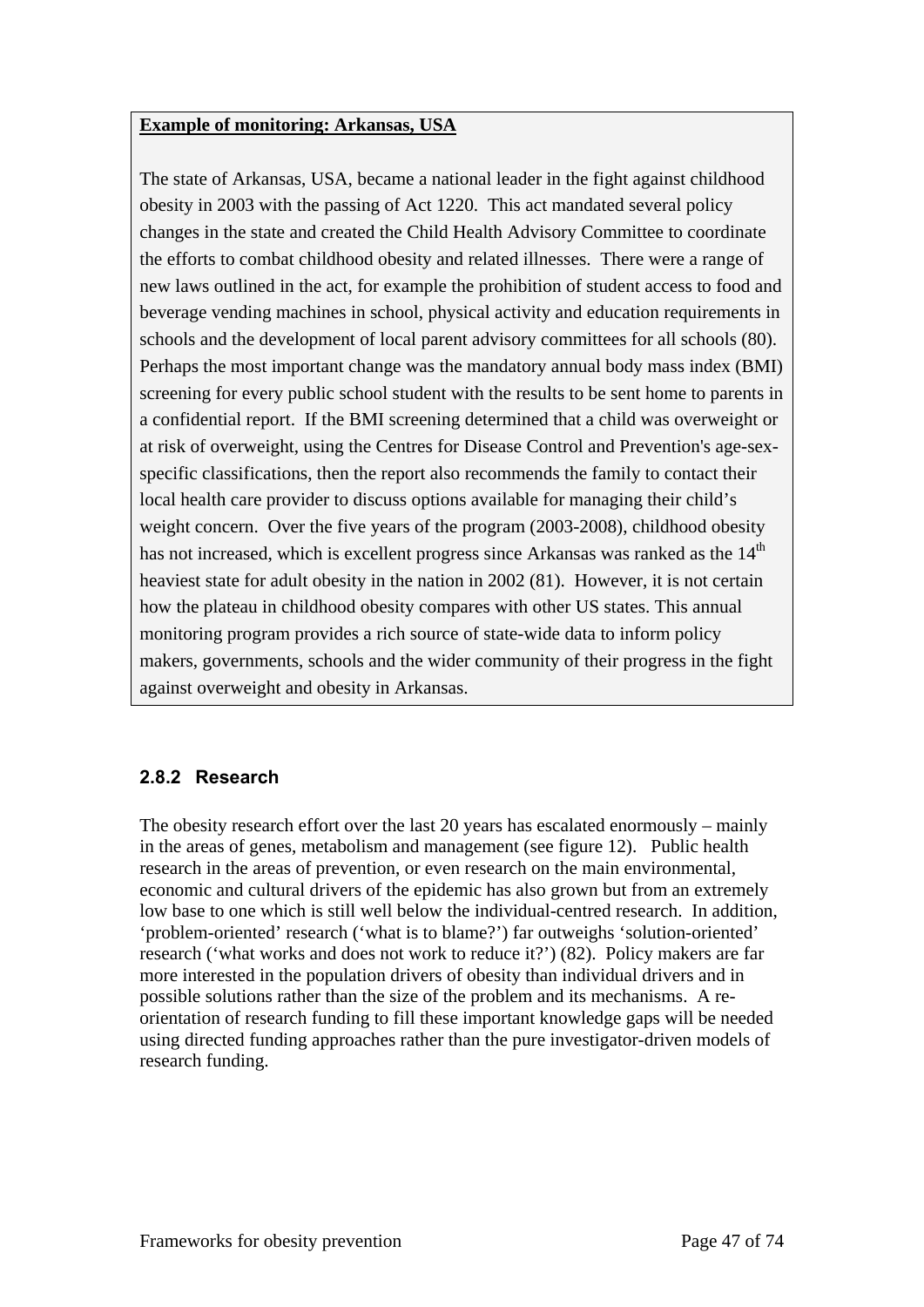# **Medline journal article numbers referenced with 'Obesity' and other key MeSH headings**



**Figure 12: The changes in the number of published articles in different areas of research on obesity since the 1970s** 

## *2.9 Other enabling action areas*

In addition to specific obesity prevention actions taken at the sector or setting level, other resources or systems can be used or will be required for the successful implementation of policy actions (79).

### **2.9.1 Workforce capacity**

The success of obesity prevention strategies will depend on more than just the planning and development of an intervention. When considering particularly downstream and midstream public health promotion approaches, an adequately sized and appropriately skilled workforce is essential for the success of the strategy (79).

An appropriate workforce will consist of essential workers directly involved with physical activity or diet (including dieticians, nutritionists, physical activity workers and health promotion practitioners), however could also include a wide range of other professions who have the capacity and potential to influence obesity prevention success (79). This workforce could be developed from community health workers,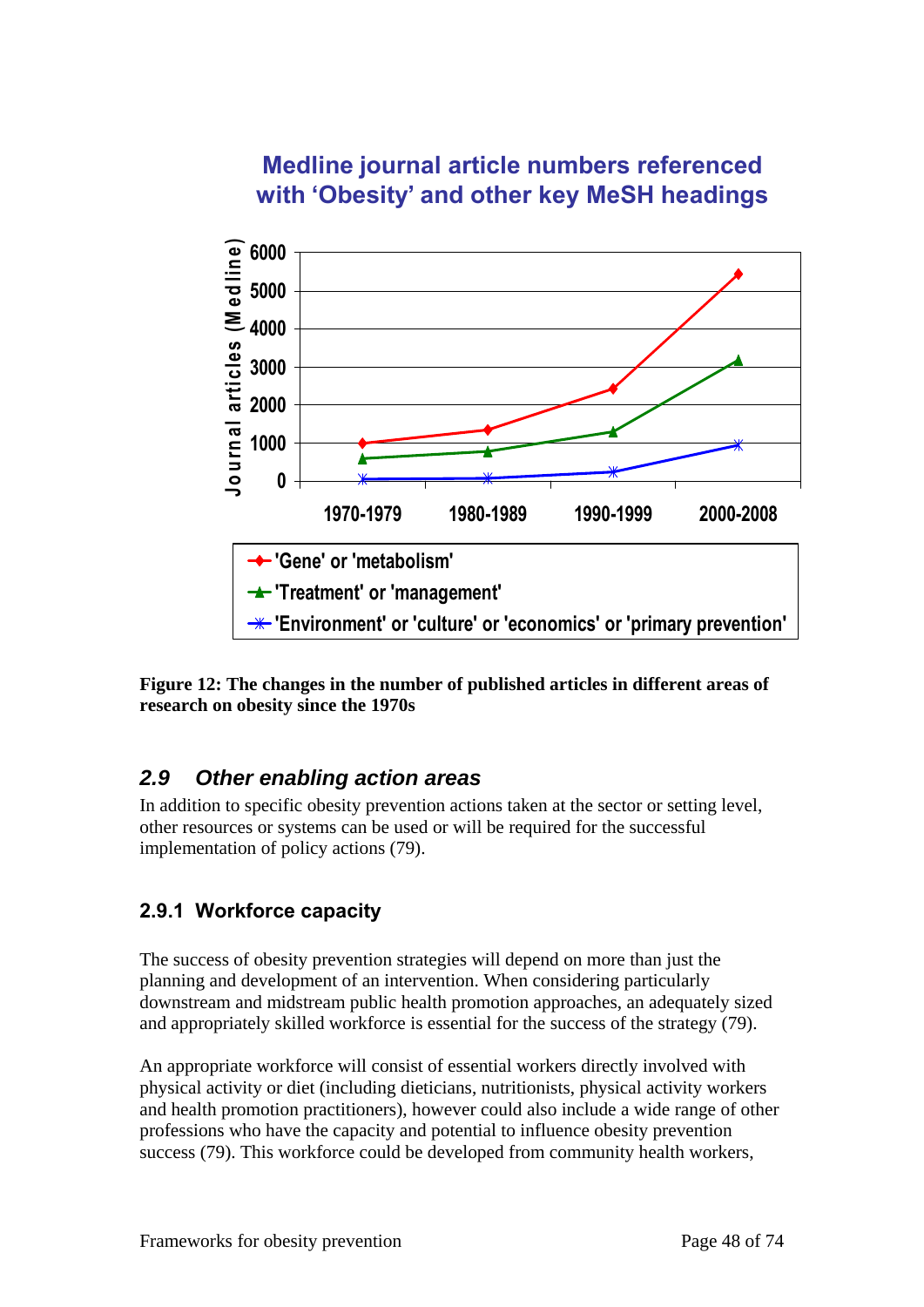general practitioners, maternal and child health nurses, school teachers, physiotherapists and medical specialists (79).

Workforce development should occur in response to the priorities placed on that system or organisation (83) to ensure that workers have the skills and commitment to achieve organisational objectives (83). Opportunities for workforce development include the transfer of knowledge and skills between workers or academic institutions (79) and professional development initiatives (83).

## **2.9.2 Social Marketing**

Social marketing can be defined as 'the application of commercial marketing technologies to the analysis, planning, execution, and evaluation of programs designed to influence the voluntary behaviour of target audiences in order to improve their personal welfare and that of their society' (84). Social marketing is classically applied as a mid-stream approach where the messages are conveyed to the target population to motivate behaviour changes such as being more physically active. However, if the environment is not supportive of the healthier behaviour patterns, the social marketing messages can be a 'difficult sell'. Social marketing can also be directed at policy makers as the target audience so that it contributes to the development of policy and environmental change as well as behavioural change.

Creating effective communication messages involves a two-step process: 'getting the right message' and 'getting the message right' (85). When trying to change behaviours relating to childhood obesity, we first have to decide what is the right message to communicate. The second step in creating effective communication messages, 'getting the message right', involves decisions about how to execute it; how to present the message in a way that attracts attention, is believable, relevant, and able to be understood (86).

The traditional '4 Ps' of marketing need to be considered when designing a social marketing campaign (87): Product (the core product could be healthy food or the benefit of eating the healthy food, the branding of the campaign is also an important aspect of 'product'), Place (making the healthy choices available), Price (minimising the time, effort and cost of the healthy behaviours) and Promotion (how you are going to communicate the benefits and incorporate incentives). Evidence needs to support any of the strategies that are used in the social marketing campaign.

## **2.9.3 Whole of community**

Diet and physical activity behaviours are influenced by the environment in which we live. Obesity prevention strategies are fundamentally based on changing or influencing these behaviours and therefore must consider environmental factors such as cultural, social, economic and community influences. Furthermore, a broad environmental approach is an important consideration for the sustainability of interventions, as is community capacity building (88). Evidence suggests that singlesetting or single-strategy childhood obesity prevention approaches have limited success (89,90) and that multi-setting or multi-strategy approaches may be more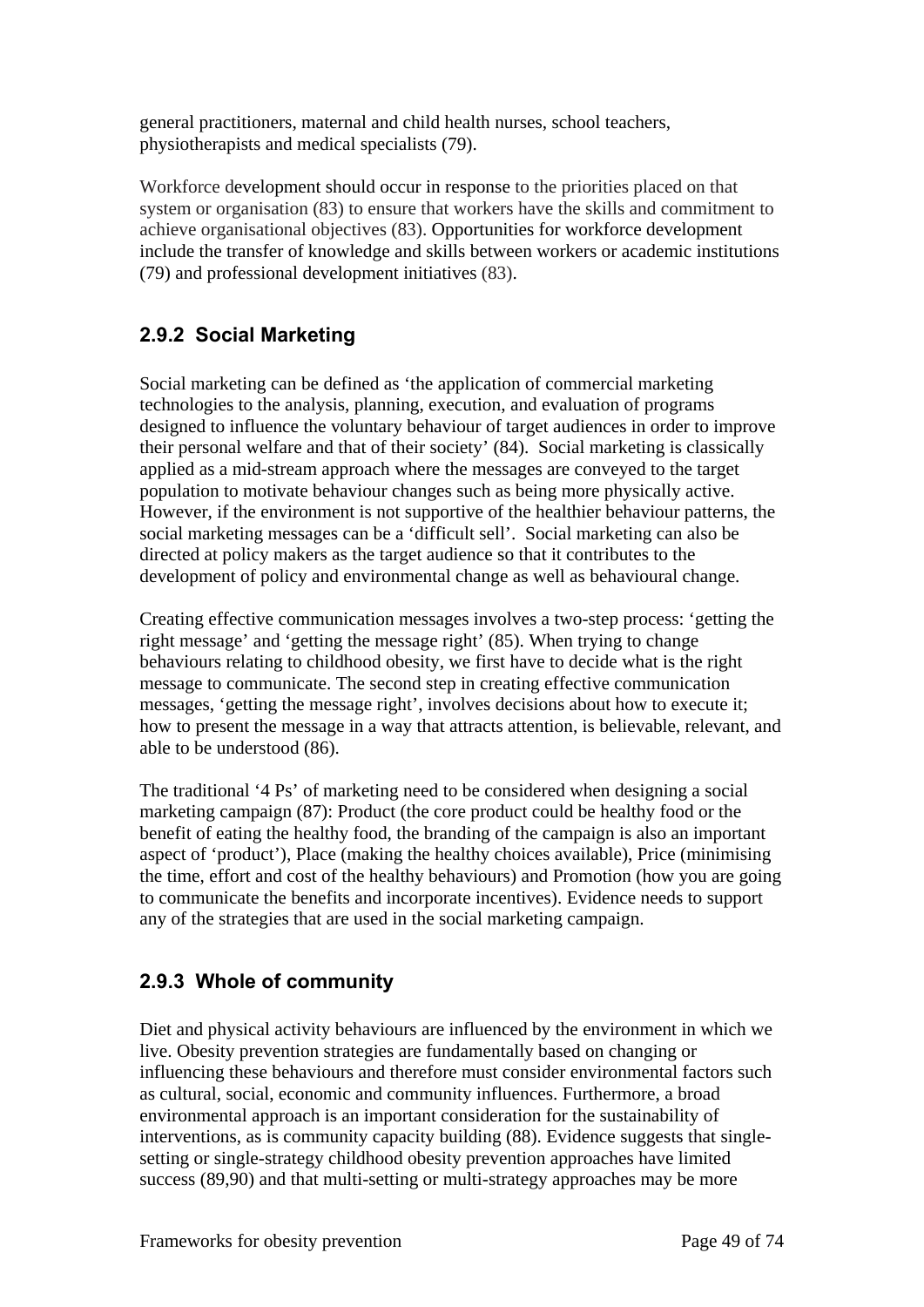effective (88,91,92). Whole of community approaches are typically multi-strategy, multi-setting interventions which aim to build community capacity (including programs, knowledge and skills) (88). This approach is based on building partnerships between relevant community stakeholders, for example, health, education and local government agencies and the community itself.

#### **Whole-of-community interventions example 1: EPODE**

EPODE (Ensemble Prévenons l'Obésité Des Enfants) is an innovative and integrated program that was developed in France in order to facilitate the adoption of a healthier lifestyle for children in everyday life (93). An original pilot study in two French towns (Fleurbaix Laventie Ville Sante) showed reductions in childhood obesity over the 12 years of the program (94) and this provided the proof of principle to develop the EPODE program in 10 cities in 2003. These programs have now fulfilled their original commitment for five years and have all reaffirmed their commitment for another five years, indicating strong sustainability of the concept. A key aspect of EPODE is its involvement of local authorities through the local Mayors. In France, these local authorities have jurisdiction over kindergartens and primary schools, covering the primary target of children aged 3-12 years. Mayors are invited to submit an application to be an EPODE community; this involves signing a charter promising to employ a full time project manager for the program, organize specific activities each month in the city, participate in national meetings of project managers and commit at least 1 Euro per capita per annum for five years (although many authorities commit much more than this). Funding for the support functions of EPODE (coordination, social marketing, monitoring and program development) comes from a mix of public and private partnerships at the national and local levels. National private sponsors have, to date, come primarily from the food industry, insurance and distribution sectors. EPODE now extends to over 1.8 million people in 167 French cities, 20 cities in Spain and 8 cities in Belgium, with similar programs in Greece, Quebec in Canada and South Australia soon to be implemented.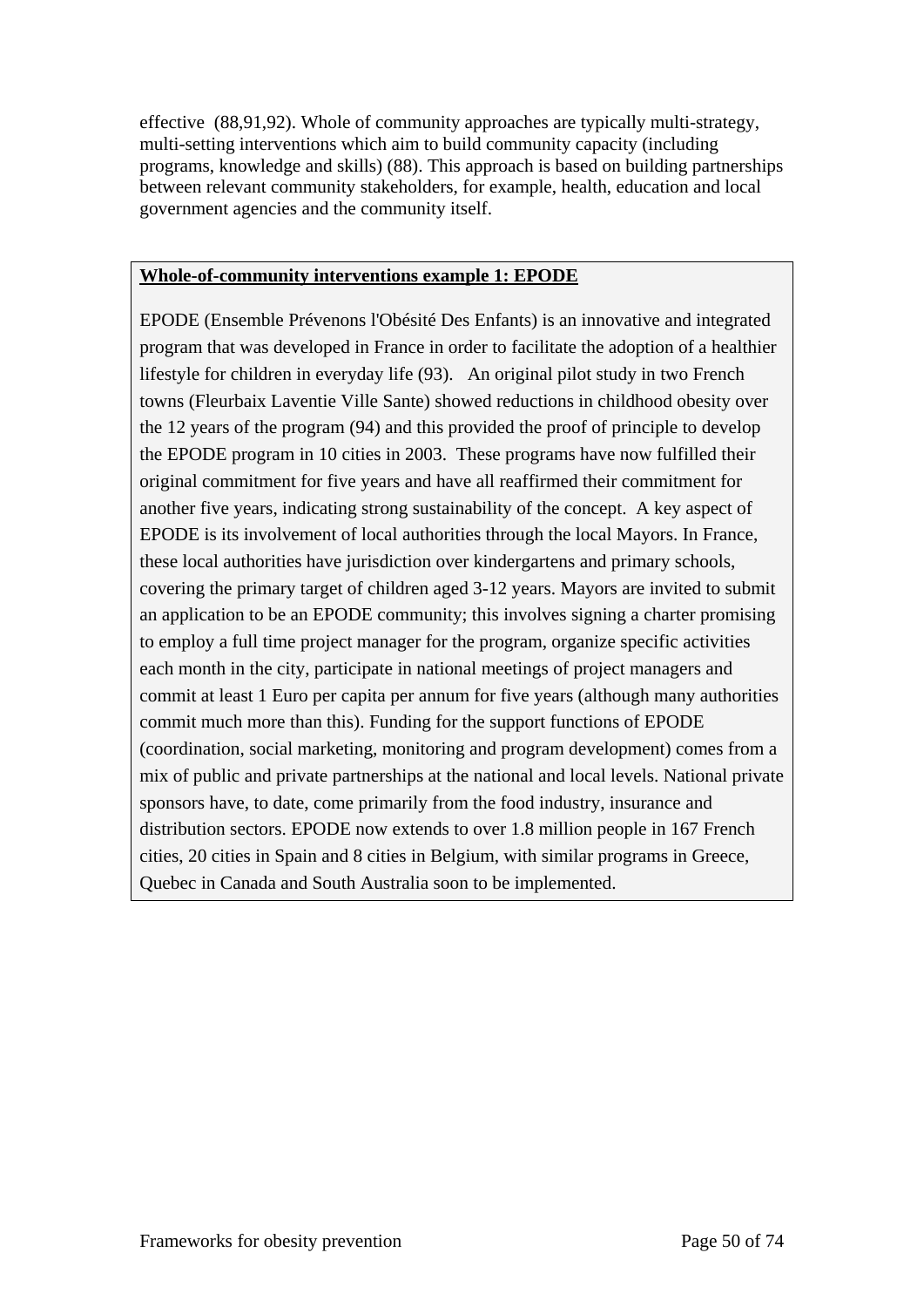#### **Whole-of-community interventions example 2: The Sentinel Site for Obesity Prevention**

The Sentinel Site for Obesity Prevention (SSOP) in the Barwon-South Western region of Victoria, Australia supports and evaluates whole-of-community demonstration projects which aim to reduce obesity in children and adolescents (88). The program is based on partnerships between the region's university (Deakin University) and local health, education and local government agencies. Three demonstration intervention projects have been implemented and are being evaluated in the region: 'Romp and Chomp' for preschool children; 'Be Active Eat Well' for primary school children, and; 'It's Your Move' for secondary school students. All use quasi-experimental designs with initial intervention durations of 3 years. The 'Be Active Eat Well' intervention, in the town of Colac, resulted in significant lower increases in body weight, waist, waist/height and BMI z-score in intervention children than comparison children (95) The capacity building approach resulted in the community creating its own solutions to promote healthy eating and physical activity (96). The intervention seemed to differentially benefit those from more disadvantaged families and all the 'safety' measurements taken showed no differences in underweight dieting, body size perceptions and self esteem between the intervention and comparison sites. Follow up measurements for sustainability are continuing.

# **2.9.4 Leadership and coordination**

In light of the complex and diverse determinants of obesity and the varying influences that many stakeholders and sectors/settings have on the food and physical activity environments, simultaneous action is required across all different levels. Strong leadership will result in a systematic and comprehensive approach to obesity prevention. Leadership is essential to ensure that all stakeholders are working towards common aims and objectives and also to ensure coordinated and sustained action (79).

Coordination, not only between government departments but all relevant stakeholders will contribute to the effectiveness and efficiency for obesity prevention. Having a coordinating body that has representation from all major stakeholders and the high level political mandate is the ideal approach but there are very few examples of this being achieved for more than a few years.

# *2.10 Conclusions*

Priority setting to create a set of recommended, promising policy interventions is an essential part of evidence-informed policy making. There are several described processes for priority setting. They all have the similar characteristics of undertaking some needs assessment or scanning process to generate a list of possible interventions and running a due process with stakeholders to take the relevant technical analyses into account in creating the portfolio of recommended actions.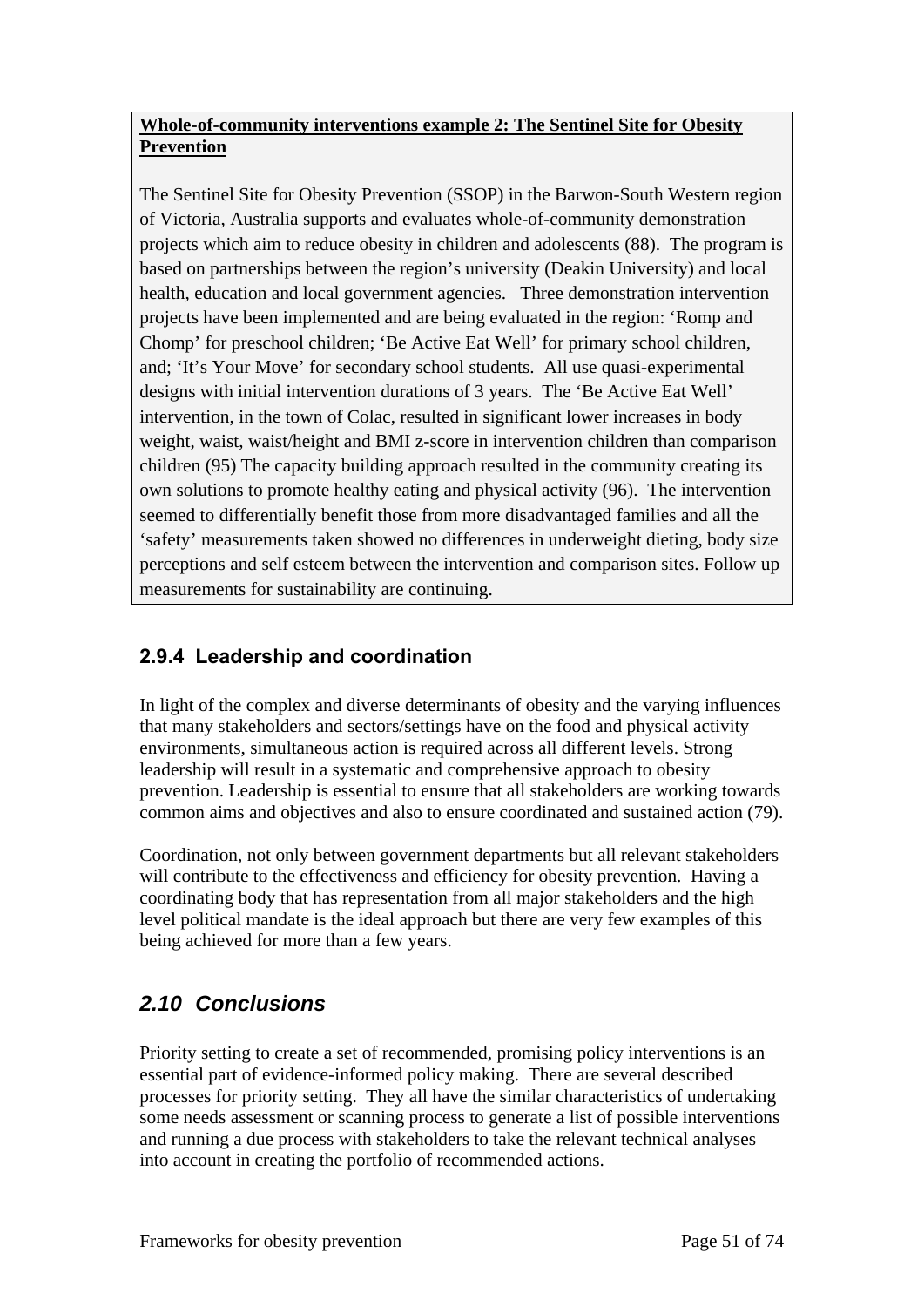# **3 Cost-effectiveness model for evaluation of the diet component of the Global Strategy on Diet, Physical Activity and Health (DPAS) implementation**

# *3.1 Background*

An important element of determining which policies to implement as part of a comprehensive policy approach to improving population nutrition is a costeffectiveness evaluation of different policy options. Efforts to determine costeffectiveness are best seen as part of a wider process of moving from a long list of possible actions to a smaller, more-achievable list of promising actions for implementation – that is, setting priorities.

There is a wide variety of priority setting approaches and models available. There have been several attempts to set priorities in public health systems (e.g. in the Netherlands, Sweden, Norway, New Zealand, Israel and the United Kingdom) (97). Each of these countries adopted a different approach and most continue to amend their processes as they strive to find satisfactory solutions. Furthermore, there is widespread normative advice from a range of disciplines on how to make the difficult choices on what services to provide and who to provide them to (97). In a recent review (68), existing priority setting approaches were assessed against ten criteria based on four underlying rationales - 'economic theory', 'ethics', 'empirical evidence' and 'user considerations'. While other approaches were found wanting, the ACE (Assessing Cost-Effectiveness) methodology for setting priorities was found to be the most promising approach (68).

This section presents the ACE methodology for setting public health priorities using a methodology that includes technical analyses (including cost-effectiveness) and due process and is suitable to be used to determine areas for policy action.

### **3.1.1 Key considerations of cost effectiveness analysis**

Key considerations of a model for estimating the cost effectiveness of different policy options aimed at improving population nutrition include:

- **Comparative analysis**: Cost effectiveness analysis inherently compares the relative costs and benefits of two or more courses of action (68). Accordingly, in addition to the particular intervention under consideration, it is necessary to identify an alternative to the policy intervention. Typically, 'current practice' is used as the comparator.
- **Selection of perspective:** It is necessary to select the perspective from which the cost effectiveness analysis is undertaken. Typical options include a societal perspective (taking into account costs and benefits to all of society), government perspective (taking into account costs and benefits to government)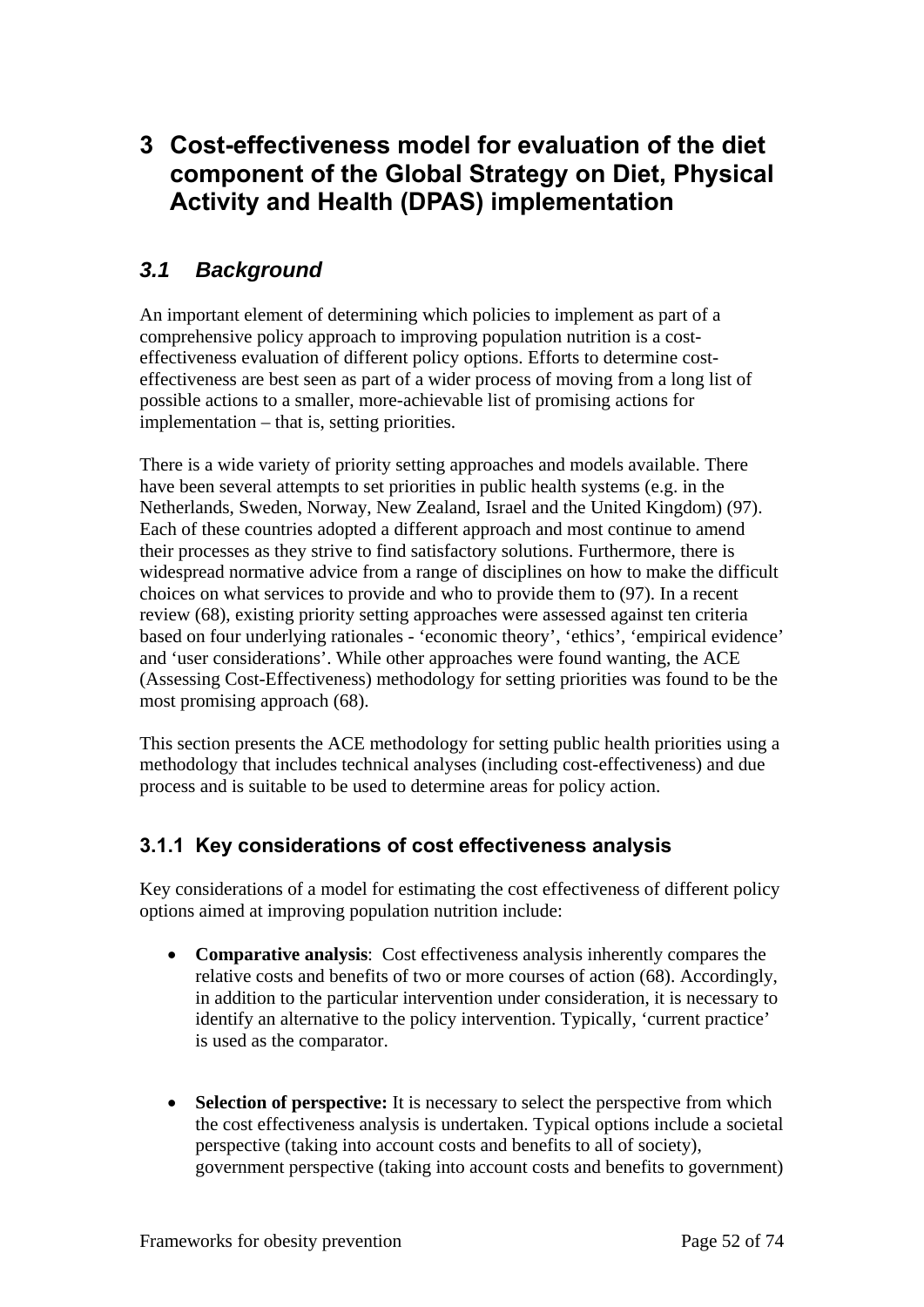and health sector perspective (taking into account costs and benefits to both government and non-government parties, but specific to the health sector).

While a relatively narrow perspective (e.g. health sector) is often chosen for practical purposes and to address the research questions relevant to particular stakeholder groups, this may create difficulties where there are significant costs to broader groups. As an example, a national government may be interested in the cost effectiveness of a potential policy decision to regulate the advertising of unhealthy foods from their own perspective. However, they may also wish to consider the potential costs to industry. This can be done by undertaking separate analyses from the different perspectives, or by undertaking a threshold analysis to determine the magnitude of costs to industry that may be necessary to move the potential intervention from costeffective to cost-ineffective.

• **Required outputs:** The main outputs of a cost effectiveness analysis are typically: the total cost of the intervention (i.e. affordability); the potential cost offsets in the health sector  $(+/-$  broader productivity effects in the general economy); the net incremental cost of the intervention compared to current practice; the total impact (i.e. population benefits less any side effects); and the ratio of costs to benefits for comparison purposes.

## **3.1.2 Definitions**

**Cost effectiveness**: There are a number of economic evaluation methods available, including cost-utility analysis (CUA), cost-effectiveness analysis (CEA) and costbenefit analysis (CBA). CUA is an economic assessment method that measures cost in monetary units and assesses benefit in terms of quality adjusted life years (QALYs) or Disability Adjusted Life Years (DALYs). CEA measures costs in monetary units but assesses outcomes in physical units meaningful to clinicians (e.g. BMI reductions, blood pressure, etc). CBA is a similar approach but assigns a monetary value to the health benefits (including a valuation of premature deaths prevented). For the purposes of this paper, cost effectiveness is used as a generic term to cover all these approaches that compare the relative costs and benefits of two or more courses of action.

**Incremental cost effectiveness ratio (ICER)**: As part of cost effectiveness modelling, analyses are undertaken on an incremental basis, where the incremental change in costs of the intervention (compared to the base case) are compared to the incremental change in benefits. Where ICER is used in this paper, the unit of measurement is '\$ per DALYs saved'.

**Uncertainty**: Uncertainty analysis, as part of cost effectiveness modelling, takes into account variation in inputs to the model (such as economic and epidemiological parameters) that impact on disease incidence and prevalence, efficacy and effectiveness of the intervention, the structure of the model (such as disease states, transition probabilities, time horizon), and unit costs (98).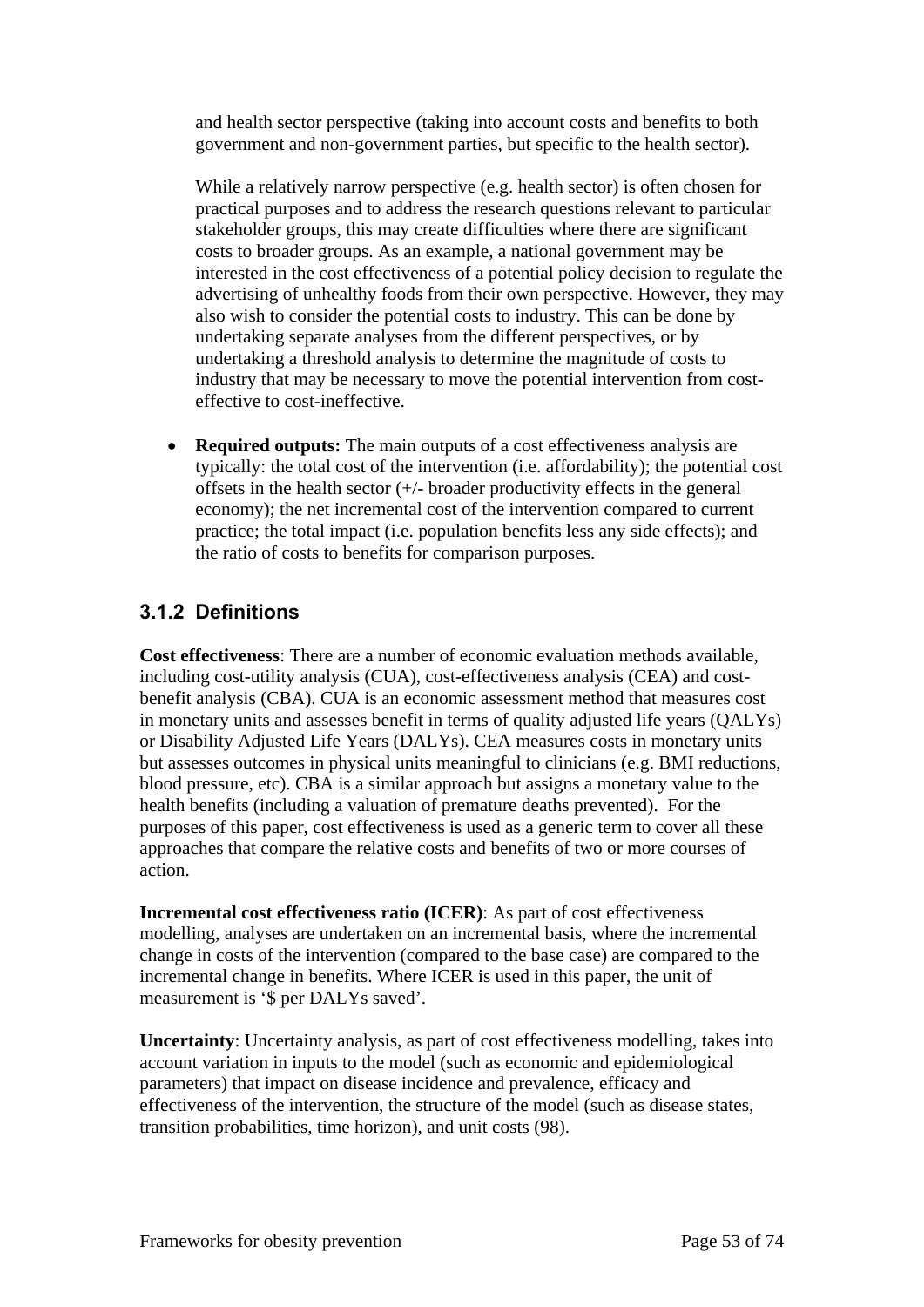**Sensitivity**: Sensitivity analysis is used to understand the sensitivity of results to variations in social value parameters and/or the scenario under evaluation (98). Social value parameters include issues such as the choice of discount rate and weighting the health gain for equity reasons. Variations in the scenario might include changes in the study perspective, the choice of comparators or inclusion of contentious cost impacts (such as volunteer time costs).

### **3.1.3 Structure of this section**

This section presents the ACE methodology for estimating cost-effectiveness and setting priorities, and discusses its applicability to evaluating the food and diet intervention aspects of DPAS. An overview of the ACE approach is provided first, followed by a description of the way in which the ACE approach can be used in priority setting. A logic pathway is then presented as a tool for determining the population impact of an intervention. Key issues to consider in determining costs are outlined next. An overview of the ACE-Obesity study and some examples of the output from the study are then provided. Finally, the application of the ACE approach to the food and diet intervention aspects of DPAS is discussed.

# *3.2 The ACE (Assessing Cost-Effectiveness) approach*

### **3.2.1 Overview**

The ACE approach is a methodology for priority setting of health interventions. The ACE approach was developed in Australia in 2000 and has been successfully applied to assess a wide-range of interventions in the areas of cancer, heart disease, mental health, obesity and chronic disease prevention (refer to table 6 for more details). In each of these studies, the ACE approach has been used to evaluate the possible adoption of options to improve the efficiency of current health services and to inform policy makers about the best bundle of interventions in the particular content area (68).

The essence of the ACE approach is to answer the question: 'Are we maximising "benefit" with the resources available?' This can also be expressed as: 'If resources are taken from Program X and given to Program Y, will the net benefit be higher or lower?' If the net benefit is higher, there is an economic case for making that change (68).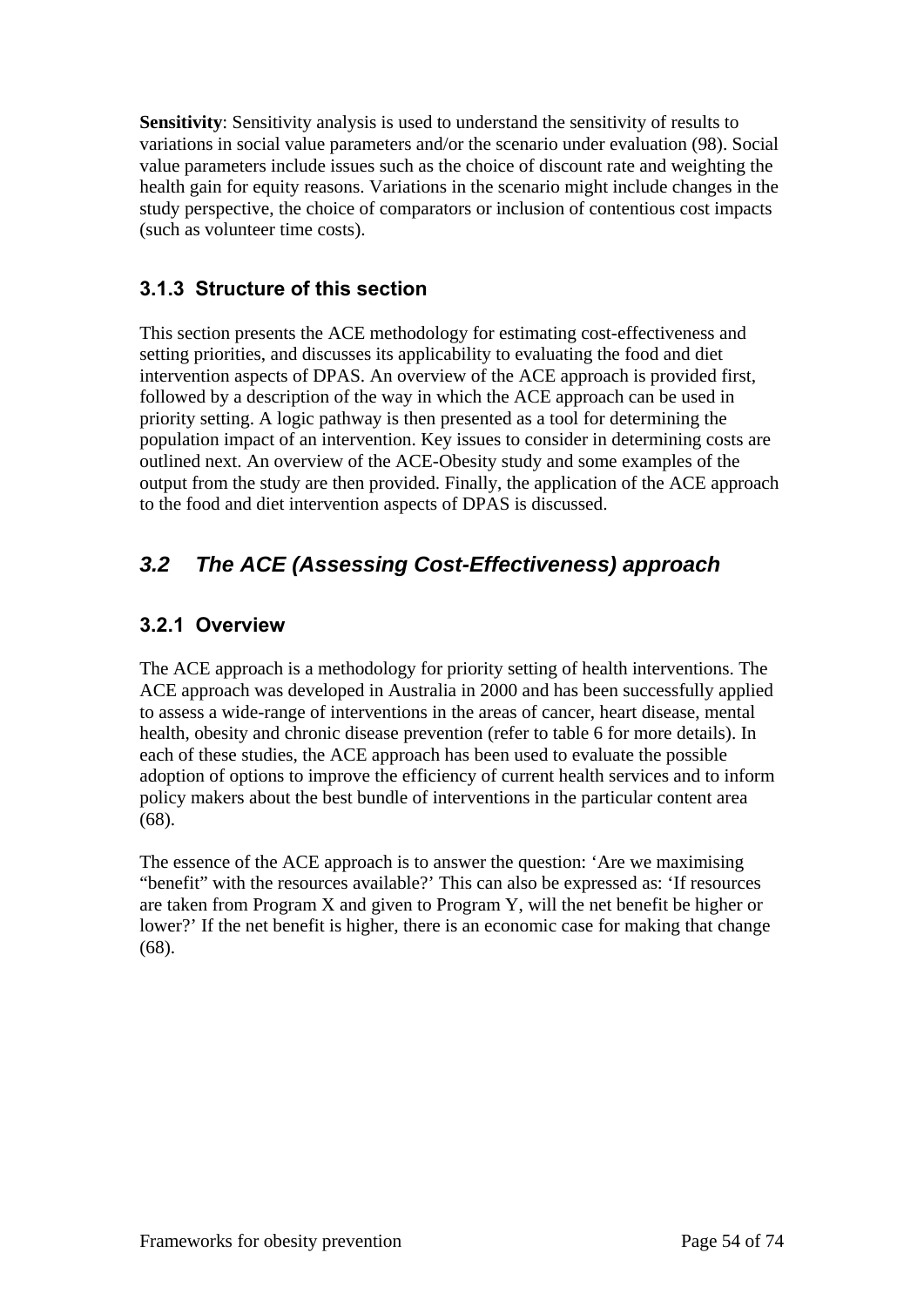**Table 6: Previous ACE studies** 

| <b>Study</b>              | <b>Research question</b>               | <b>Number of</b>   |
|---------------------------|----------------------------------------|--------------------|
|                           |                                        | interventions      |
|                           |                                        | included           |
| <b>ACE-Cancer</b>         | To investigate the feasibility of      | 7                  |
| $(pilot)$ $(2000-2001)$   | including economic analysis in the     |                    |
|                           | national cancer strategy for Australia |                    |
|                           | (99)                                   |                    |
| <b>ACE-Heart</b>          | To determine the most cost-effective   | 20                 |
| Disease (2000-            | intervention options for prevention of |                    |
| 2003)                     | coronary heart disease in Australia    |                    |
|                           | (100)                                  |                    |
| <b>ACE-Mental</b>         | To determine the most cost-effective   | 20                 |
| <b>Health (2001-2004)</b> | interventions for prevention of        |                    |
|                           | depression, schizophrenia, anxiety     |                    |
|                           | and attention-deficit hyperactivity    |                    |
|                           | disorder (ADHD) (101)                  |                    |
| <b>ACE-Obesity</b>        | To assess the most cost-effective      | 13                 |
| $(2004 - 2005)$           | options for preventing unhealthy       |                    |
|                           | weight gain in children and            |                    |
|                           | adolescents in Australia (102)         |                    |
| <b>ACE-Prevention</b>     | To evaluate the cost-effectiveness of  | 150 non-indigenous |
| $(2005 - 2009)$           | interventions for the prevention of    | 150 indigenous     |
|                           | non-communicable disease for both      |                    |
|                           | non-indigenous and indigenous          |                    |
|                           | populations                            |                    |

## **3.2.2 ACE as a priority-setting approach**

The ACE approach brings together the two commonly used approaches to priority setting: technical rigour and due process. It involves close attention to technical rigour in the economics and epidemiology, but also seeks to ensure due process by involving stakeholders in a working group or steering committee at all stages of the process (100).

The ACE approach is summarised in Figure 13 and Figure 14 . The key characteristics of the ACE evaluation methods are (68):

- stakeholders are involved throughout the process not just at the end;
- the rationale for the selection of interventions is discussed and clearly specified;
- the evaluation methods are standardised, documented and open to scrutiny;
- the setting, context and comparator is common to all interventions;
- country specific data are used, wherever possible, for health system costs and demographic and epidemiological disease parameters;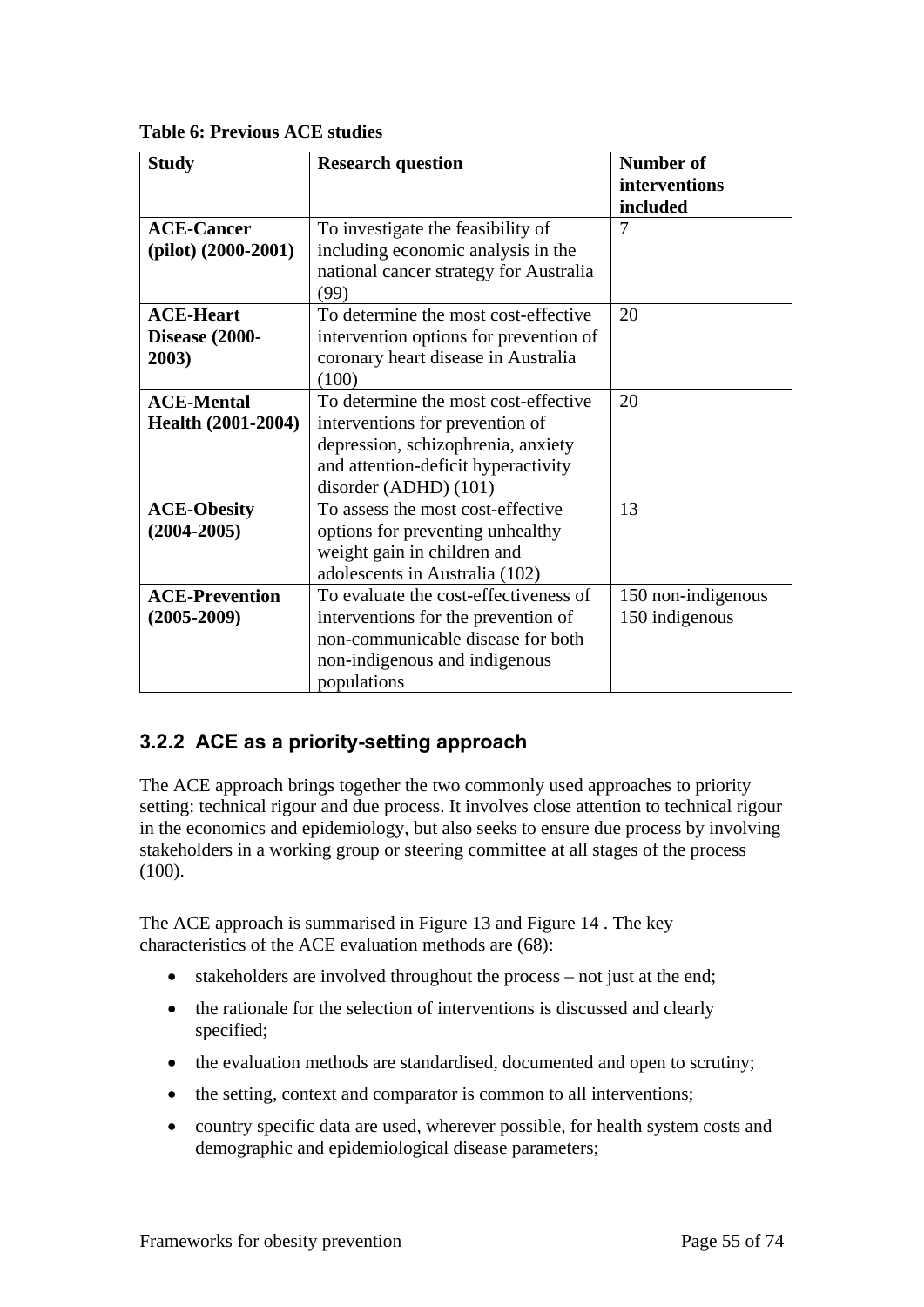- best available data is used to develop incremental cost effectiveness ratios (ICERs) based on economic/epidemiological modelling techniques;
- ICERs, total costs and DALYs are reported as a range (around point estimates) reflecting explicitly the uncertainty of cost, process, outcome and value estimates;
- The technical (quantitative) analysis is placed within a broader decisionmaking framework (qualitative). These additional considerations are referred to as '2nd stage filters' (refer to Box 1); and
- information is assembled by a multi-disciplinary research team, preparing briefing papers to a standardised format agreed by a Working Group of stakeholders.

**Second stage "implementation filters" typically used as part of the ACE approach:** 

- **Strength (quantity and quality) of the evidence**
- **The feasibility of implementing the intervention**
- **The potential for sustainability of the intervention**
- **The capacity to reduce inequalities**
- **Any other positive or negative side effects**
- **Acceptability to stakeholders**

**Box 1: Second stage "implementation filters"**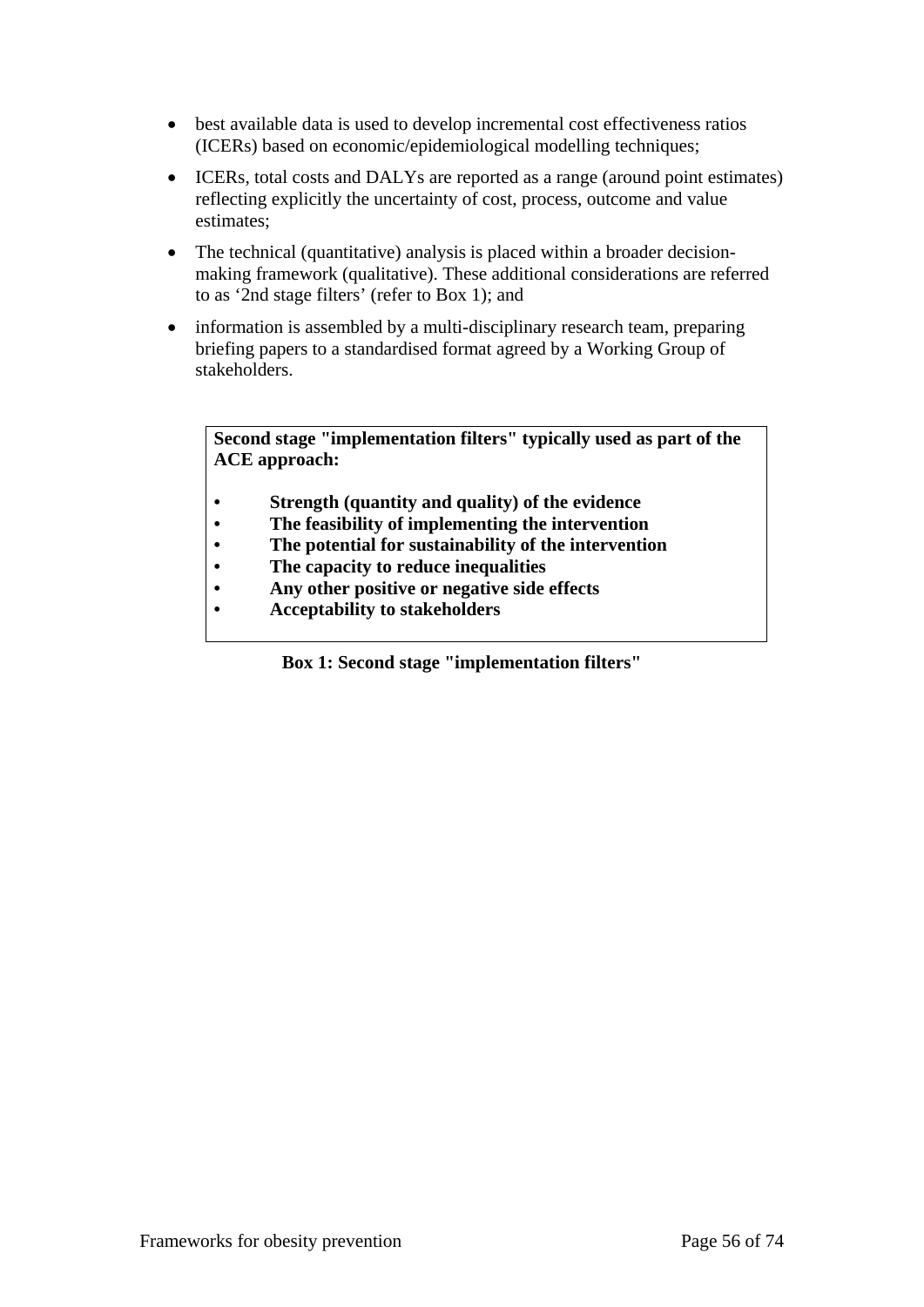

#### **Figure 13: Overview of steps in the ACE approach to priority setting (68)**

ACE Working Groups generally consist of stakeholders recruited from topic experts, practitioners, relevant community organisations and policy-makers. The Working Group in ACE studies has an important role in selecting the interventions for evaluation, as well as achieving balance between the technical analyses and due process (refer to Figure 14). On the technical side, members contribute in areas of their expertise and discuss issues of method and evidence. On the 'due process' side, members ensure stakeholder interests and views are articulated; facilitate sensible interpretation of the technical analysis; assist with 'value' judgement aspects of the 2nd stage filter analysis and help ensure transparency throughout the project; and assist in the promulgation of the results to policy makers. All stakeholders on the steering committees and advisory panels are given the opportunity to express their views and consensus decisions are sought after informed discussion (100).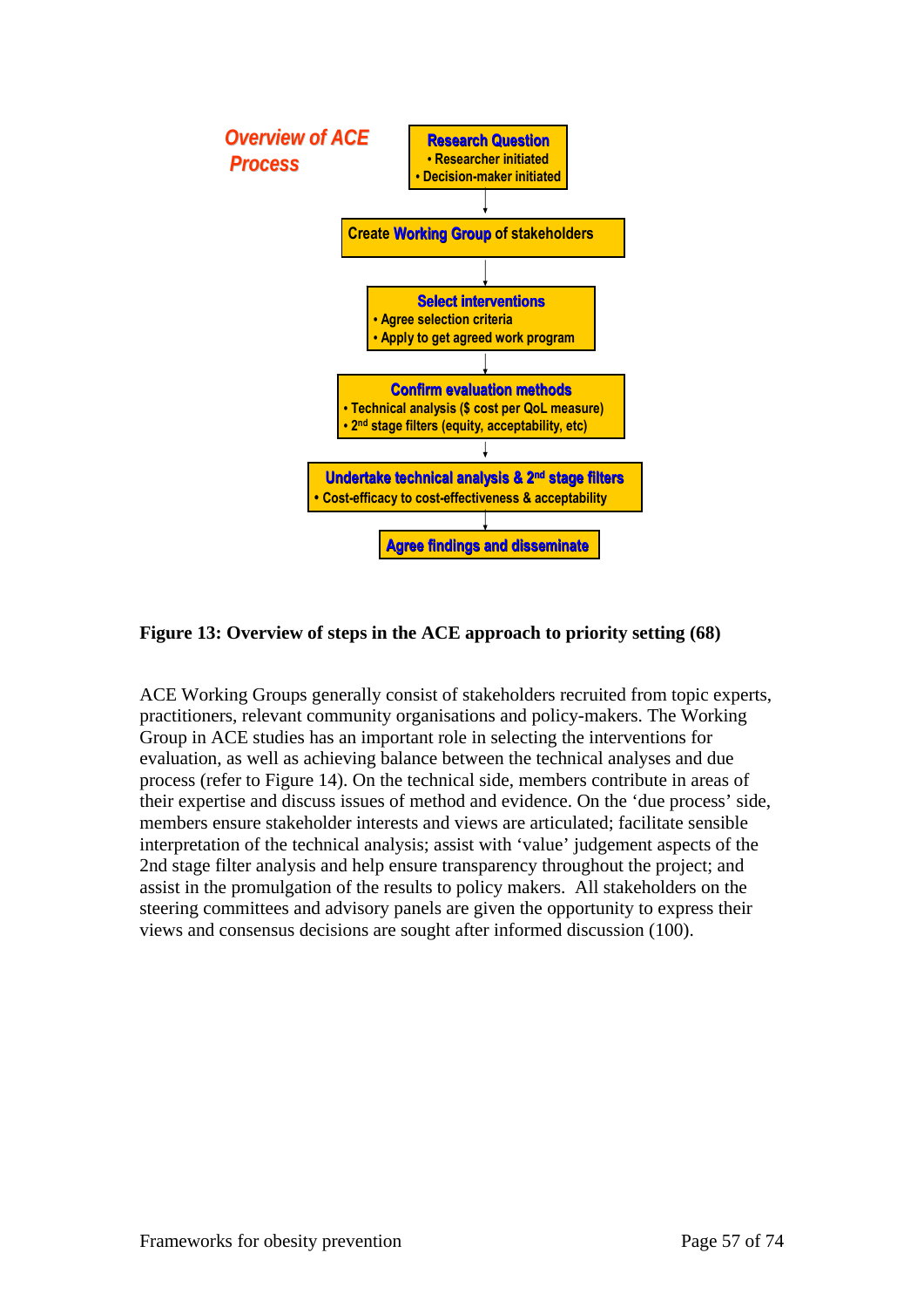

**Figure 14: Overview of 'due process' in ACE approach to priority setting (68)** 

Throughout the ACE process, emphasis is placed on utilising **best available evidence**. For each application of the ACE approach, therefore, careful consideration has been given to clearly defining the concept of 'evidence' being applied. This was an important issue in ACE–Obesity, for example, where the level and quality of evidence available was less than for some of the other ACE studies (such as in cancer and mental health) and was broadened to include epidemiological modelling, indirect evidence and parallel evidence (102). The inclusion of extensive uncertainty and sensitivity analysis, and the incorporation of broader considerations that are less amenable to quantification (the 2nd stage filters), recognises the importance of the decision making context and the need for judgement as part of the priority setting process (98).

### **3.2.3 Modelling health impacts**

In order to assess the potential cost-effectiveness of nutrition-based policy interventions, it is necessary to determine the potential impact of the policy interventions on population diet, weight and body mass index (BMI), and subsequently on population health outcomes. Often studies do not have health outcome information available; they only have outcomes of change in key behaviours such as foods consumed or total energy intake. Accordingly, modelling is often needed to try to estimate the potential health impact of a given intervention (103).

The assumed pathway by which changes in policy translate to changes in eating patterns through to changes in health outcomes are shown in Figure 15. Policy interventions aimed at improving population nutrition can result in changes to the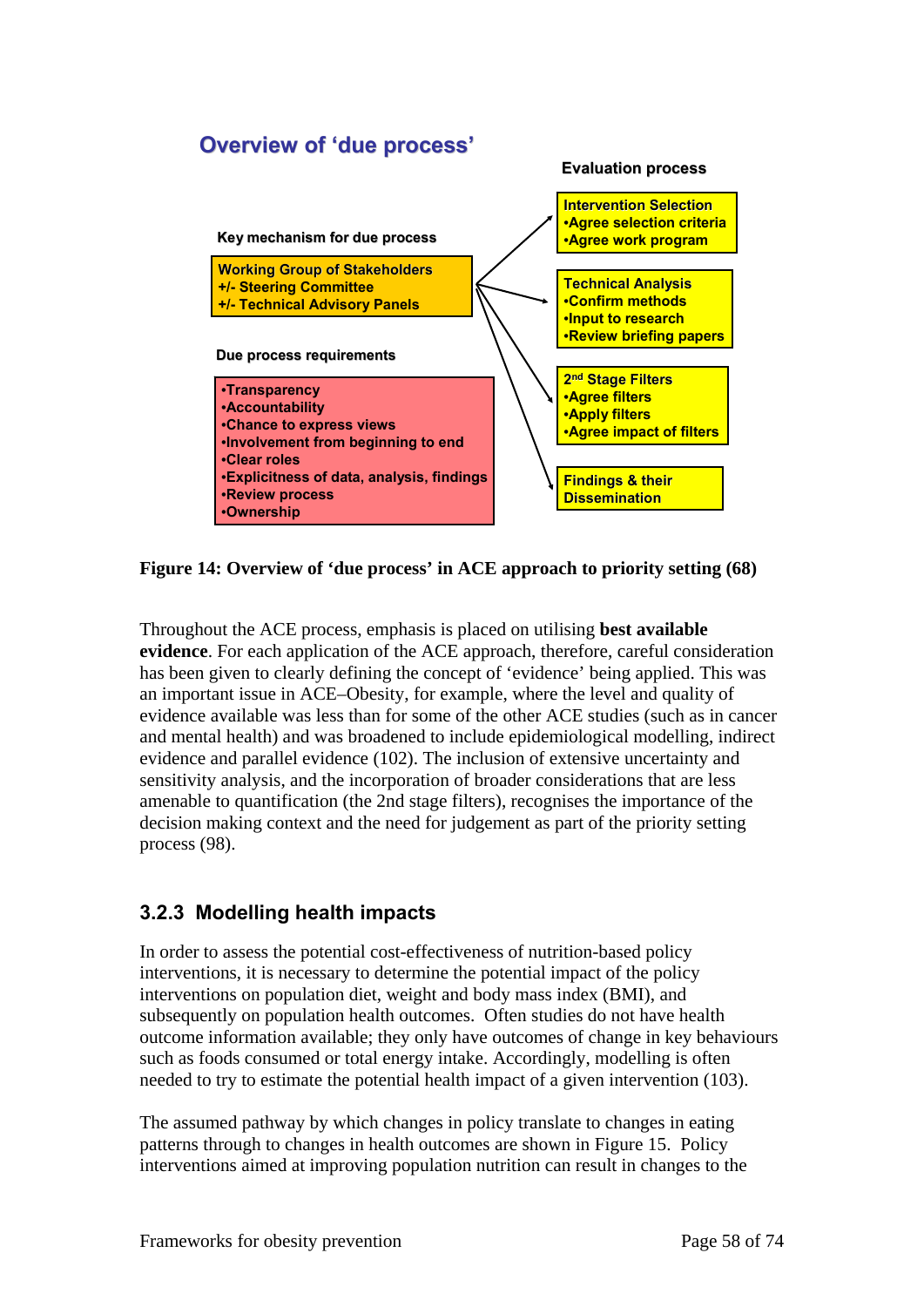food environment (affecting eating behaviour and diet indirectly) or could directly influence eating behaviour. These food environment and eating behaviour changes can then result in changes to diet composition (e.g. fruit and vegetable intake, fish intake, fibre intake) and changes in total energy consumed (through changes in the amount and / or the energy density of food and beverages consumed). Changes in energy intake can then be translated to changes in overall energy balance, and subsequently to changes in population weight and BMI (103).

The impact of unit changes in BMI on the prevalence and incidence of specific diseases (e.g. cardiovascular disease, various cancers and Type-2 diabetes) can be estimated and modelled using global burden of disease data (104). Similarly, the health impacts of other diet-composition changes can be modelled directly (e.g. changes in fruit and vegetable consumption on risk of cardiovascular disease) or through changes in intermediate risk factors (e.g. changes in fat consumption on changes in blood lipids). This modelling is done using deterministic Markov techniques to calculate the DALYs saved owing to the interventions as the difference in future mortality and morbidity outcomes between a baseline scenario (base case) and the intervention option. Monte Carlo simulation is used to calculate uncertainty ranges around the benefits, using probability distributions around the input variables based on the range of parameter values and/or standard errors obtained from the literature.

While Figure 15 highlights the pathway by which policy interventions focused on nutrition can alter health outcomes, pathways for other policy interventions related to childhood obesity (e.g. those targeting physical activity) are included in the diagram for the sake of completeness. These are not specifically discussed here but it is noted that, in modelling the impact of nutrition-based interventions, it may be necessary to make assumptions about changes in levels of physical activity and the interaction between changes in eating and physical activity behaviours.

Impacts of policy interventions on areas outside of health (e.g. economic, social and environmental outcomes) are not identified in detail in Figure 15. It is noted that the methods for modelling these outcomes, for example, social outcomes from urban community gardens and environmental outcomes from reductions in greenhouse gases resulting from interventions to reduce animal (beef, dairy, sheep) consumption, are not well developed.

For some of the steps in the logic pathway highlighted in Figure 15, the empirical data to guide estimates are strong (for example, the link between changes in fruit and vegetable consumption and risk of cardiovascular disease and certain cancers) and in other areas weak (for example, the effect of a policy to change consumer prices on the resultant levels of consumption). Similarly, some of the assumptions made as part of the modelling process are firm because of the first law of thermodynamics (that changes in energy balance whether due to increased energy intake or decreased energy expenditure will result in changes in body weight) and others are weaker (such as assumptions regarding the energy density of replacement foods eaten if certain unhealthy foods are eliminated from the diet). Provided the assumptions are transparent and estimates of sensitivity and uncertainty are included, this modelling is feasible and can make a significant contribution to estimating the effectiveness and cost-effectiveness of interventions.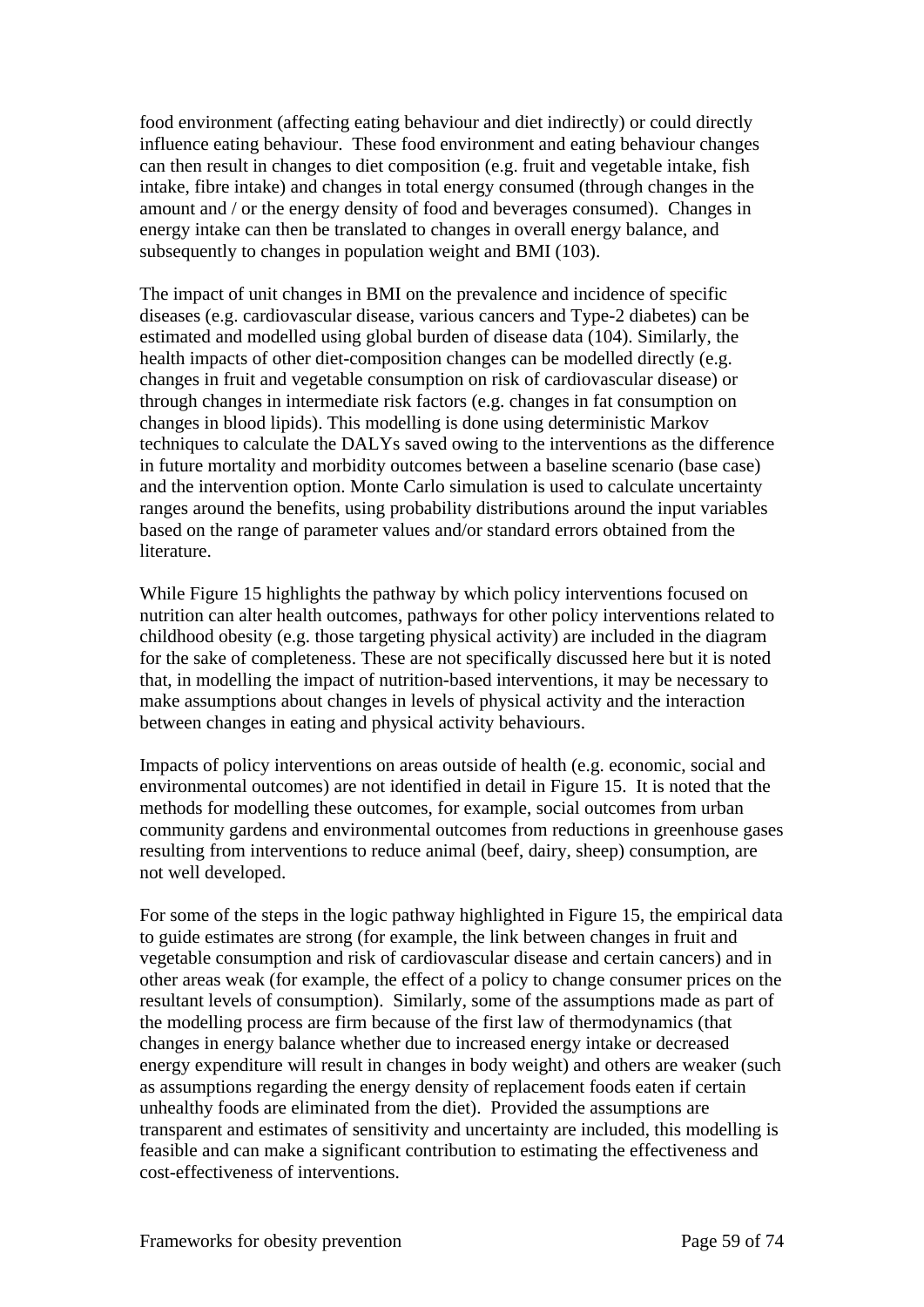

**Figure 15: Logic pathway from change in food policy to change in health outcomes**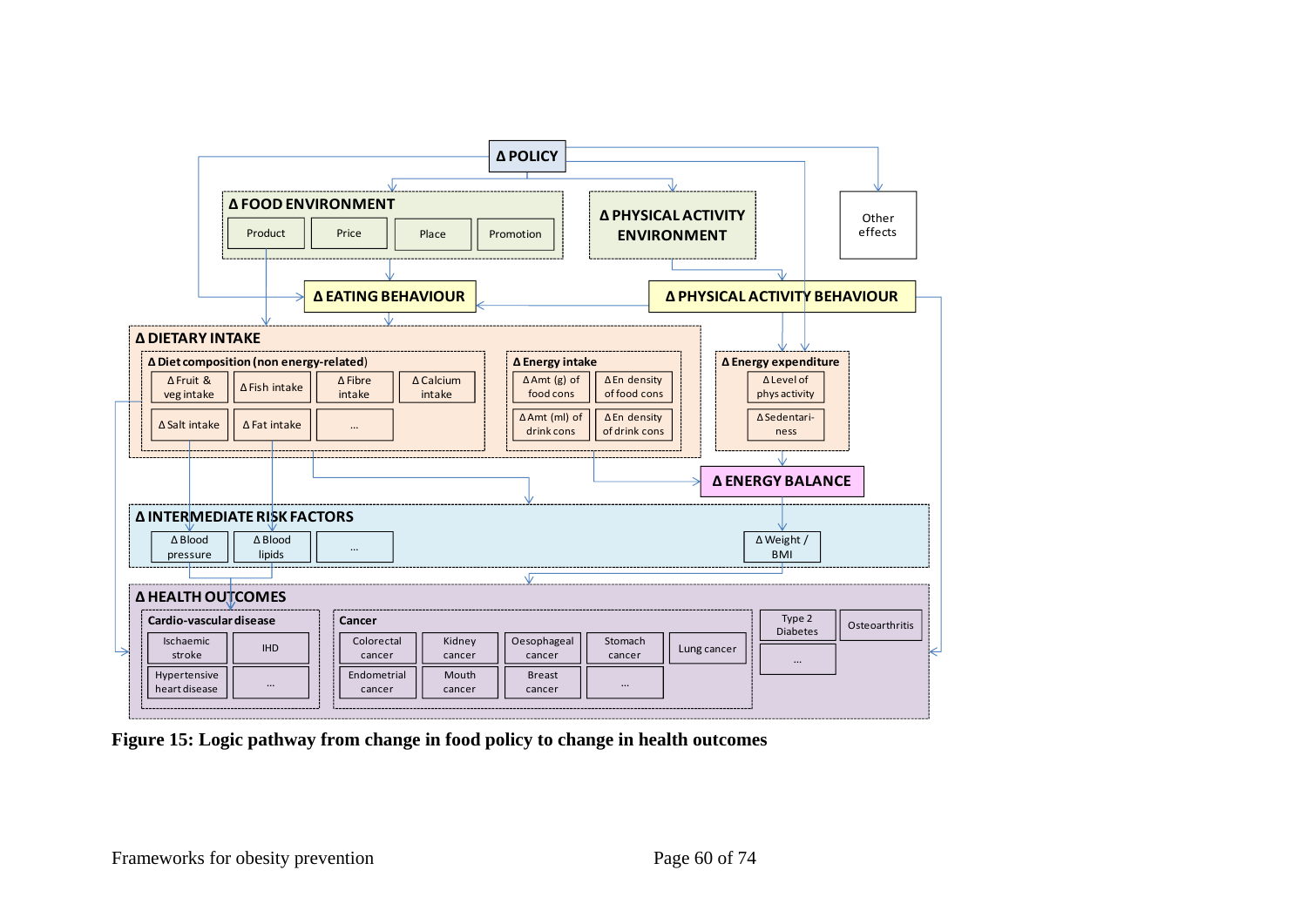#### **3.2.4 Modelling costs**

In determining the costs related to specific policy-based interventions to improve population nutrition, it is necessary to consider the following (100):

- **Perspective**. The ACE methodology typically carries out analyses from the health sector perspective, and, accordingly, only costs to the health sector are included in the primary analysis. For interventions with large non-health benefits or costs, a broader societal perspective can be adopted, with these analyses carried out separately (with ICERs reported with and without their inclusion).
- **Economic versus financial costs**. In the ACE methodology costs can be understood in terms of the fundamental economics notion of 'opportunity cost'. This concept recognises that the use of resources in one way requires relinquishing the opportunity to use them in other ways, as well as relinquishing the benefits that the alternative uses could have yielded (68). Under the concept of opportunity cost, the true economic cost of an activity or intervention is the value of the alternative outputs (i.e. the alternative benefits) that would be derived from using the resources required in their next best use. If there is no opportunity cost involved then there is no economic cost; similarly if there is an opportunity cost involved, then the cost should be included irrespective of whether market prices are involved (e.g. donated space, volunteer time) (68).
- **Stage of intervention**. Interventions are typically considered to be in 'steady state' meaning that the intervention is fully implemented and operating in accordance with its efficacy potential. Accordingly, 'learning curve' issues are not included.
- **Stakeholder**. Costs and cost offsets to each major stakeholder (such as 'government' and the 'private sector') are kept separate in the analyses to allow commenting on the contribution of each to overall costs.
- **Consistency**. The costs and cost offsets associated with different interventions need to be considered in the same way to allow for meaningful comparisons between interventions.
- **Choice of comparator**. Costs of interventions need to be compared to a base case comparator. The comparator is typically 'current practice'. Similarly, cost offsets relevant to the intervention and 'current practice' need to be modelled in a consistent way.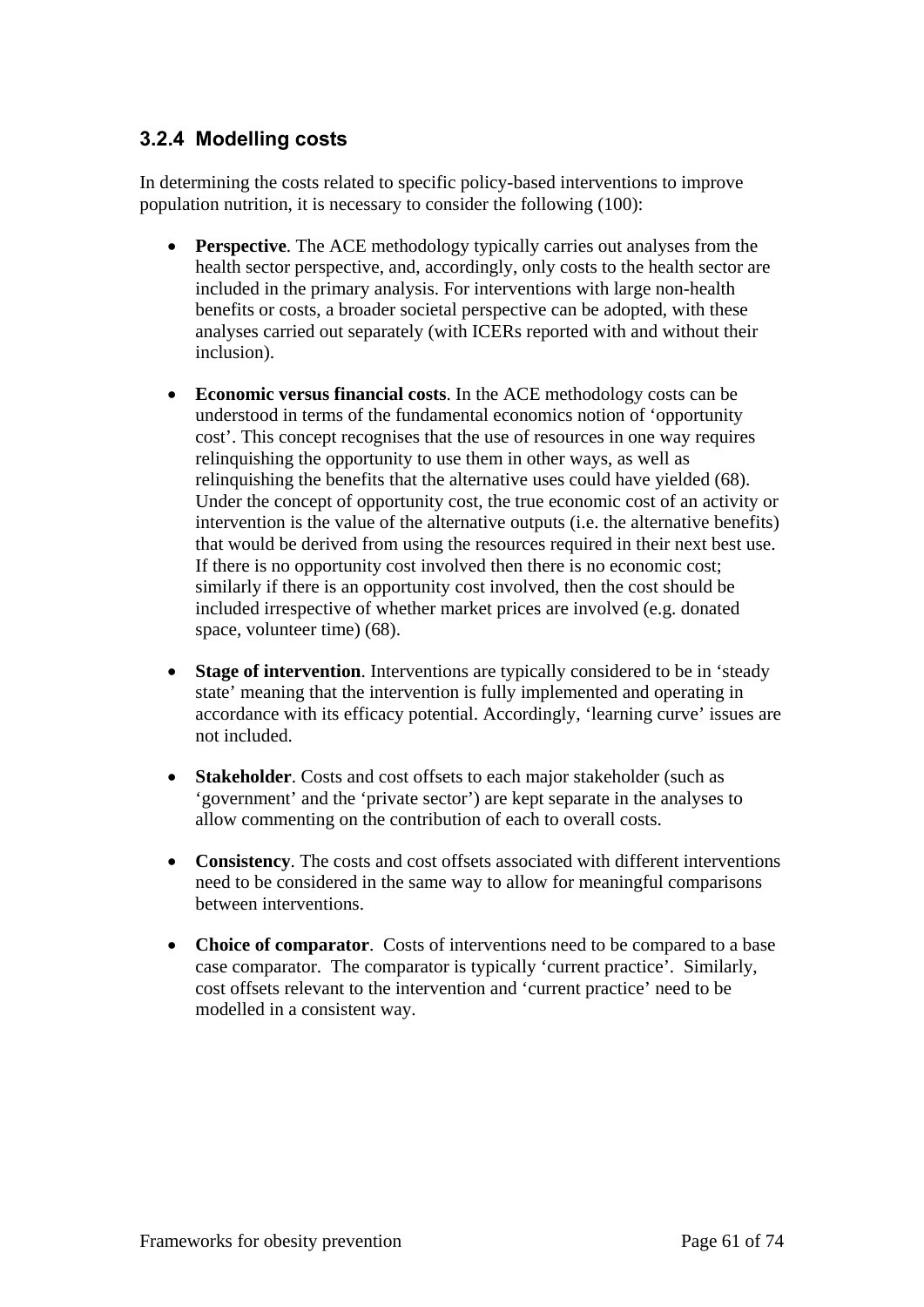Once decisions on the above considerations have been made, determination of specific costs involves the following steps (98):

- Describing the intervention and comparator
- Identification of relevant costs for inclusion in the evaluation
- Measurement of resource usage
- Valuation of resource usage

In identifying the steps to include as part of the intervention, it is useful to describe the course of events with the intervention ('event-pathway') compared to that without the intervention in concrete and well-defined steps. This generally includes the following elements (100):

- 1. Recruitment to the intervention (e.g. training of providers);
- 2. Provision of the key elements of the intervention (e.g. program delivery, consultations, etc)
- 3. A routine level of monitoring, evaluation and support; and
- 4. Downstream effects

Figure 16 provides an example of an event-pathway for an intervention from the ACE-Obesity project (102). The intervention focuses on a family-based management program delivered in a primary care setting and is targeted to overweight and moderately obese children. Once the activities involved in the intervention have been identified (as in figure 16), the resources used as part of the activities would then need to be measured and valued to determine the cost of the intervention.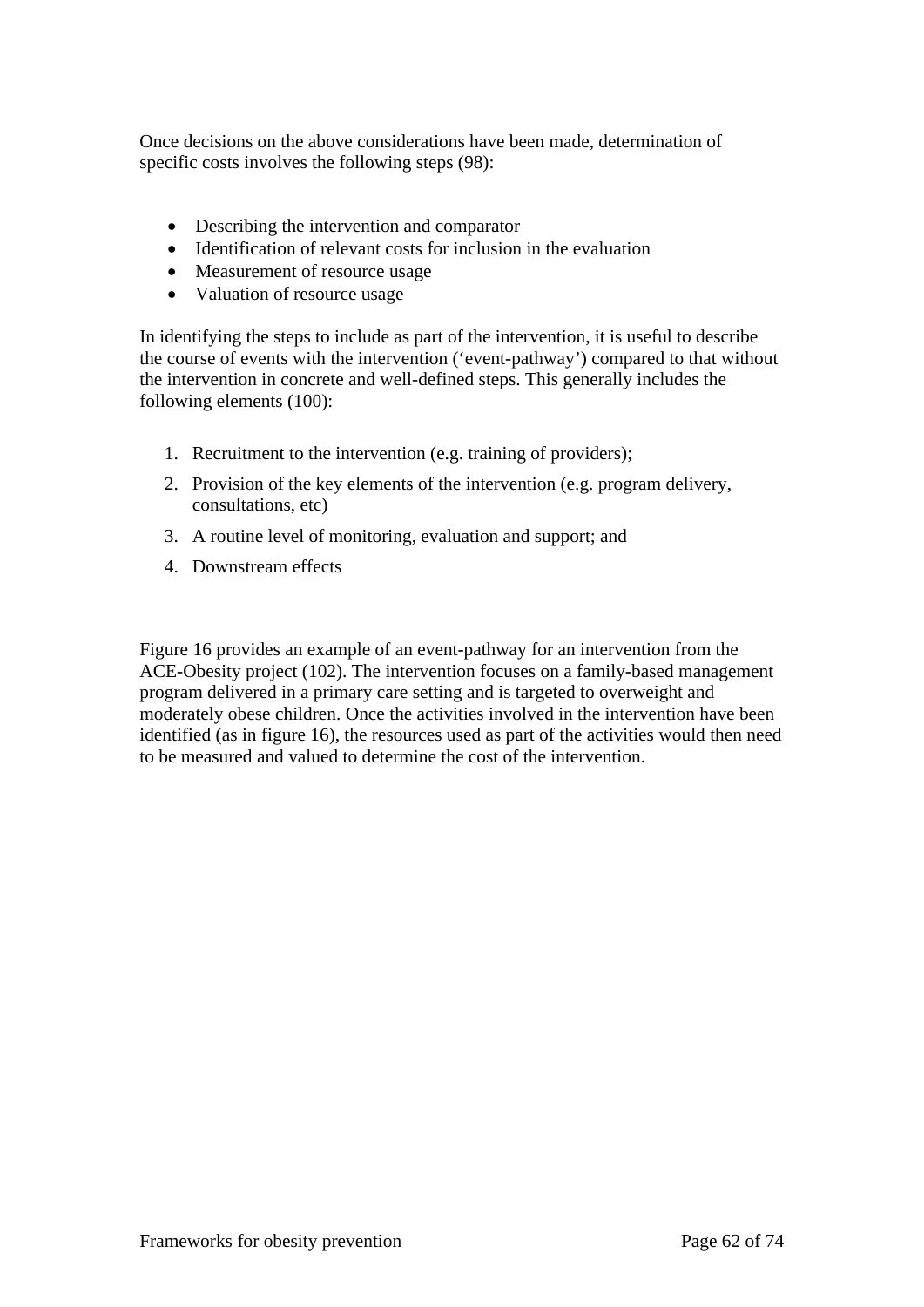#### **Set-up and research and development phase (not included in costing of the intervention)**

- Intervention set-up (including policy costs to government)
- Development of training package for general practitioners (GPs)
- Appointment and training of trainers
- Development of family-based materials

#### **GP recruitment and training (included in costing of the intervention)**

- Central coordination of intervention program
- Recruitment of GPs by all 120 local Divisions of General Practice
- Organisation and coordination of GP training
- Training of GPs (3 x 2.5 hour sessions) by psychiatrists
- GP time in attending training
- Travel costs of GPs in attending training
- Food and drink costs at training sessions
- Training venue costs
- Printing of GP manuals

#### **Delivery of intervention by GPs to patients (included in costing of the intervention)**

- Recruitment of overweight children
- Initial long GP consultation with parent/child (20-40 minutes)
- GP equipment costs appropriate tools for BMI measurement
- $2^{nd}$ ,  $3^{rd}$ , and  $4^{th}$  short GP consultations with parent/child (up to 20 minutes)
- Travel costs of families in attending consultations
- Resource materials for distribution to families
- Routine monitoring, evaluation, support and feedback by Divisions of General Practice
- Time costs of parents in attending consultations

Costs associated with resultant changes in patient behaviours (considered in sensitivity testing)

- Costs incurred in engaging in increased physical activity new sports equipment, gym fees etc.
- Time costs of parents/child in increasing physical activity
- Travel costs of parents/child in increasing physical activity
- Costs associated with change in dietary habits of child
- Time costs of parents in changing dietary habits of child

#### **Figure 16: Example of an event-pathway for an intervention evaluated as part of ACE-Obesity**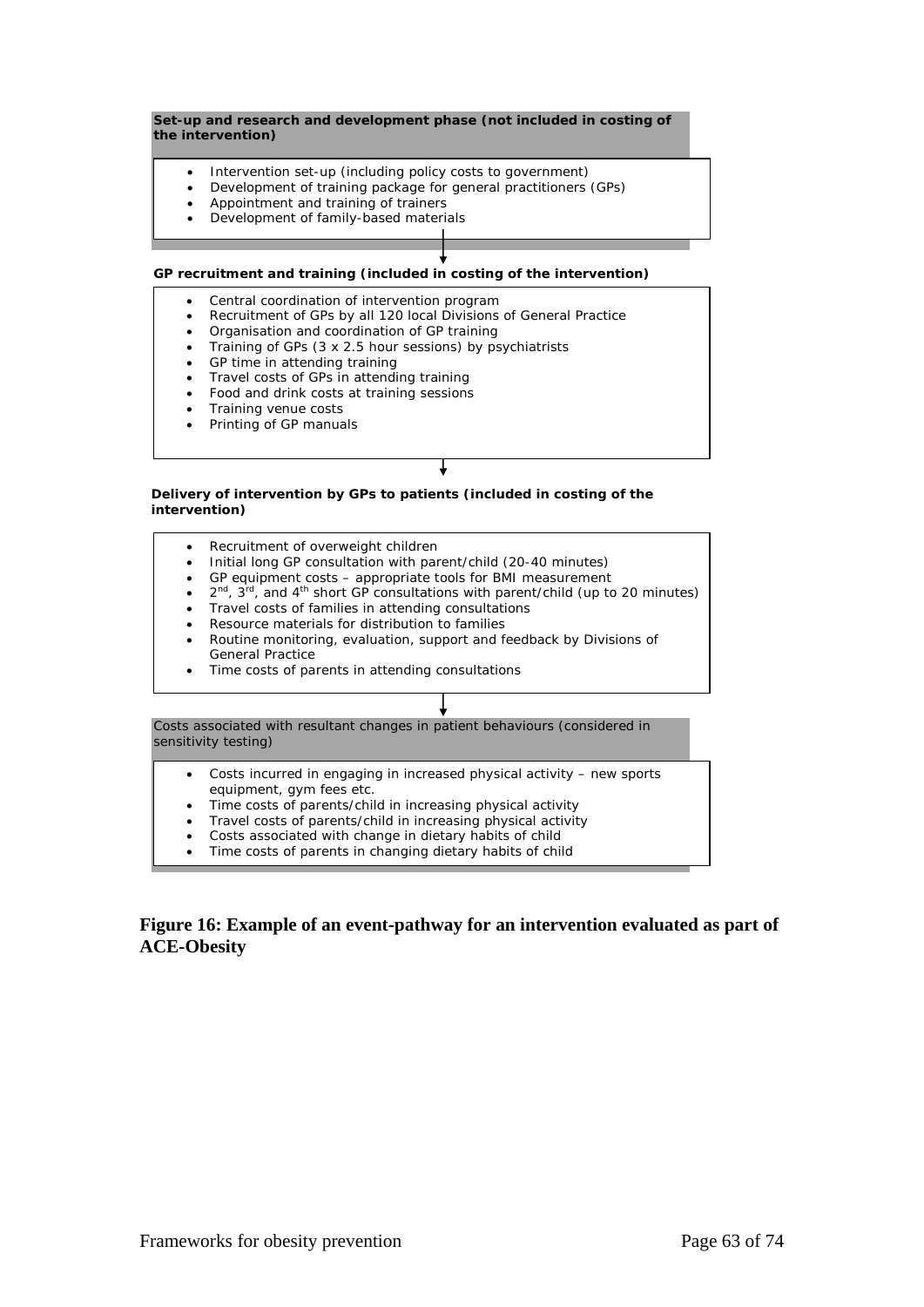# **3.2.5 ACE-Obesity study**

#### **3.2.5.1 Overview**

The ACE-Obesity study, conducted in Victoria, Australia, is an important example of where the ACE approach has been applied to obesity at the state/national level (102). The aim of the project was to assess the most cost-effective options for preventing unhealthy weight gain in children and adolescents in Australia and it was funded by the Victorian Department of Human Services. While this study originated in Australia, the processes and technical tools could be readily applied in other countries.

A Working Group of stakeholders and a team undertaking the technical analyses decided on the interventions to assess, and defined them in sufficient detail to allow costs, population health impact, and cost-effectiveness ratios to be assessed. The criteria used to select the interventions included:

- Relevance to current policy decision-making
- Availability of evidence of efficacy and effectiveness
- Potential impact of addressing the obesity problem
- Ability to specify the intervention in clear concrete terms
- Inclusion of a mix of interventions and settings in the list of interventions

The thirteen specific interventions assessed as part of ACE-Obesity included: programs to promote active transport to school; curriculum-based programs to reduce soft drink consumption and reduce TV viewing; multi-faceted school-based programs; various health care programs for overweight or obese children; after school activity programs; and strengthened regulations to reduce television food advertisements targeting children (102).

The estimates of cost-effectiveness, total costs, and population health gains plus the second stage filters, provided the evidence base for the decision-makers to choose a portfolio of potential interventions in which to invest (102).

## **3.2.5.2 Sample outputs**

Sample output from the ACE-Obesity project are shown here to illustrate the type of output that can be expected from running the ACE methodology. Note that the outputs presented here are from the technical analysis only and do not take into account the results of the second stage filters.

Table 7 is an example of the cost / benefit results from the ACE-Obesity project (105). The different interventions modelled as part of the project are compared based on their potential impact (in this case, the expected reduction in BMI units per person), the size of the population targeted by each intervention and the resultant health benefits to the population overall (measured in DALYs saved). This can be compared with the costs (gross and net) of the intervention.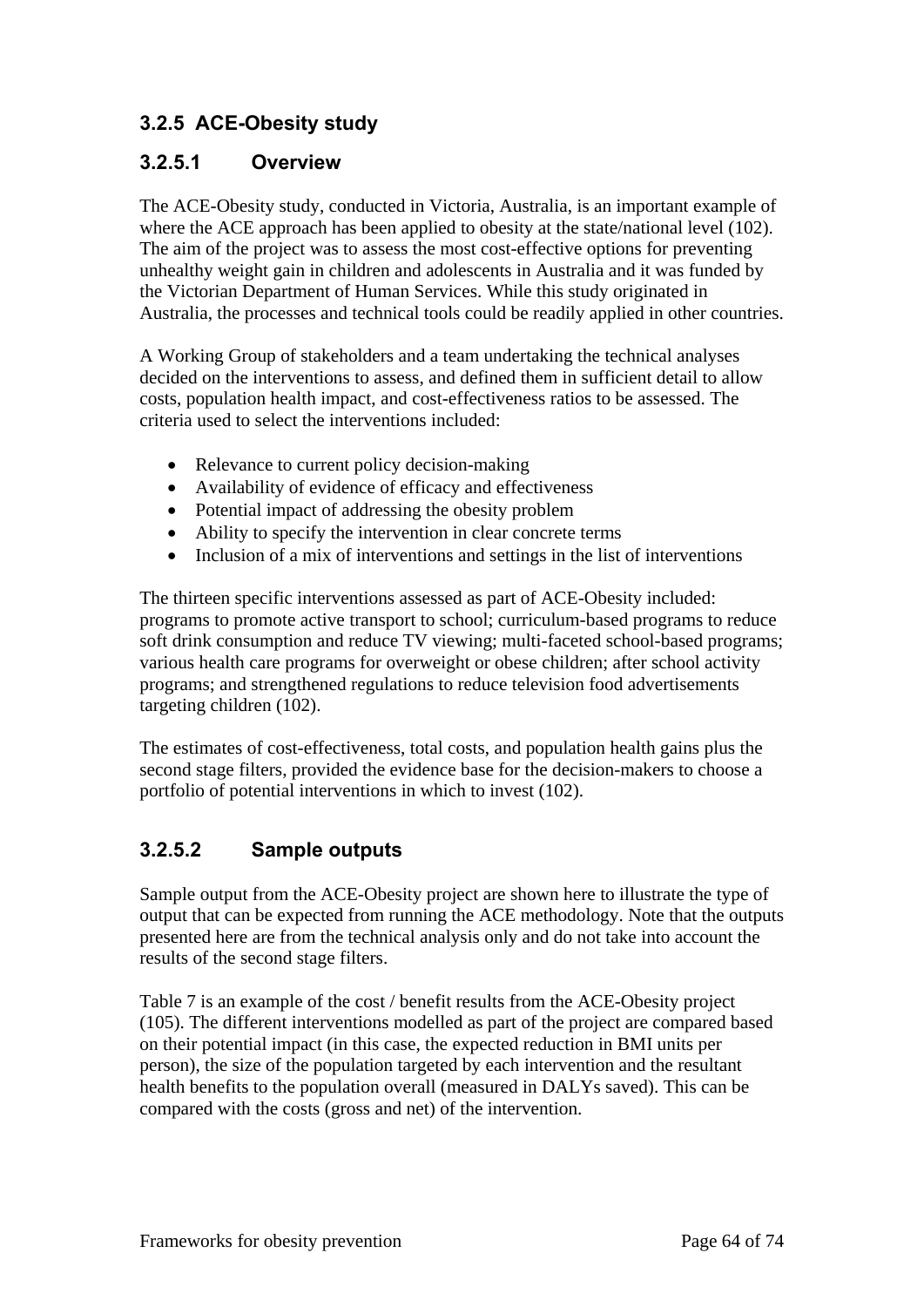| Table 7: Example of cost / benefit results table as output from ACE process (105) |  |  |
|-----------------------------------------------------------------------------------|--|--|
|                                                                                   |  |  |

| Intervention                                | <b>BMI</b> reduction<br>per person | Target<br>population | <b>DALYs</b><br>saved | <b>Gross</b><br>cost | <b>Net</b><br>cost |
|---------------------------------------------|------------------------------------|----------------------|-----------------------|----------------------|--------------------|
| TV advertising                              | 0.17                               | 2,400,000            | 37,000                | \$0.13M              | $-$ \$300M         |
| Family-based<br>targeted program            | 1.7                                | 5,800                | 2,700                 | \$11M                | $-$4.1M$           |
| Targeted multi-<br>faceted school-<br>based | 0.52                               | 4,300                | 370                   | \$0.56M              | $-$0.08$           |
| <b>Fizzy drinks</b>                         | 0.13                               | 119,000              | 1,060                 | \$3.3M               | $-$ \$5.2M         |
| <b>TV viewing</b>                           | 0.45                               | 227,000              | 6,700                 | \$54.6M              | $- $2.1M$          |
| Multi-faceted<br>school-based +PE           | 1.1                                | 115,000              | 8,000                 | \$40.4M              | $- $28.7M$         |
| Gastric banding                             | 13.9                               | 4,100                | 12,300                | \$130.0M             | \$55.0M            |
| <b>GP</b> intervention                      | 0.25                               | 9,700                | 511                   | \$6.3M               | \$3.0M             |
| Orlistat in<br>adolescents                  | 0.86                               | 3,300                | 450                   | \$6.4M               | \$4.0M             |
| Multi-faceted<br>school-based -PE           | 0.31                               | 115,000              | 1,600                 | \$24.3M              | \$11.2M            |
| <b>Active After-School</b>                  | 0.07                               | 99,000               | 449                   | \$40.3M              | \$36.6M            |
| <b>TravelSMART</b>                          | 0.07                               | 268,000              | 50                    | \$13.1M              | \$12.5M            |
| <b>Walking School Bus</b>                   | 0.03                               | 16,000               | 30                    | \$22.8M              | \$22.6M            |

Figure 17 illustrates the output from the ACE-Obesity study with respect to total costs, giving an indication of the relative affordability of the different intervention options. For each intervention, the bars represent the 95% uncertainty range around the total intervention cost, and the line on the bar represents the median value. From these results, it is evident that the surgical intervention (gastric banding) is relatively expensive, with program-based interventions less expensive and the regulatory-based intervention (regulating television advertising) costing almost nothing.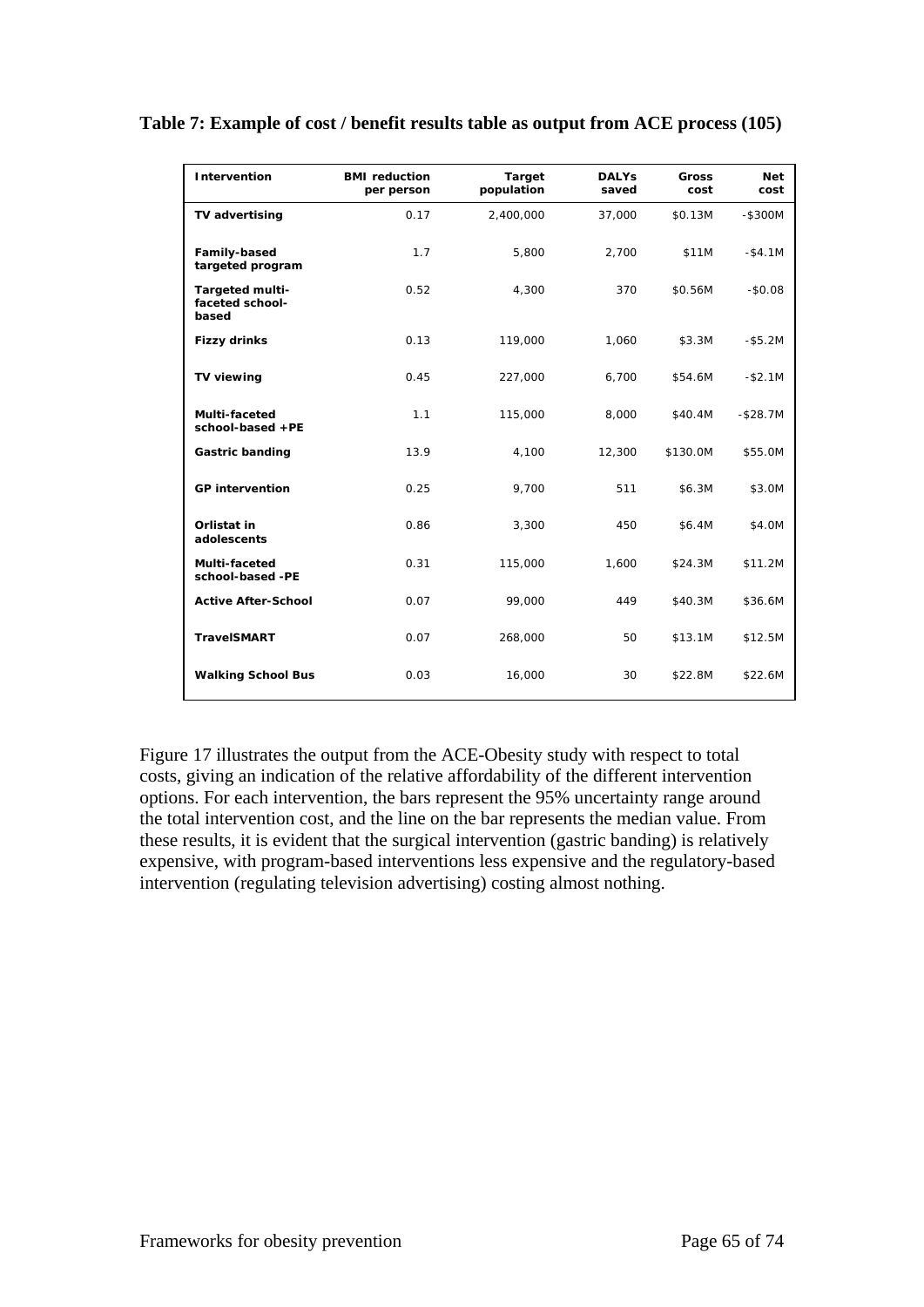

## **Total intervention cost**

**Figure 17: Example of cost comparison table as output from ACE process (105)** 

Figure 18 is an example of the way in which the final results of the technical analysis are presented (105). The net cost per DALY saved (i.e. the incremental costeffectiveness following the inclusion of cost-offsets) are shown for each of the interventions. The bars represent the 95% uncertainty range around the ICER, and the line on the bar represents the median value. The dotted line represents a value of AUD50,000 per DALY saved which is a commonly accepted threshold for costeffectiveness used in Australia – interventions with an ICER below this level are usually considered cost-effective.

Figure 19 illustrates the cost-effectiveness plane for one particular intervention. The scatter plot represents the output from the Monte Carlo simulation (uncertainty analysis), with each point representing a different combination of input parameters. The solid line represents the cost-effectiveness line (corresponding to an ICER of AUD50,000 per DALY saved which is generally considered about the benchmark figure in Australia for cost-effectiveness). Points to the right of this solid line are considered cost-effective, with points below the x-axis considered as cost-saving. Points to the left of the solid line are cost-ineffective, with points to the left of the yaxis having a negative health impact. The spread indicates the degree of certainty about whether this particular intervention will be cost-effective.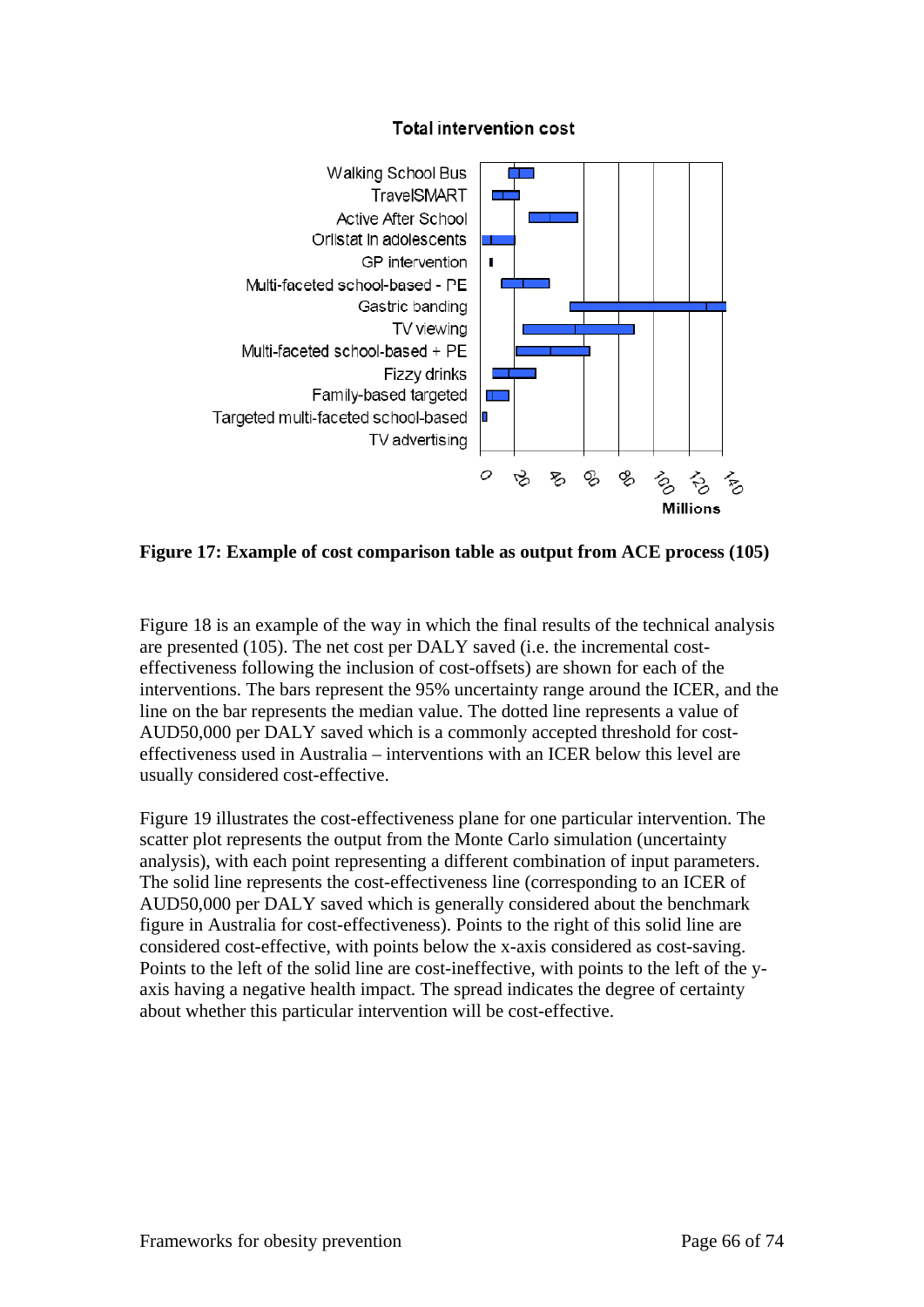

**Figure 18: Example of incremental cost effectiveness ratios as output from ACE process (105)** 



**Figure 19: Example of cost-effectiveness plane as output from ACE process** 

## **3.2.6 Applying the ACE approach to nutrition-based policy interventions**

As depicted in table 6 above, the ACE approach has been successfully applied in assessing the cost-effectiveness of a wide-range of interventions – including policyrelated interventions – in the areas of chronic disease prevention. Furthermore, the methodology has been used specifically for priority setting in relation to childhood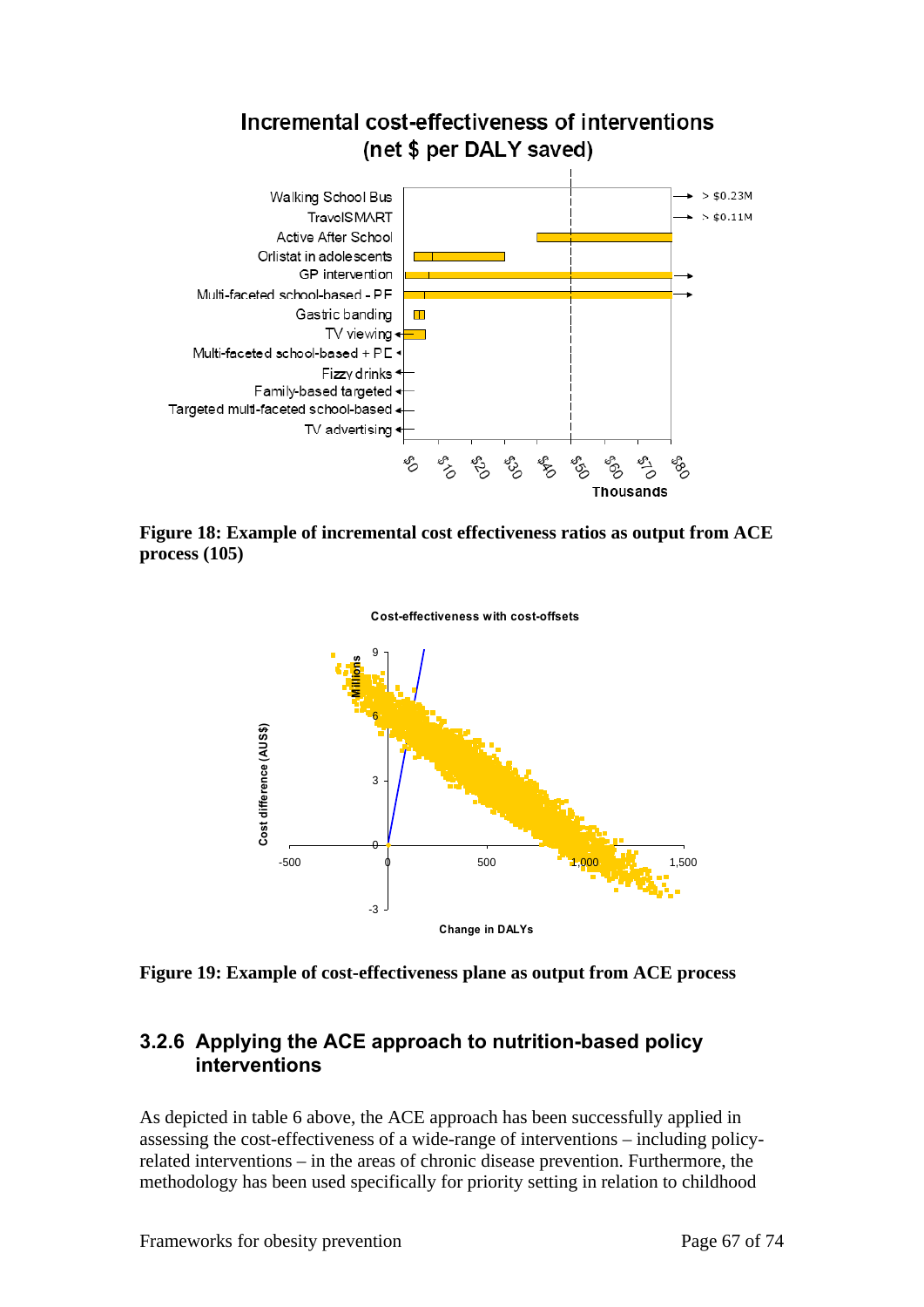obesity (ACE-Obesity study). As such, the approach can be readily applied to assessing the cost effectiveness of policy options for improving population nutrition.

The strong focus on due process and the importance placed on stakeholder views makes the ACE approach highly suited to use in low-income and middle-income countries where there is often a paucity of locally-relevant evidence and the decision making context is of particular importance.

The critical aspect of applying the ACE approach in this context is in identifying the particular interventions. It will be important for the intervention options to be specified tightly enough to estimate the impact and the cost of the intervention. Thus, it will be necessary to distinguish between the stated aims in a policy area, e.g. reducing the marketing of unhealthy food to children, and identifying a specific intervention, e.g. regulations to ban the television advertising of unhealthy foods and beverages before 9:30pm.

Some interventions, such as healthy school canteens, may not figure strongly in the technical analyses because they do not have a large impact (only about 2-3% of total energy intake for a year for a school child comes from food bought at school (106)). Nevertheless, such interventions which are highly visible and can 'lead the way' (socalled 'Lighthouse' interventions) may be included in a final portfolio of interventions because they are assumed to have much wider impacts than can be modelled (107).

In using the ACE approach to estimate the potential impact of policy-based interventions, it is worthwhile noting that the level of uncertainty in the modelling process increases with a greater number of steps in the logic pathway (refer to Figure 15) as more assumptions are needed as one progresses along the pathway. Accordingly, more distal interventions (policy-based) have more uncertainty; whereas more proximal interventions (clinical-based) have more certainty.

## *3.3 Conclusion*

The ACE approach to estimating cost effectiveness and setting health care priorities is highly suitable for evaluating the cost effectiveness of the diet component of the Global Strategy on Diet, Physical Activity and Health (DPAS) implementation.

In considering adopting this approach globally, there are significant roles to be played at both a central co-ordination level and at a local / national level for individual states. At a central level, the protocol, general modelling methodology and pathways can be developed and shared, with training provided centrally to countries adopting the ACE approach. In addition, some of the model parameters (such as relative risks for particular diseases) can be supplied centrally. At a local / national level, local data regarding disease prevalence, eating behaviours, and culturally-specific inputs will be required in order to determine the impact of potential policy options. Furthermore, it is crucial that stakeholders from the local / national level are included in the priority setting process for their particular state, with the  $2<sup>nd</sup>$  stage filters varying based on the particular setting.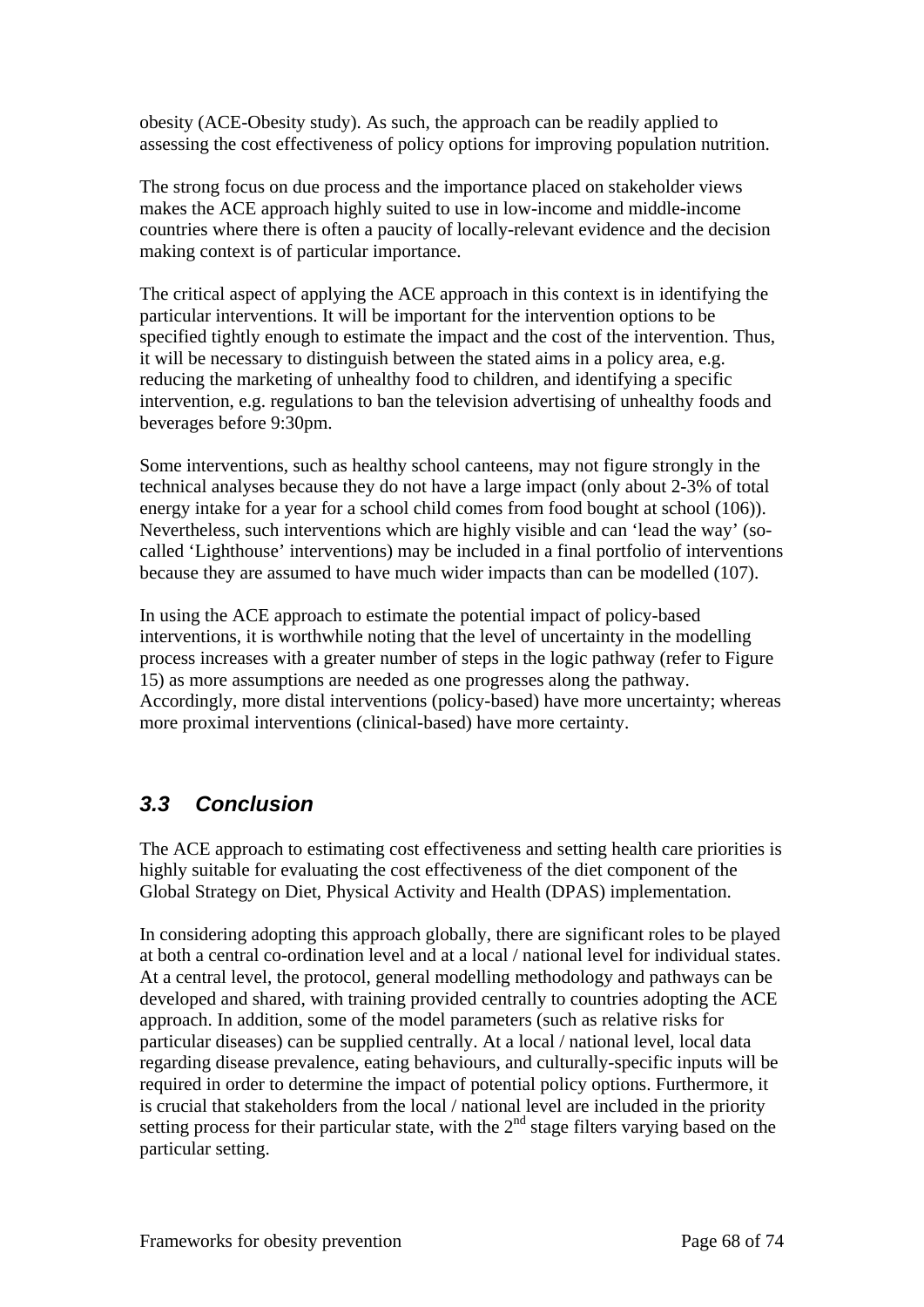## **References**

1. World Health Organization. Global strategy on diet, physical activity and health [online]. [cited 2008 December]; Available from:

URL:http://www.who.int/dietphysicalactivity/goals/en/index.html

2. Swinburn B, Gill T, Kumanyika S. Obesity prevention: a proposed framework for translating evidence into action. Obes Rev. 2005 Feb;6(1):23-33.

3. International Obesity Taskforce. International Obesity TaskForce Prevalence Data [online]. [cited 2008 December]; Available from:

URL:http://www.iotf.org/database/index.asp

4. Toh CM, Cutter J, Chew SK. School based intervention has reduced obesity in Singapore. BMJ. 2002 Feb 16;324(427).

5. Green L. From research to "best practices" in other settings and populations. Am J Health Behav. 2001;25:165-78.

6. Marmot MG. Evidence based policy or policy based evidence? BMJ. 2004 Apr 17;328(7445):906-7.

7. World Health Organization. Prevention and control of noncommunicable diseases: implementation of the global strategy. Report by the Secretariat [online]. 2008 [cited 2008 December]; Available from:

URL:http://www.who.int/gb/ebwha/pdf\_files/A61/A61\_8-en.pdf

8. Lobstein T, Baur L, Uauy R. Obesity in children and young people: a crisis in public health. Obes Rev. 2004 May;5 Suppl 1:4-104.

9. Swinburn BA. Obesity prevention: the role of policies, laws and regulations.(Commentary). Aust New Zealand Health Policy. 2008;5:12.

10. Milio N. Nutrition and health: patterns and policy perspectives in food-rich countries. Soc Sci Med. 1989;29(3):413-23.

11. Bridgman P, Davis G. The Australian policy handbook. 3rd edition. Sydney: Allen and Unwin; 2004.

12. World Health Organization. Global Strategy on Diet, Physical Activity and Health. A Framework to monitor and evaluate implementation. Geneva: World Health Organization; 2006.

13. Sacks G, Swinburn B, Lawrence M. Obesity Policy Action framework and analysis grids for a comprehensive policy approach to reducing obesity. Obes Rev. 2008;10(1):76-86.

14. von Schirnding Y. Health and sustainable development: can we rise to the challenge? The Lancet. 2002;360(9333):632-7.

15. Beauman C, Cannon G, Elmadfa I, Glasauer P, Hoffmann I, Keller M, et al. The principles, definition and dimensions of the new nutrition science. Public Health Nutr. 2005;8(6a):695-8.

16. Sacks G, Swinburn BA, Lawrence MA. A systematic policy approach to changing the food system and physical activity environments to prevent obesity.(Review)(Report). Aust New Zealand Health Policy. 2008;5:13.

17. World Health Organization. Closing the gap in a generation: Health equity through action on the social determinants of health. Geneva: World Health Organisation; 2008.

18. Bleich SN, Cutler D, Murray C, Adams A. Why is the developed world obese? Annu Rev Public Health. 2008;29(1):273-95.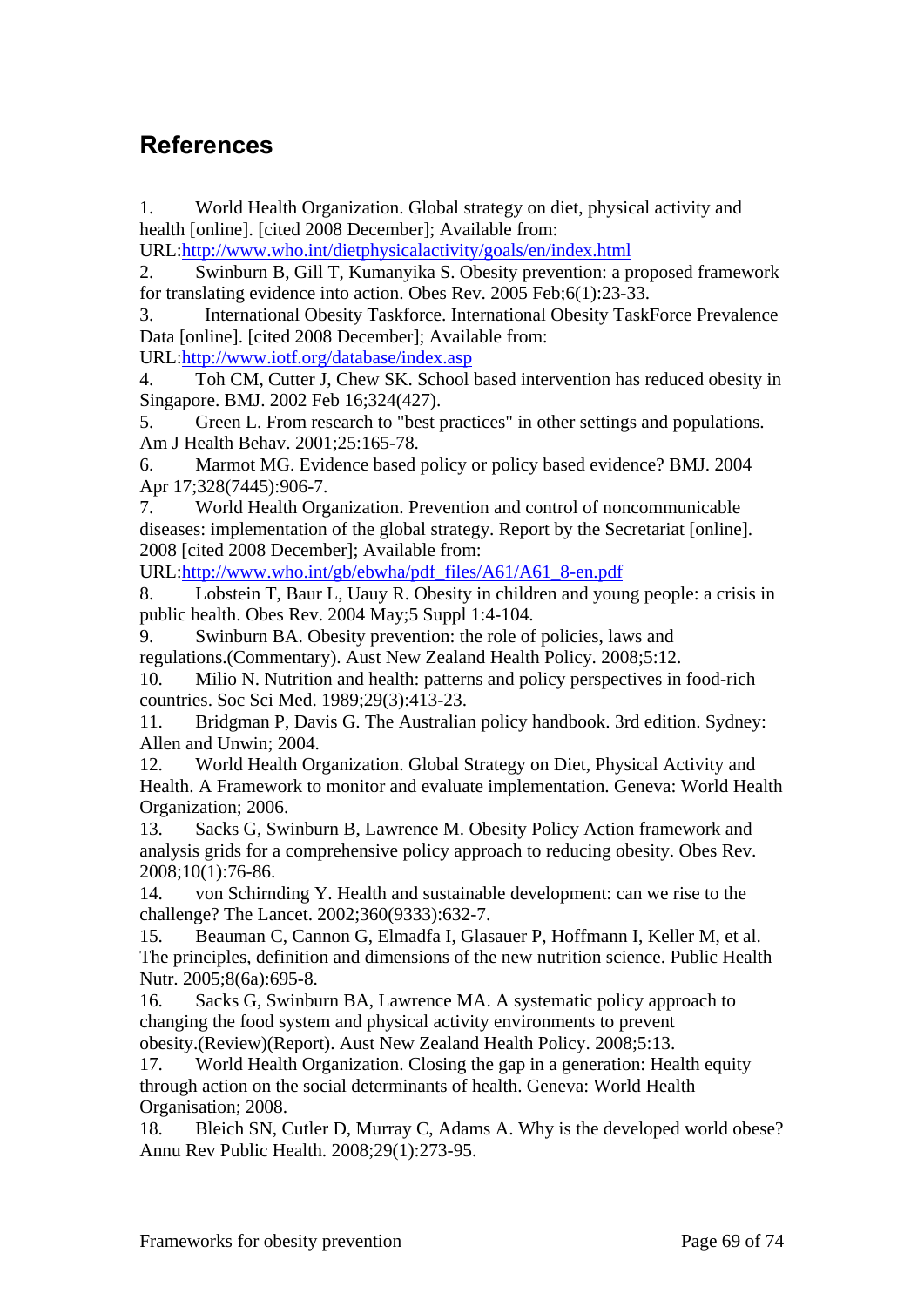19. Cutler DM, Glaeser EL, Shapiro JM. Why have Americans become more obese? J Econ Perspect. 2003;17(3):93-118.

20. Roos G, Lean M, Anderson A. Dietary interventions in Finland, Norway and Sweden: nutrition policies and strategies. J Hum Nutr Diet. 2002 Apr;15(2):99-110. 21. Puska P. Communication with the population: the North Karelia Project

experience. J Hum Hypertens. 1995 Jan;9(1):63-6.

22. Astrup A. The trans fatty acid story in Denmark. Atheroscler Suppl. 2006 May;7(2):43-6.

23. Stender S, Dyerberg J. Influence of trans fatty acids on health. Ann Nutr Metab. 2004;48(2):61-6.

24. Ban trans fats: The campaign to ban partially hydrogenated oils [online]. 2003 [cited 2008 December 22]; Available from: URL:www.bantransfats.com/index.html

25. Hawkes C. Marketing food to children: the global regulatory environment: World Health Organisation; 2004.

26. WHO Forum on the marketing of food and non-alcoholic beverages to children. Marketing of food and non-alcoholic beverages to children: a report of a WHO forum and technical meeting. Oslo, Norway: World Health Organisation; 2006.

27. The United Kingdom's Office of Communications. Changes in the nature and balance of television food advertising to children [online]. 2008 [cited 2008 December 21]; Available from:

URL:http://www.ofcom.org.uk/research/tv/reports/hfssdec08/

28. Swinburn B, Sacks G, Lobstein T, Rigby NJ, Baur LA, Brownell KD, et al. The 'Sydney Principles' for reducing the commercial promotion of foods and beverages to children. Public Health Nutr. 2008;11(9):881-6.

29. Queensland Health. A Better Choice: Healthy food & drink supply strategy for Queensland Health facilities. Brisbane, Australia: Queensland Health; 2007.

30. McDonald's Corporate Responsibility. Values in Practice: About [online]. [cited 2008 December 21]; Available from:

URL:http://www.crmcdonalds.com/publish/csr/home/about/values.html.

31. Nestle. Creating shared value- an approach to Corporate Social Responsibility. [cited 2008 December 21]; Available from:

URL:http://www.nestle.com/SharedValueCSR/Overview.htm.

32. Parra D, Gomez L, Pratt M, Sarmiento O, Mosquera J, Triche E. Policy and built environment changes in Bogota and their importance in health promotion. Indoor and Built Environment. 2007;16(4):334-48.

33. Case Study: City of Zurich [online]. 2007 [cited 2008 21 December]; Available from:URL:http://www.cardiff.ac.uk/archi/programmes/cost8/case/transport/ switzerland-zurich.PDF.

34. Coleman K. Mobilizing a low income broader community to address state mandate coordinated school health. Am J Health Educ. 2006;37(1):15.

35. CATCH partnership. Coordinated Approach To Child Health [online]. [cited 2009 December]; Available from: URL:http://www.catchinfo.org/

36. Luepker RV, Perry CL, McKinlay SM, Nader PR, Parcel GS, Stone EJ, et al. Outcomes of a field trial to improve children's dietary patterns and physical activity. The Child and Adolescent Trial for Cardiovascular Health. CATCH collaborative group. JAMA. 1996 Mar 13;275(10):768-76.

37. Jiang J, Xia X, Greiner T, Wu G, Lian G, Rosenqvist U. The effects of a 3 year obesity intervention in schoolchildren in Beijing. Child Care Health Dev. 2007 Sep;33(5):641-6.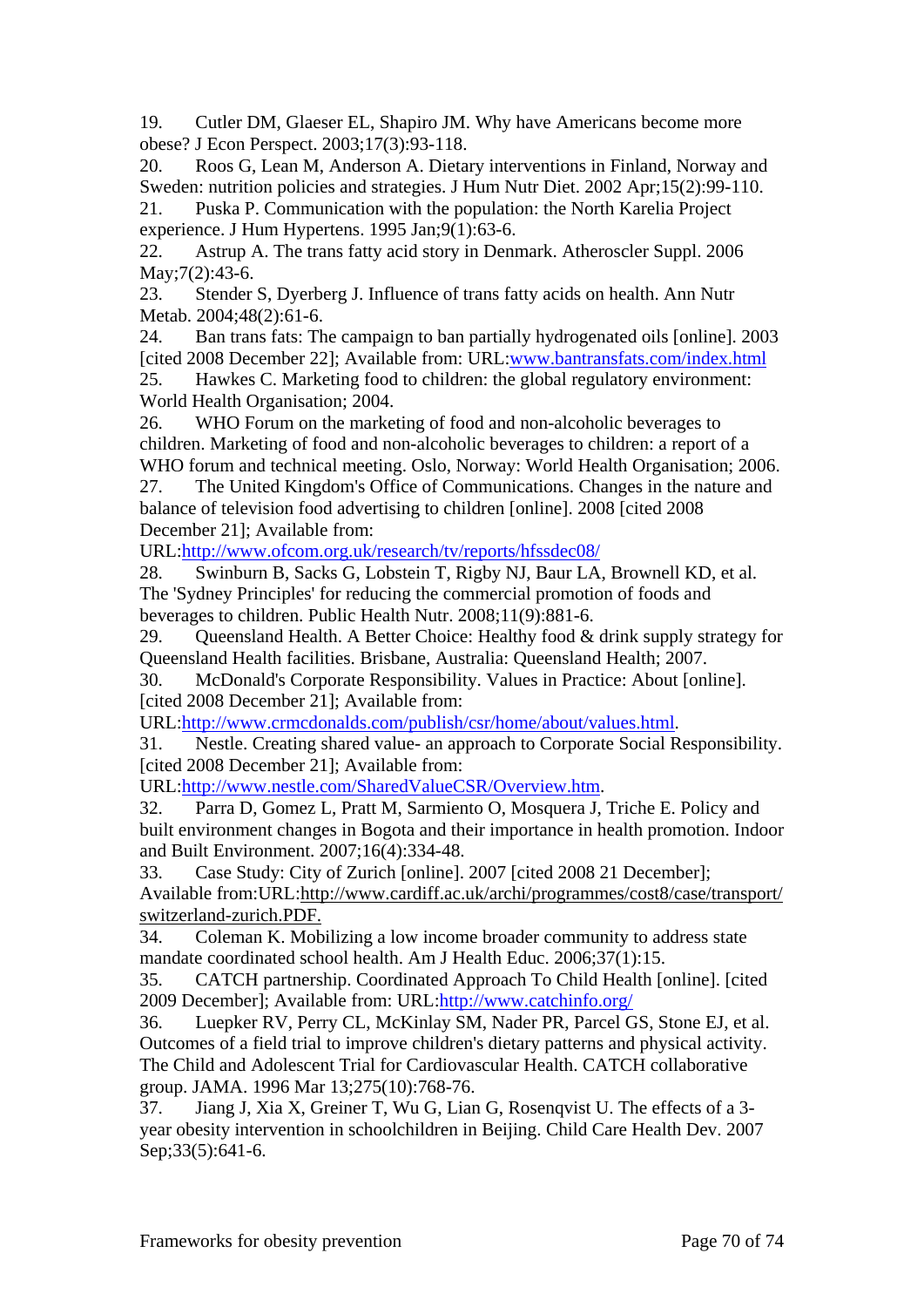38. Agita São Paulo program - promoting physical activity in São Paulo – Brazil [online]. [cited 2008 December]; Available from: URL:http://www.agitasp.org.br

39. Matsudo SM, Matsudo VR, Araujo TL, Andrade DR, Andrade EL, de Oliveira LC, et al. The Agita Sao Paulo program as a model for using physical activity to promote health. Rev Panam Salud Publica. 2003 Oct;14(4):265-72.

40. Centers for Disease Control and Prevention. VERB. It's what you do [online]. [cited 2008 December]; Available from: URL:http://www.cdc.gov/YouthCampaign/

41. Huhman ME, Potter LD, Duke JC, Judkins DR, Heitzler CD, Wong FL. Evaluation of a national physical activity intervention for children: VERB campaign, 2002-2004. Am J Prev Med. 2007 Jan;32(1):38-43.

42. Barlow SE, Committee E. Expert committee recommendations regarding the prevention, assessment, and treatment of child and adolescent overweight and obesity: summary report. Pediatrics. 2007;20:S164-S92.

43. Walker O, Strong M, Atchinson R, Saunders J, Abbott J. A qualitative study of primary care clinicians' views of treating childhood obesity. BMC Family Practice. 2007;8(1):50.

44. Story MT, Neumark-Stzainer DR, Sherwood NE, Holt K, Sofka D, Trowbridge FL, et al. Management of child and adolescent obesity: attitudes, barriers, skills, and training needs among health care professionals. Pediatrics. 2002;110(1):210-4.

45. Epstein LH, Paluch RA, Consalvi A, Riordan K, Scholl T. Effects of manipulating sedentary behavior on physical activity and food intake. J Pediatr. 2002;140(3):334-9.

46. Golan M, Crow S. Parents are key players in the prevention and treatment of weight-related problems. Nutr Rev. 2004 Jan;62(1):39-50.

47. Schwartz RP, Hamre R, Dietz WH, Wasserman RC, Slora EJ, Myers EF, et al. Office-based motivational interviewing to prevent childhood obesity. Arch Pediatr Adolesc Med. 2007;161:495-501.

48. Saelens BE, Sallis JF, Wilfley DE, Patrick K, Cella JA, Buchta R. Behavioral weight control for overweight adolescents initiated in primary care. Obesity. 2002;10(1):22-32.

49. Uauy R, Kain J. The epidemiological transition: need to incorporate obesity prevention into nutrition programmes. Public Health Nutr. 2002;5(1a):223-9.

50. Corvalan C, Dangour AD, Uauy R. Need to address all forms of childhood malnutrition with a common agenda. Arch Dis Child. 2008;93:361-2.

51. Barker DJ. Adult consequences of fetal growth restriction. Clin Obstet Gynecol. 2006;49(2):270-83.

52. Government Office for Science. Foresight. Tackling obesities: future choices project report [online]. 2007 [cited 2008 December]; Available from:

URL:http://www.foresight.gov.uk/OurWork/ActiveProjects/Obesity/KeyInfo/Index.as

 $\frac{p}{53}$ 53. Epping-Jordan JE, Galea G, Tukuitonga C, Beaglehole R. Preventing chronic diseases: taking stepwise action. Lancet. 2005;366(9497):1667-71.

54. World Health Organization. STEPS:a framework for surveillance. Geneva: World Health Organization; 2003.

55. Moussa M. Applying objective oriented project planning approach for Environmental Projects Design and Management case study: environmental information strategic plan. J Appl Sci Res. 2006;2:1375-83.

56. Aune J. Logical Framework Approach and PRA - mutually exclusive or complementary tools for project planning? Dev Prac. 2000;10:687-90.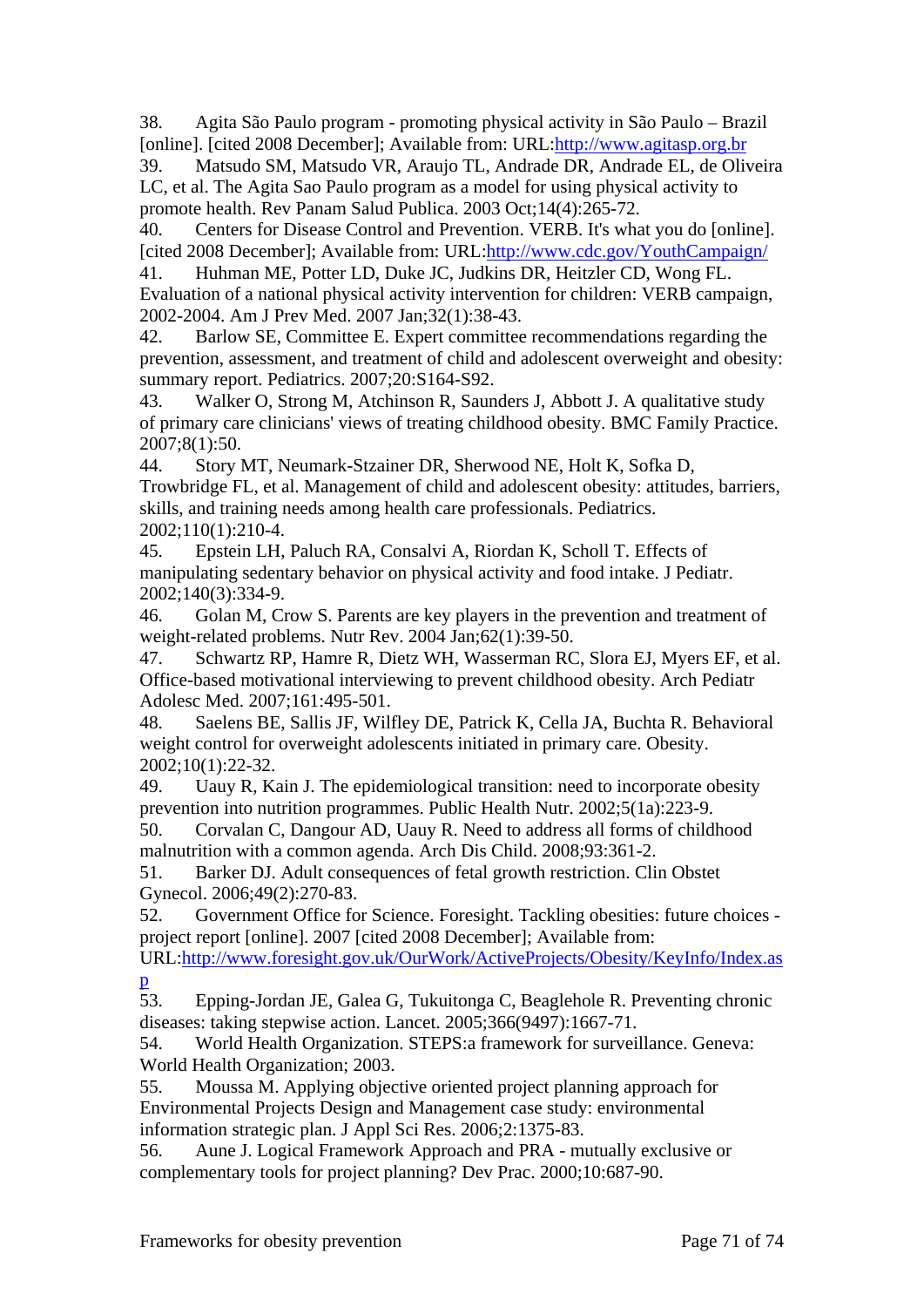57. Dey P, Hariharan S, Brookes N. Managing healthcare quality using logical framework analysis. Manag Serv Qual. 2006;16:203-22.

58. AusAID. Australia's guidelines on the Logical Framework Approach [online]. 2003 [cited 2007 May]; Available from: URL:http://www.ausaid.gov.au/ausguide/ part1b. cfm

59. ESCAP/UNDP/ADB. Achieving the Health Millennium Development Goals in Asia and the Pacific. New York: United Nations; 2007.

60. Snowdon W, Schultz J, Swinburn B. Problem and solution trees: a practical approach for identifying potential interventions to improve population nutrition. Health Promot Int. 2008;23:345-53.

61. Gross R, Kielmann A, Korte R, Schoeneberger H, Schultink W. Nutrition baseline surveys in communities. Jakarta: SEAMO, TROPMED & GTZ; 1997.

62. Snowdon W, Potter JL, Swinburn B, Schultz J. Prioritizing policy interventions to improve diets? Will it work, can it happen, will it do harm? Submitted for publication.

63. Swinburn B, Egger, G. and Raza, F. Dissecting obesogenic environments: the development and application of a framework for identifying and prioritizing environmental interventions for obesity. Prev Med. 1999;29(6 Pt 1):563-70.

64. Simmons A, Mavoa HM, Bell AC, de Courten M, Schaaf D, Schultz J, et al. Creating community action plans for obesity prevention using the ANGELO (Analysis Grids for Elements Linked to Obesity) framework. Health Promotion Int [serial online]. 2009 [cited 2008 December]: Available from:

URL:http://heapro.oxfordjournals.org/cgi/reprint/dap029v1?maxtoshow=&HITS=10 &hits=10&RESULTFORMAT=1&author1=simmons&andorexacttitle=and&andorex acttitleabs=and&andorexactfulltext=and&searchid=1&FIRSTINDEX=0&sortspec=re levance&resourcetype=HWCIT

65. Schultz J, Utter J, Mathews L, Cama T, Mavoa H, Swinburn B. The Pacific OPIC Project (Obesity Prevention in Communities): action plans and interventions. Pacific Health Dialogue. 2007;14(2):147-53.

66. Rychetnik L, Hawe P, Waters E, Barratt A, Frommer M. A glossary for evidence based public health. J Epidemiol Community Health. 2004 Jul;58(7):538-45. 67. Keleher H, MacDougall C, Murphy B. Understanding health promotion. Melbourne: Oxford University Press; 2007.

68. Carter R, Vos T, Moodie M, Haby M, Magnus A, Mihalopoulos C. Priority setting in health: origins, description, and application of the Australian Assessing Cost-Effectiveness initiative. Expert Rev Pharmacoeconomics Outcomes Res. 2008;8(6):593-617.

69. Flynn MAT, McNeil DA, Maloff B, Mutasingwa D, Wu M, Ford C, et al. Reducing obesity and related chronic disease risk in children and youth: a synthesis of evidence with best practice recommendations. Obes Rev. 2006;7:7-66.

70. Doak CM, Visscher TL, Renders CM, Seidell JC. The prevention of overweight and obesity in children and adolescents: a review of interventions and programmes. Obes Rev. 2006 Feb;7(1):111-36.

71. Round R, Marshall B, Horton K. Planning for effective health promotion evaluation. Melbourne: Victorian Department of Human Services; 2005.

72. World Health Organization. Development communication in action. Report of the inter-agency meeting on advocacy strategies for health and development. Geneva: World Health Organization; 1995.

73. Chapman S, Ludman D. The fight for public health: principles and practice of media advocacy. London: BMJ Publishing Group; 1994.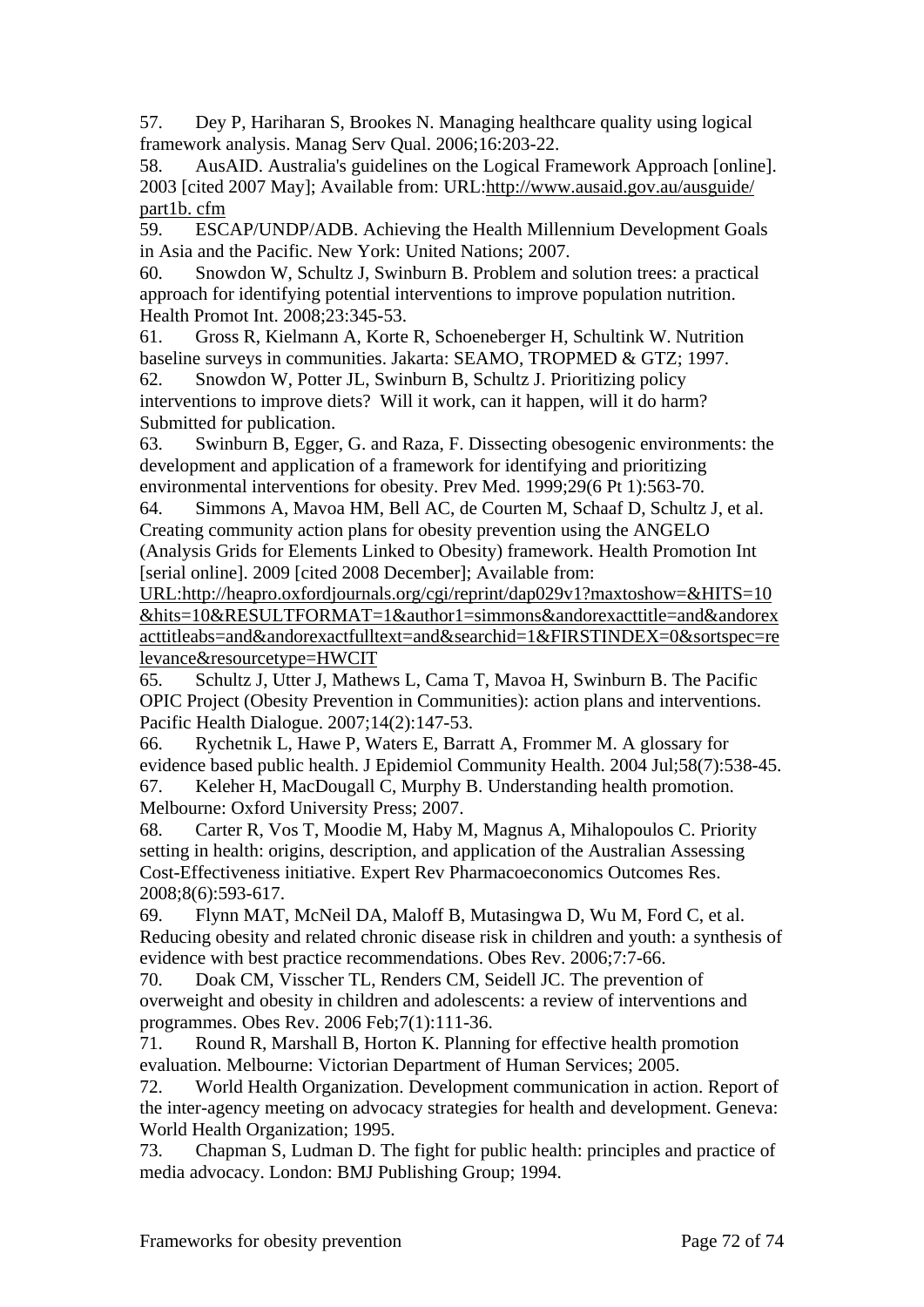74. Chapman S. Health advocacy and tobacco control: making smoking history. Oxford: Blackwell Publishing; 2007.

75. World Health Organization. Advocacy and public health. Module 2 [online]. [cited 2008 December]. Available from: URL:http://www.euro.who.int/document/ e82092\_3.pdf

76. The Parents Jury. The parents jury: your voice on food and activity [online]. 2008 [cited 2008 December]; Available from: URL:http://www.parentsjury.org.au/

77. Center for Science in the Public Interest. Center for Science in the Public Interest: about CSPI [online]. [2008 December 21]; Available from: URL:http://www.cspinet.org/about/index.html

78. World Health Organization. Integrated management of healthy settings at the district level [online]. 2002 [cited 2008 December]; Available from: URL:http://whqlibdoc.who.int/searo/2002/SEA\_HSD\_260.pdf.

79. New South Wales Department of Health. Best options for promoting healthy

weight and preventing weight gain in NSW. Sydney: NSW Department of Health; 2005.

80. Arkansas Center for Health Improvement. Year five assessment of childhood and adolescent obesity in Arkansas (Fall 2007-Spring 2008) [online]. 2008 [cited 2008 December]: Available from: URL:http://www.achi.net/childob.asp

81. Justus MB, Ryan KW, Rockenbach J, Katterapalli C, Card-Higginson P. Lessons learned while implementing a legislated school policy: body mass index assessments among Arkansas's public school students. J Sch Health. 2007 Dec; 77(10): 706-13.

82. Robinson TN, Sirard JR. Preventing childhood obesity: a solution-oriented research paradigm. Am J Prev Med. 2005 Feb;28(2 Suppl 2):194-201.

83. New South Wales Department of Health. A framework for building capacity to improve health [online]. 2001 [cited 2008 December]; Available from:

URL:http://www.health.nsw.gov.au/pubs/2001/framework\_improve.html

84. Andreasen A. Marketing social change: Changing behavior to promote health, social development, and the environment. San Francisco: Jossey Bass Publishers; 1995.

85. Egger G, Donovan R, Spark R. Health and the media. Principles and practices for health promotion. Sydney: McGraw-Hill Book Company; 1993.

86. Donovan R. Public health advertising: Execution guidelines for health promotion professionals. Health Promot J Austr. 1991;1:40-5.

87. Sargeant A. Marketing management for nonprofit organizations. Oxford: Oxford University Press; 1999.

88. Bell AC, Simmons A, Sanigorski AM, Kremer PJ, Swinburn BA. Preventing childhood obesity: the sentinel site for obesity prevention in Victoria, Australia. Health Promot Int. 2008 Dec;23(4):328-36.

89. Sahota P, Rudolf MC, Dixey R, Hill AJ, Barth JH, Cade J. Evaluation of implementation and effect of primary school based intervention to reduce risk factors for obesity. BMJ. 2001;323(7320):1-4.

90. Sahota P, Rudolf MC, Dixey R, Hill AJ, Barth JH, Cade J. Randomised controlled trial of primary school based intervention to reduce risk factors for obesity. BMJ. 2001;323(7320):1029-32.

91. Robinson TN. Reducing children's television viewing to prevent obesity: a randomized controlled trial. JAMA. 1999;282(16):1561-7.